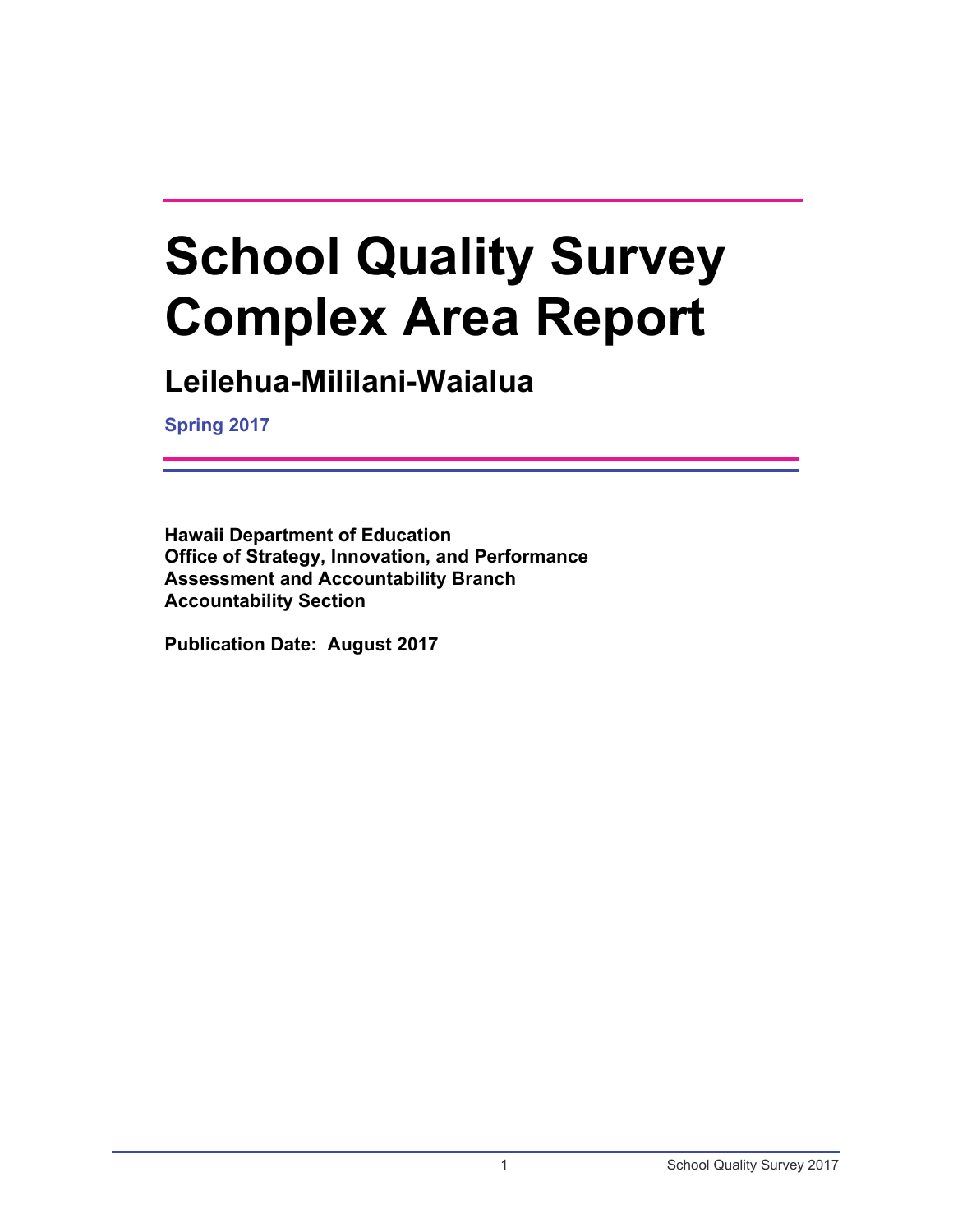| Group                               | #<br><b>Distributed</b> | #<br><b>Returned</b> | <b>Return Rate</b><br>(%) |
|-------------------------------------|-------------------------|----------------------|---------------------------|
| <b>Students:</b>                    | 7,756                   | 6,110                | 78.7%                     |
| <b>Students by Type of School</b>   |                         |                      |                           |
| Elementary                          | 2,874                   | 2,304                | 80.1%                     |
| Elementary - Middle                 |                         |                      |                           |
| Elementary - Middle - High          |                         |                      |                           |
| Middle                              | 2,311                   | 1,995                | 86.3%                     |
| Middle - High                       | 447                     | 302                  | 67.5%                     |
| High                                | 2,124                   | 1,509                | 71.0%                     |
| <b>Parents:</b>                     | 7,756                   | 1,900                | 24.4%                     |
| <b>Parents by Type of School</b>    |                         |                      |                           |
| Elementary                          | 2,874                   | 1,142                | 39.7%                     |
| Elementary - Middle                 |                         |                      |                           |
| Elementary - Middle - High          |                         |                      |                           |
| Middle                              | 2,311                   | 466                  | 20.1%                     |
| Middle - High                       | 447                     | 85                   | 19.0%                     |
| High                                | 2,124                   | 207                  | 9.7%                      |
| Teachers:                           | 1,027                   | 886                  | 86.2%                     |
| <b>Teachers by Type of School</b>   |                         |                      |                           |
| Elementary                          | 549                     | 466                  | 84.8%                     |
| Elementary - Middle                 |                         |                      |                           |
| Elementary - Middle - High          |                         |                      |                           |
| Middle                              | 191                     | 178                  | 93.1%                     |
| Middle - High                       | 38                      | 2                    | 5.2%                      |
| High                                | 249                     | 240                  | 96.3%                     |
| <b>Administrative and</b>           |                         |                      |                           |
| <b>Instructional Support Staff:</b> | 559                     | 442                  | 79.0%                     |
| <b>Staff by Type of School</b>      |                         |                      |                           |
| Elementary                          | 298                     | 255                  | 85.5%                     |
| Elementary - Middle                 |                         |                      |                           |
| Elementary - Middle - High          |                         |                      |                           |
| Middle                              | 92                      | 56                   | 60.8%                     |
|                                     |                         |                      |                           |
| Middle - High                       | 31                      | 2                    | 6.4%                      |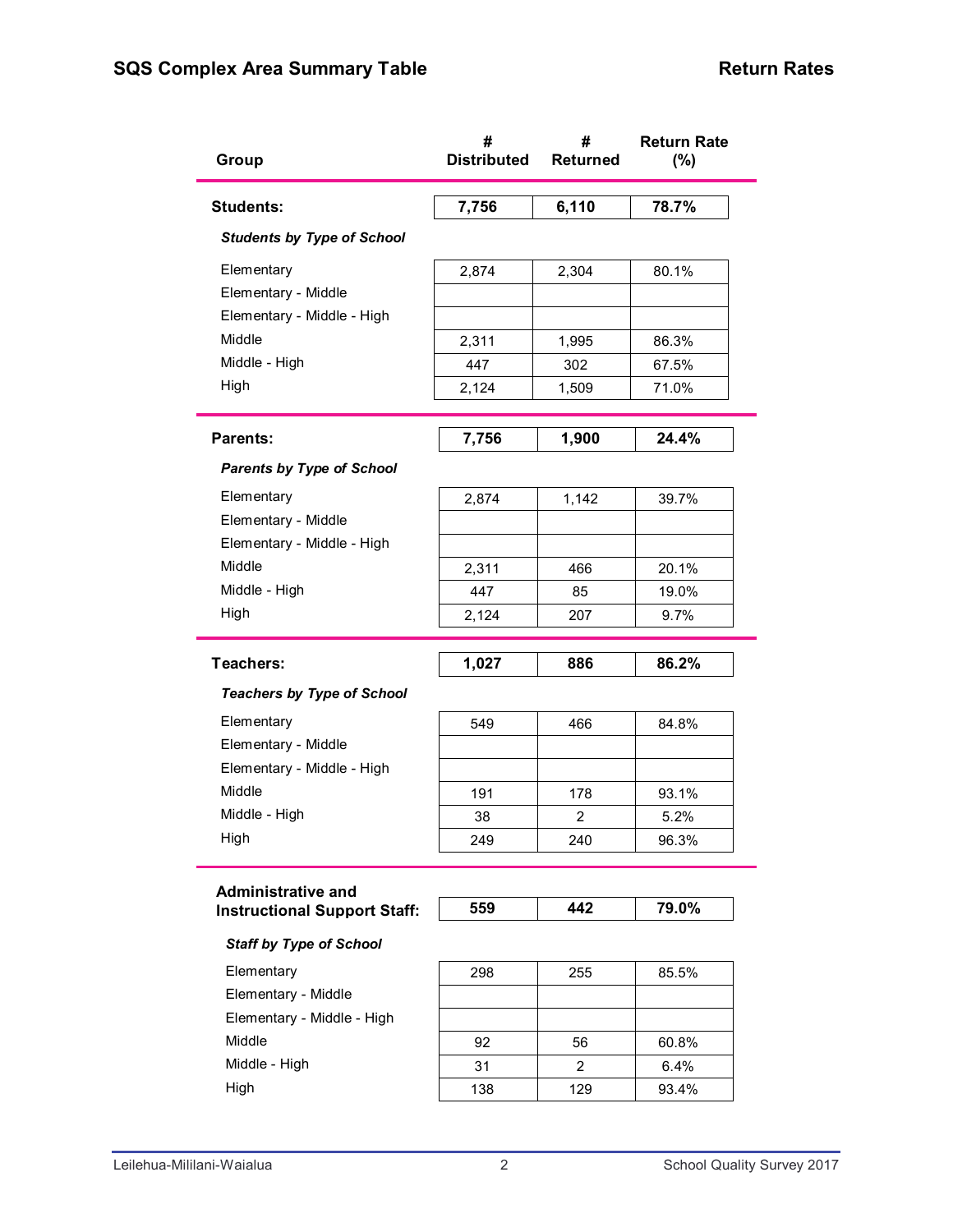## **SQS Complex Area Summary Figure Mateure Return Rates**

| Total<br>Elementary<br>Elementary - Middle |       |       |       |       |
|--------------------------------------------|-------|-------|-------|-------|
|                                            |       |       |       |       |
|                                            |       |       |       | 78.7% |
|                                            |       |       |       | 80.1% |
|                                            |       |       |       |       |
| Elementary - Middle - High                 |       |       |       |       |
| Middle                                     |       |       |       | 86.3% |
| Middle - High                              |       |       | 67.5% |       |
| High                                       |       |       |       |       |
|                                            |       |       |       |       |
| Total                                      | 24.4% |       |       |       |
| Elementary                                 |       | 39.7% |       |       |
| Elementary - Middle                        |       |       |       |       |
| Elementary - Middle - High                 |       |       |       |       |
| Middle                                     | 20.1% |       |       |       |
| Middle - High                              | 19.0% |       |       |       |
| High                                       |       |       |       |       |
|                                            |       |       |       |       |
| Total                                      |       |       |       | 86.3% |
| Elementary                                 |       |       |       | 84.8% |
| Elementary - Middle                        |       |       |       |       |
| Elementary - Middle - High                 |       |       |       |       |
| Middle                                     |       |       |       | 93.1% |
| Middle - High                              |       |       |       |       |
| High                                       |       |       |       | 96.3% |
|                                            | 5.2%  | 9.7%  |       | 71.0% |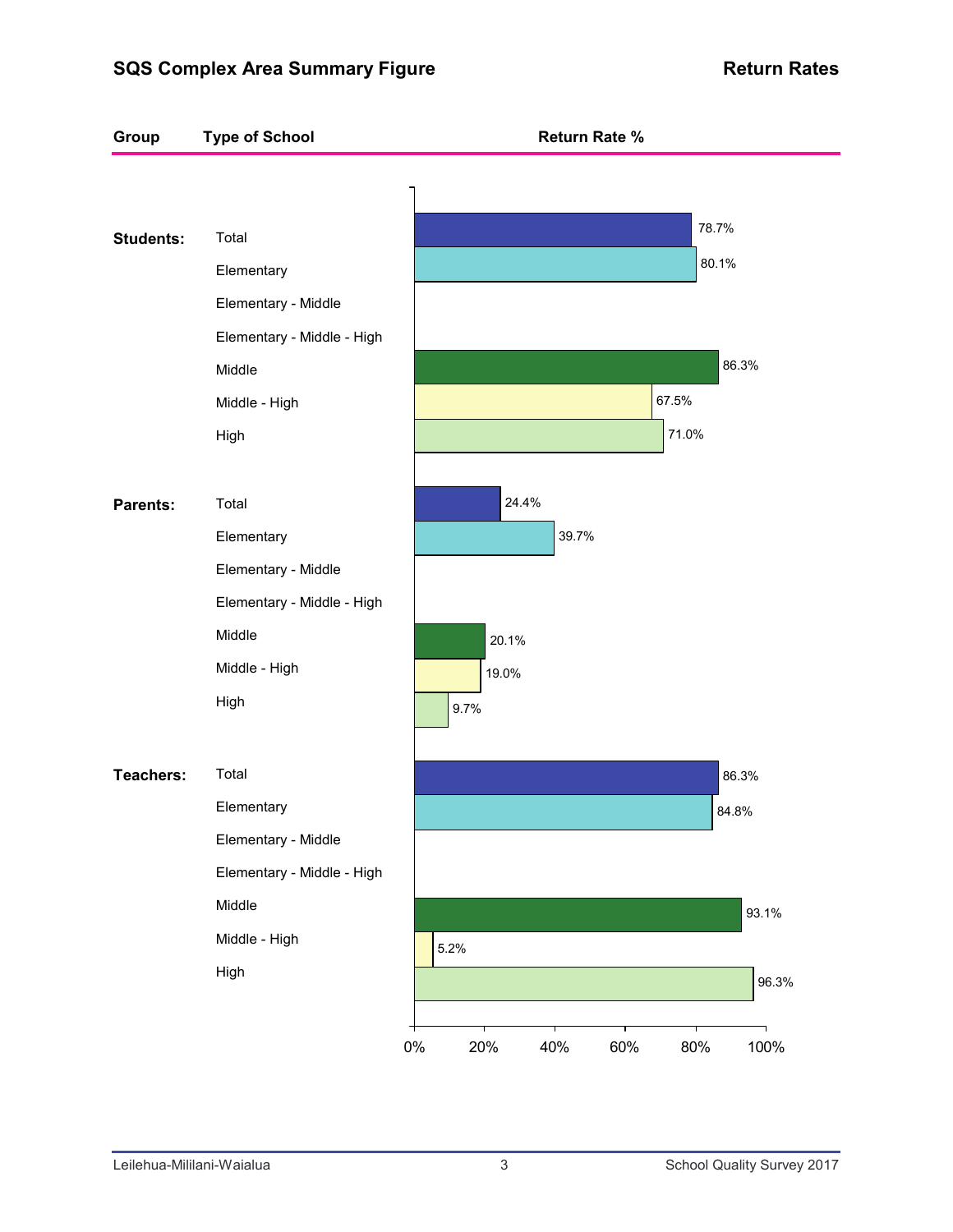## **SQS Complex Area Summary Figure Mateure Return Rates**

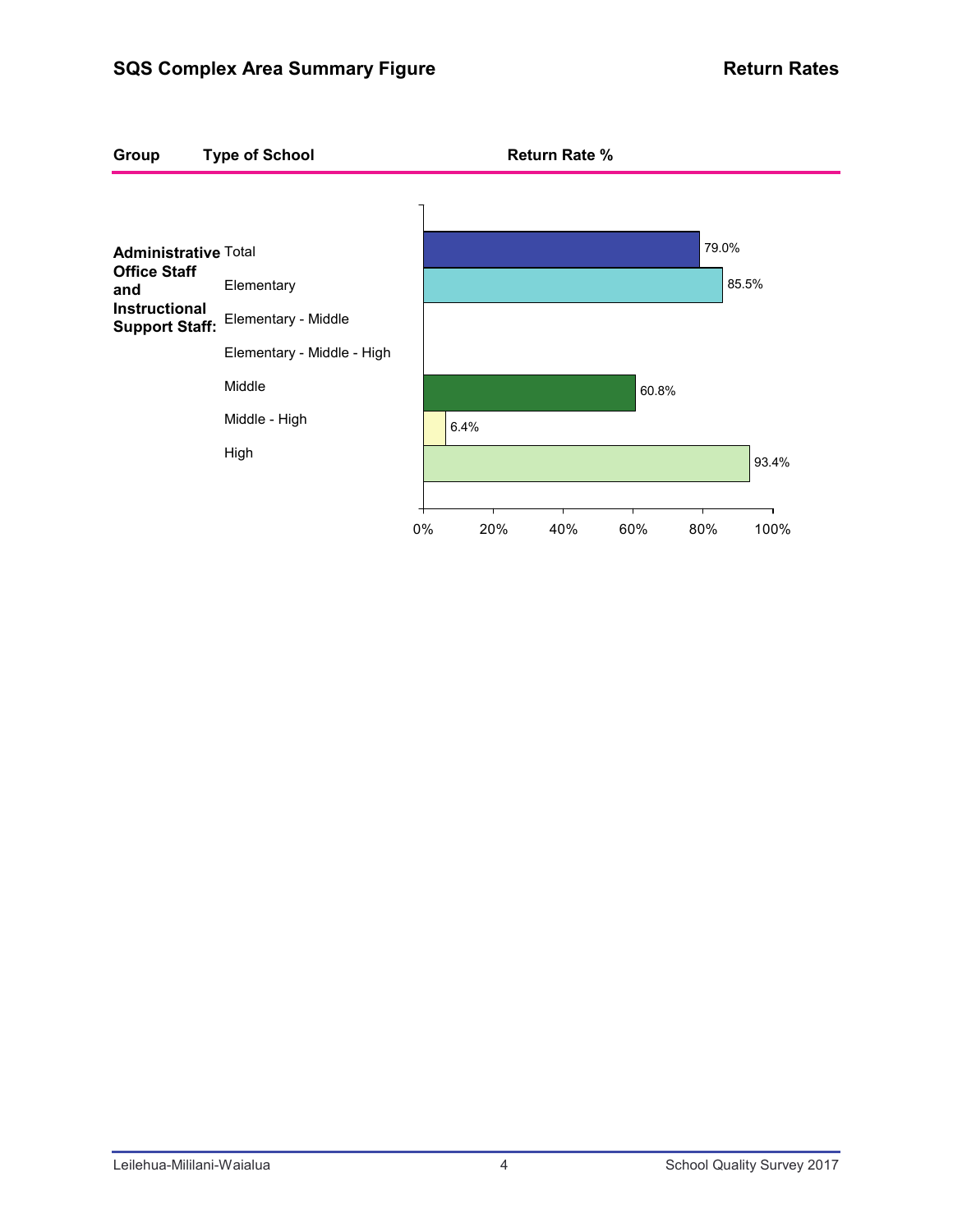#### **Students**

|    |                                   |                   |                  |                    |                             | 1797122                     |                          |
|----|-----------------------------------|-------------------|------------------|--------------------|-----------------------------|-----------------------------|--------------------------|
|    | <b>Dimension</b>                  | Group             |                  | Average<br>$(7-1)$ | <b>Positive</b><br>( > 4.0) | <b>Neutral</b><br>$(= 4.0)$ | <b>Negative</b><br>(4.0) |
| А. | <b>Safety</b>                     | <b>Elementary</b> | 4th, 5th grades  | 5.6                | 78.8%                       | 13.2%                       | 7.8%                     |
|    |                                   | <b>Middle</b>     | 7th, 8th grades  | 5.2                | 70.2%                       | 19.2%                       | 10.4%                    |
|    |                                   | High              | 9th, 11th grades | 5.2                | 75.2%                       | 17.8%                       | 6.8%                     |
| В. | <b>Well-Being</b>                 | <b>Elementary</b> | 4th, 5th grades  | 5.7                | 79.6%                       | 13%                         | 7.2%                     |
|    |                                   | <b>Middle</b>     | 7th, 8th grades  | 5.1                | 68.8%                       | 18%                         | 13.1%                    |
|    |                                   | High              | 9th, 11th grades | 5.0                | 65.9%                       | 19.7%                       | 14.3%                    |
| C. | <b>Satisfaction</b>               | <b>Elementary</b> | 4th, 5th grades  | 6.1                | 89.3%                       | 7.6%                        | 2.9%                     |
|    |                                   | <b>Middle</b>     | 7th, 8th grades  | 5.2                | 73.4%                       | 18.1%                       | 8.4%                     |
|    |                                   | High              | 9th, 11th grades | 5.2                | 74.3%                       | 18.6%                       | 6.9%                     |
| D. | Involvement/Engagement Elementary |                   | 4th, 5th grades  | 5.7                | 80.1%                       | 14.5%                       | 5.3%                     |
|    |                                   | <b>Middle</b>     | 7th, 8th grades  | 4.7                | 57.6%                       | 25.4%                       | 16.8%                    |
|    |                                   | High              | 9th, 11th grades | 4.8                | 60.4%                       | 26.9%                       | 12.6%                    |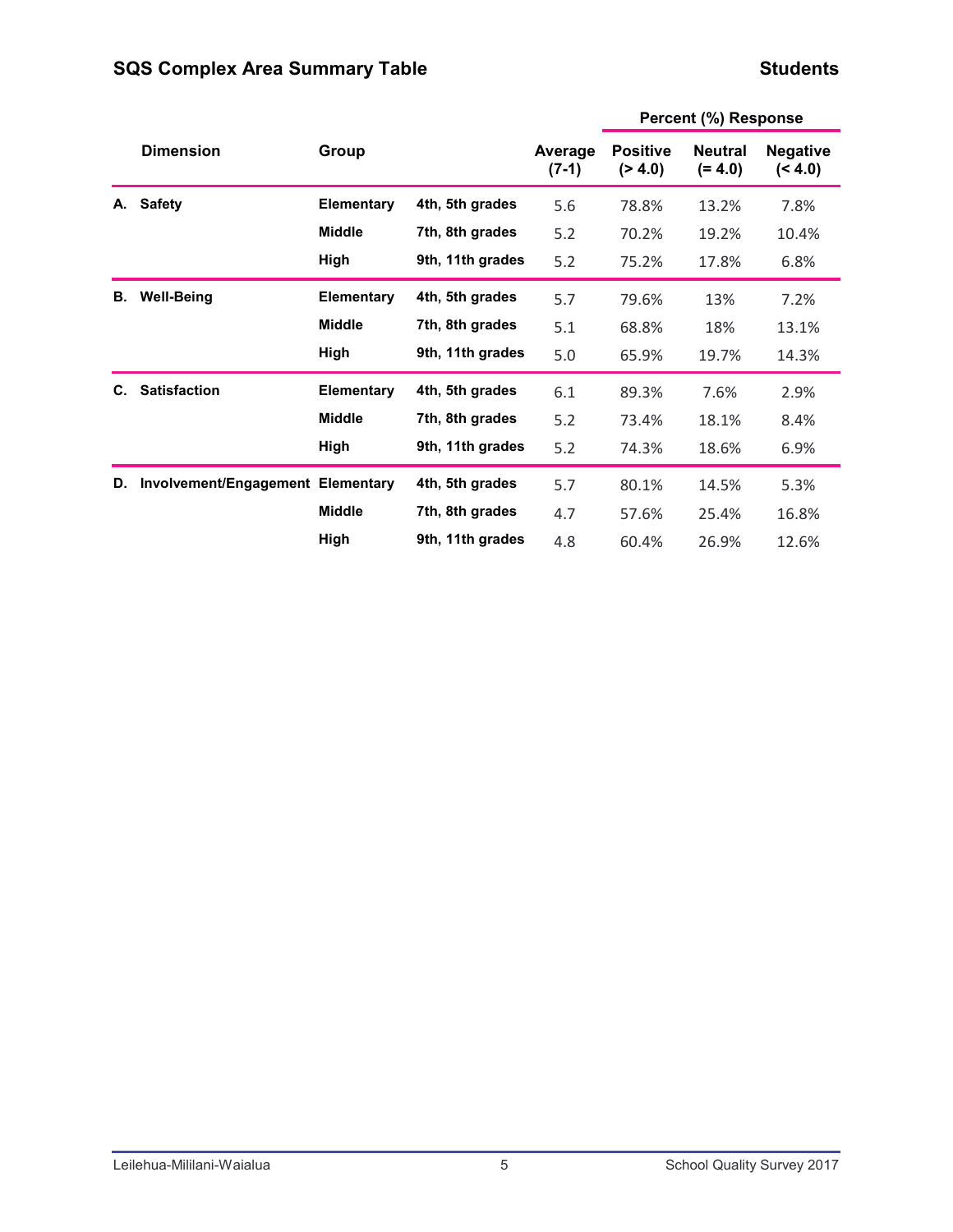## **SQS Complex Area Summary Figure Students Area Students**

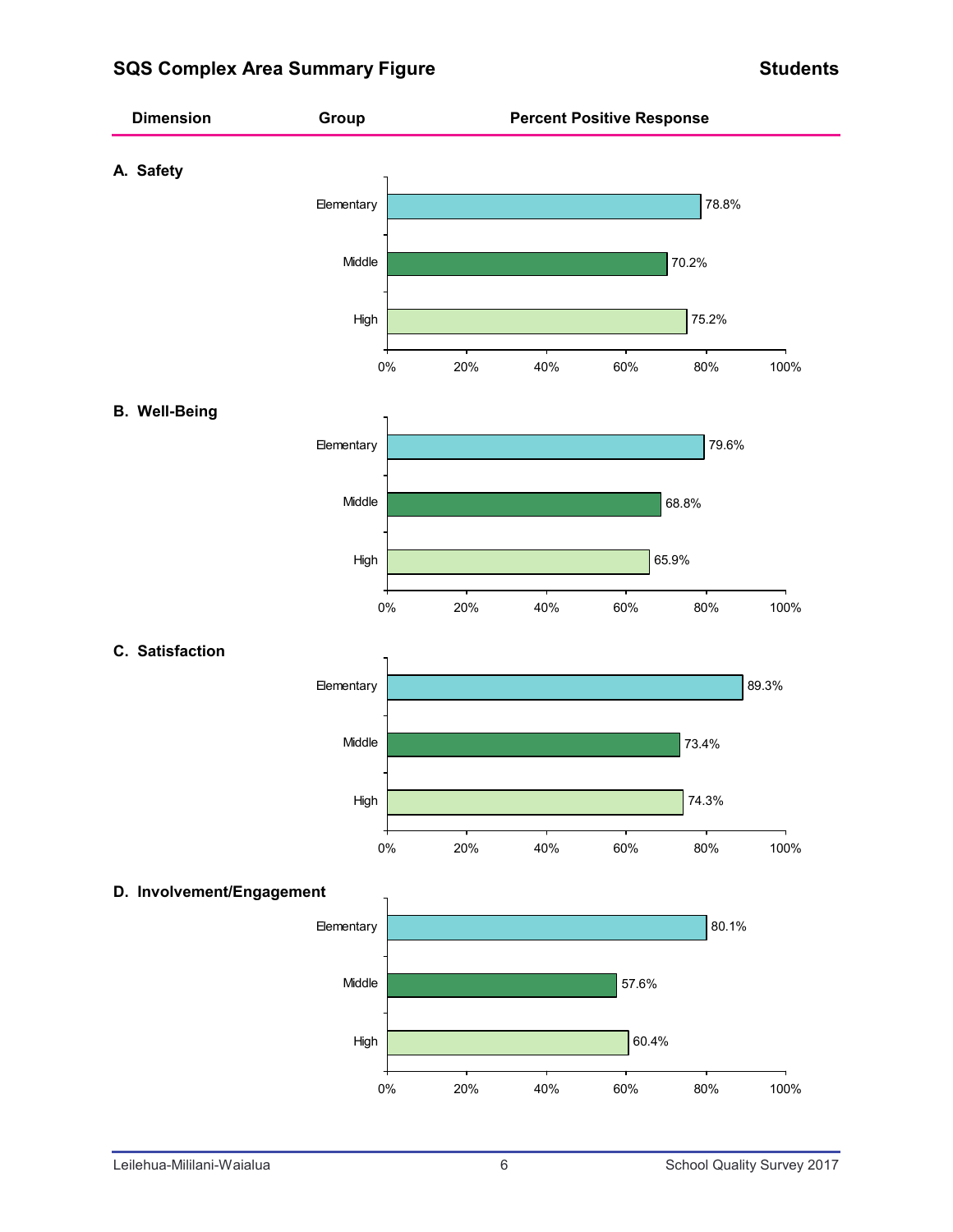## **Parents**

|           |                              |                    |                    |                                                                                                                                                                                                                                                                                                                                                                                                                                                                                          | <b>Neutral</b><br>$(= 4.0)$<br>8.3%<br>5.1%<br>11.9%<br>14.9%<br>15.7%<br>5.2%<br>3.1% |       |  |
|-----------|------------------------------|--------------------|--------------------|------------------------------------------------------------------------------------------------------------------------------------------------------------------------------------------------------------------------------------------------------------------------------------------------------------------------------------------------------------------------------------------------------------------------------------------------------------------------------------------|----------------------------------------------------------------------------------------|-------|--|
|           | <b>Dimension</b>             | Group              | Average<br>$(7-1)$ | Percent (%) Response<br><b>Positive</b><br>(> 4.0)<br>5.7<br>86.8%<br>5.9<br>91.7%<br>5.3<br>80.3%<br>5.3<br>78.8%<br>5.2<br>75.1%<br>6.0<br>93%<br>6.1<br>95.7%<br>5.7<br>90.2%<br>7.4%<br>5.6<br>87.4%<br>9.8%<br>5.7<br>85%<br>11.3%<br>5.6<br>8.9%<br>84.7%<br>5.9<br>90%<br>6.1%<br>5.2<br>77.4%<br>13.1%<br>5.3<br>80%<br>11.3%<br>4.9<br>64.8%<br>18.4%<br>5.6<br>83.6%<br>11.4%<br>5.9<br>89.6%<br>7.4%<br>5.2<br>74.8%<br>17.1%<br>17%<br>5.2<br>74.5%<br>5.2<br>71.3%<br>20.4% | <b>Negative</b><br>(< 4.0)                                                             |       |  |
| А.        | <b>Safety</b>                | <b>Total</b>       |                    |                                                                                                                                                                                                                                                                                                                                                                                                                                                                                          |                                                                                        | 4.8%  |  |
|           |                              | Elementary         |                    |                                                                                                                                                                                                                                                                                                                                                                                                                                                                                          |                                                                                        | 3%    |  |
|           |                              | <b>Middle</b>      |                    |                                                                                                                                                                                                                                                                                                                                                                                                                                                                                          |                                                                                        | 7.6%  |  |
|           |                              | High               |                    |                                                                                                                                                                                                                                                                                                                                                                                                                                                                                          |                                                                                        | 6.2%  |  |
|           |                              | Multi-Level        |                    |                                                                                                                                                                                                                                                                                                                                                                                                                                                                                          |                                                                                        | 9.1%  |  |
| <b>B.</b> | <b>Well-Being</b>            | <b>Total</b>       |                    |                                                                                                                                                                                                                                                                                                                                                                                                                                                                                          |                                                                                        | 1.6%  |  |
|           |                              | Elementary         |                    |                                                                                                                                                                                                                                                                                                                                                                                                                                                                                          |                                                                                        | 1%    |  |
|           |                              | <b>Middle</b>      |                    |                                                                                                                                                                                                                                                                                                                                                                                                                                                                                          |                                                                                        | 2.3%  |  |
|           |                              | High               |                    |                                                                                                                                                                                                                                                                                                                                                                                                                                                                                          |                                                                                        | 2.7%  |  |
|           |                              | <b>Multi-Level</b> |                    |                                                                                                                                                                                                                                                                                                                                                                                                                                                                                          |                                                                                        | 3.5%  |  |
| C.        | <b>Satisfaction</b>          | <b>Total</b>       |                    |                                                                                                                                                                                                                                                                                                                                                                                                                                                                                          |                                                                                        | 6.2%  |  |
|           |                              | Elementary         |                    |                                                                                                                                                                                                                                                                                                                                                                                                                                                                                          |                                                                                        | 3.7%  |  |
|           |                              | <b>Middle</b>      |                    |                                                                                                                                                                                                                                                                                                                                                                                                                                                                                          |                                                                                        | 9.4%  |  |
|           |                              | High               |                    |                                                                                                                                                                                                                                                                                                                                                                                                                                                                                          |                                                                                        | 8.6%  |  |
|           |                              | Multi-Level        |                    |                                                                                                                                                                                                                                                                                                                                                                                                                                                                                          |                                                                                        | 16.6% |  |
| D.        | Involvement/Engagement Total |                    |                    |                                                                                                                                                                                                                                                                                                                                                                                                                                                                                          |                                                                                        | 4.9%  |  |
|           |                              | Elementary         |                    |                                                                                                                                                                                                                                                                                                                                                                                                                                                                                          |                                                                                        | 2.8%  |  |
|           |                              | <b>Middle</b>      |                    |                                                                                                                                                                                                                                                                                                                                                                                                                                                                                          |                                                                                        | 7.9%  |  |
|           |                              | High               |                    |                                                                                                                                                                                                                                                                                                                                                                                                                                                                                          |                                                                                        | 8.4%  |  |
|           |                              | <b>Multi-Level</b> |                    |                                                                                                                                                                                                                                                                                                                                                                                                                                                                                          |                                                                                        | 8.1%  |  |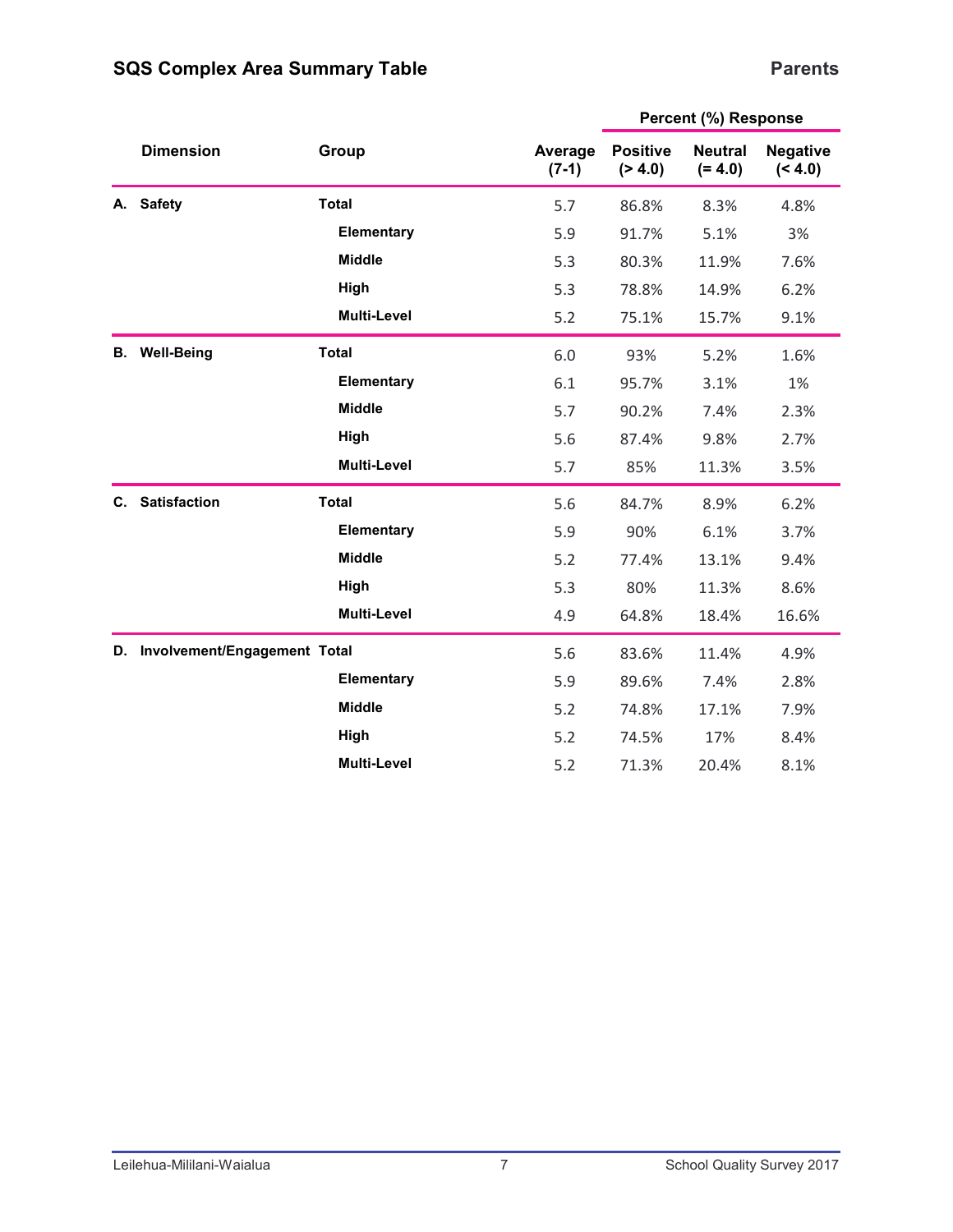## **SQS Complex Area Summary Figure Parents Parents**

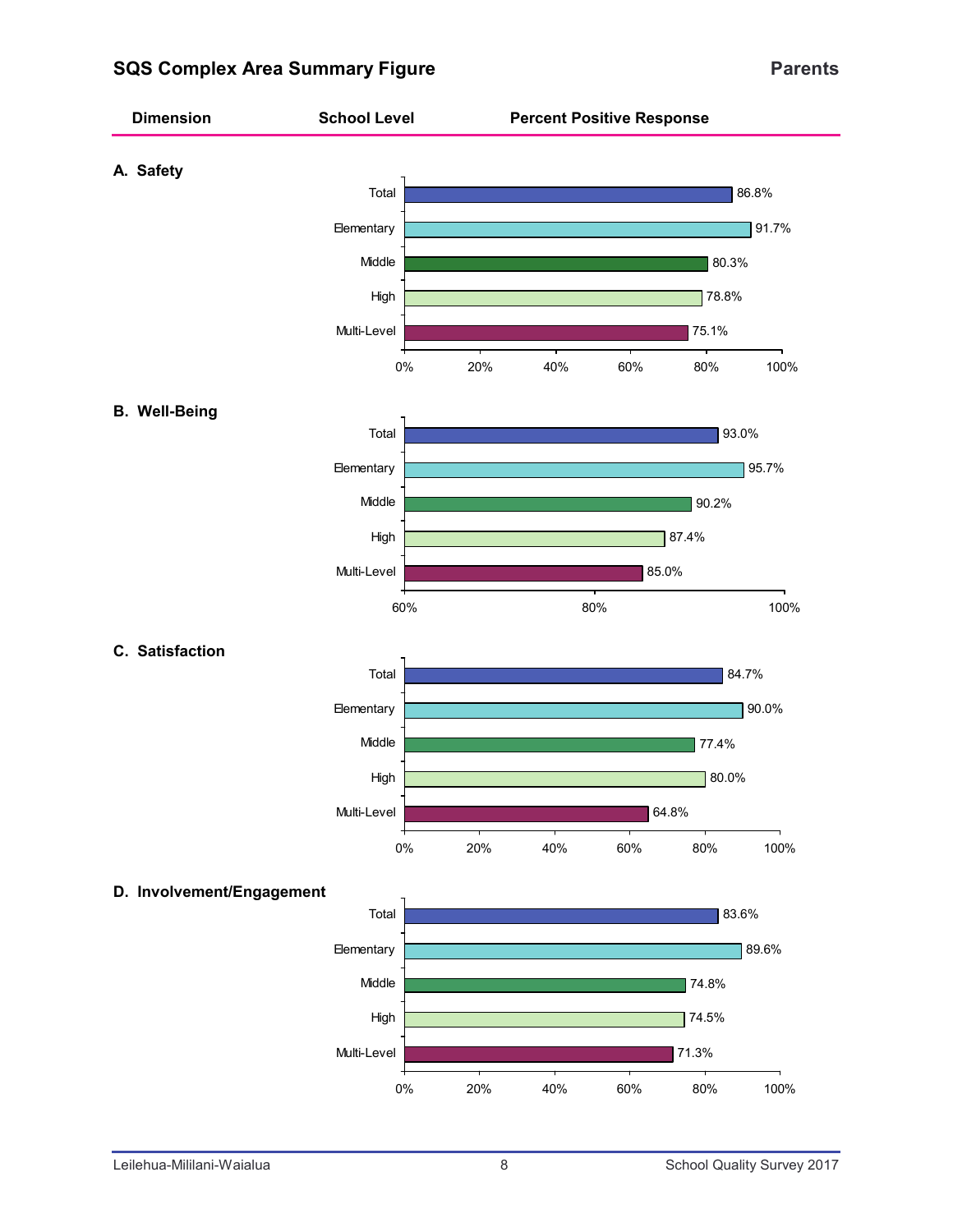## **Teachers**

|    | <b>Dimension</b>             | Group              | Average<br>$(7-1)$ | <b>Positive</b><br>( > 4.0) | Percent (%) Response<br><b>Neutral</b><br>$(= 4.0)$<br>8.9%<br>8.1%<br>11.8%<br>8.5%<br>8.3%<br>10.5%<br>10.3%<br>13.8%<br>8.7%<br>0%<br>11.9%<br>10.5%<br>15.9%<br>11.7%<br>33.3%<br>12.9%<br>12.3%<br>17%<br>11.1%<br>30% | <b>Negative</b><br>(< 4.0) |  |
|----|------------------------------|--------------------|--------------------|-----------------------------|-----------------------------------------------------------------------------------------------------------------------------------------------------------------------------------------------------------------------------|----------------------------|--|
| А. | <b>Safety</b>                | <b>Total</b>       | 5.3                | 78.6%                       |                                                                                                                                                                                                                             | 12.3%                      |  |
|    |                              | Elementary         | 5.2                | 76.7%                       |                                                                                                                                                                                                                             | 15.1%                      |  |
|    |                              | <b>Middle</b>      | 5.2                | 75.4%                       |                                                                                                                                                                                                                             | 12.7%                      |  |
|    |                              | High               | 5.6                | 84.8%                       |                                                                                                                                                                                                                             | 6.6%                       |  |
|    |                              | <b>Multi-Level</b> | 4.9                | 91.6%                       |                                                                                                                                                                                                                             | 0%                         |  |
| В. | <b>Well-Being</b>            | <b>Total</b>       | 5.1                | 74.3%                       |                                                                                                                                                                                                                             | 15%                        |  |
|    |                              | Elementary         | 5.0                | 71.2%                       |                                                                                                                                                                                                                             | 18.3%                      |  |
|    |                              | <b>Middle</b>      | 5.0                | 70.1%                       |                                                                                                                                                                                                                             | 16%                        |  |
|    |                              | High               | 5.5                | 83.2%                       |                                                                                                                                                                                                                             | 7.9%                       |  |
|    |                              | <b>Multi-Level</b> | 5.0                | 100%                        |                                                                                                                                                                                                                             | 0%                         |  |
| C. | <b>Satisfaction</b>          | <b>Total</b>       | 5.0                | 72.6%                       |                                                                                                                                                                                                                             | 15.3%                      |  |
|    |                              | Elementary         | 4.9                | 72.2%                       |                                                                                                                                                                                                                             | 17.2%                      |  |
|    |                              | <b>Middle</b>      | 4.6                | 62.7%                       |                                                                                                                                                                                                                             | 21.2%                      |  |
|    |                              | High               | 5.3                | 80.8%                       |                                                                                                                                                                                                                             | 7.4%                       |  |
|    |                              | <b>Multi-Level</b> | 4.6                | 66.6%                       |                                                                                                                                                                                                                             | 0%                         |  |
| D. | Involvement/Engagement Total |                    | 5.0                | 71.6%                       |                                                                                                                                                                                                                             | 15.3%                      |  |
|    |                              | Elementary         | 4.9                | 69.5%                       |                                                                                                                                                                                                                             | 18.1%                      |  |
|    |                              | <b>Middle</b>      | 4.7                | 64.5%                       |                                                                                                                                                                                                                             | 18.4%                      |  |
|    |                              | High               | 5.3                | 81%                         |                                                                                                                                                                                                                             | 7.8%                       |  |
|    |                              | <b>Multi-Level</b> | 4.7                | 70%                         |                                                                                                                                                                                                                             | 0%                         |  |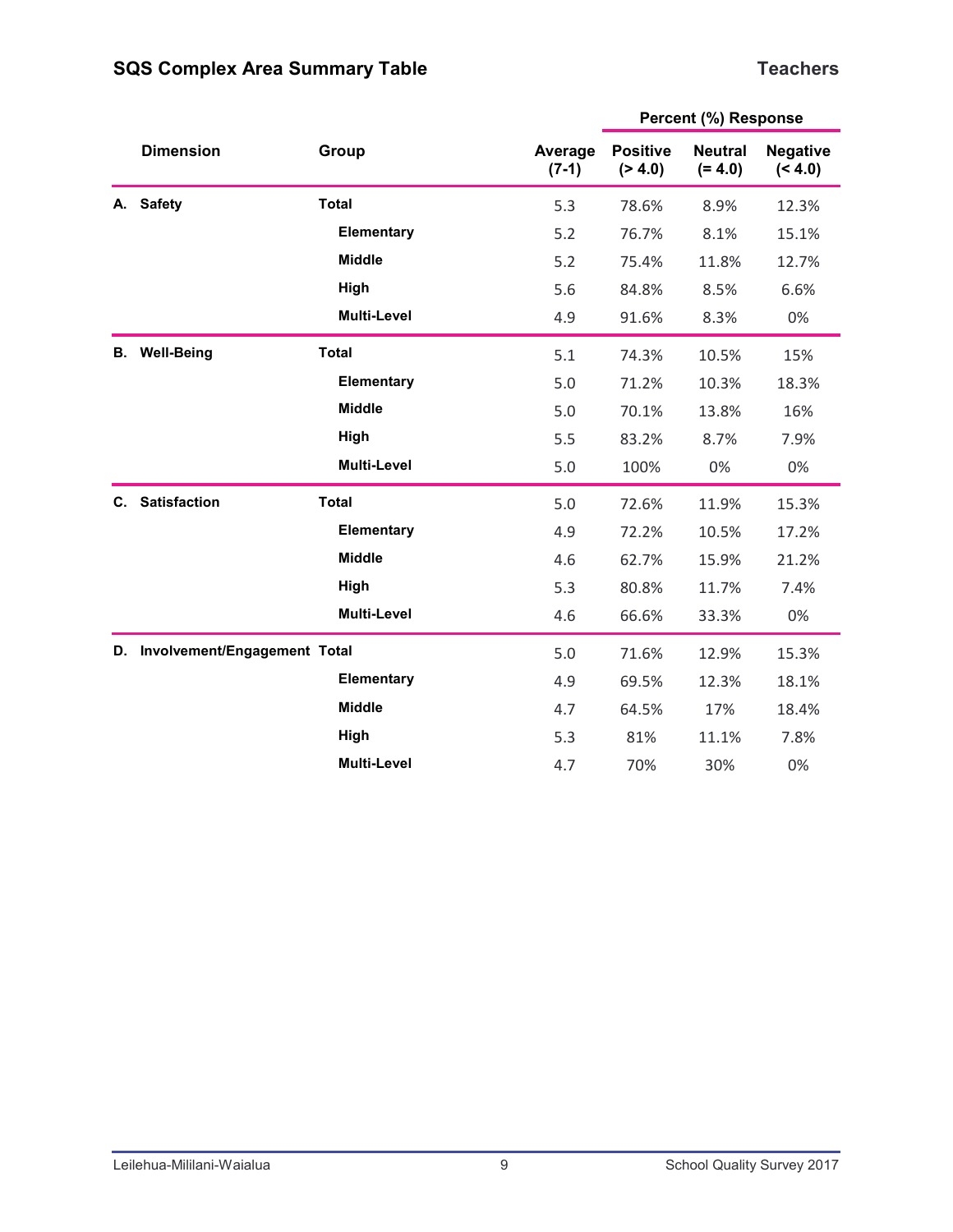## **SQS Complex Area Summary Figure Teachers Teachers**

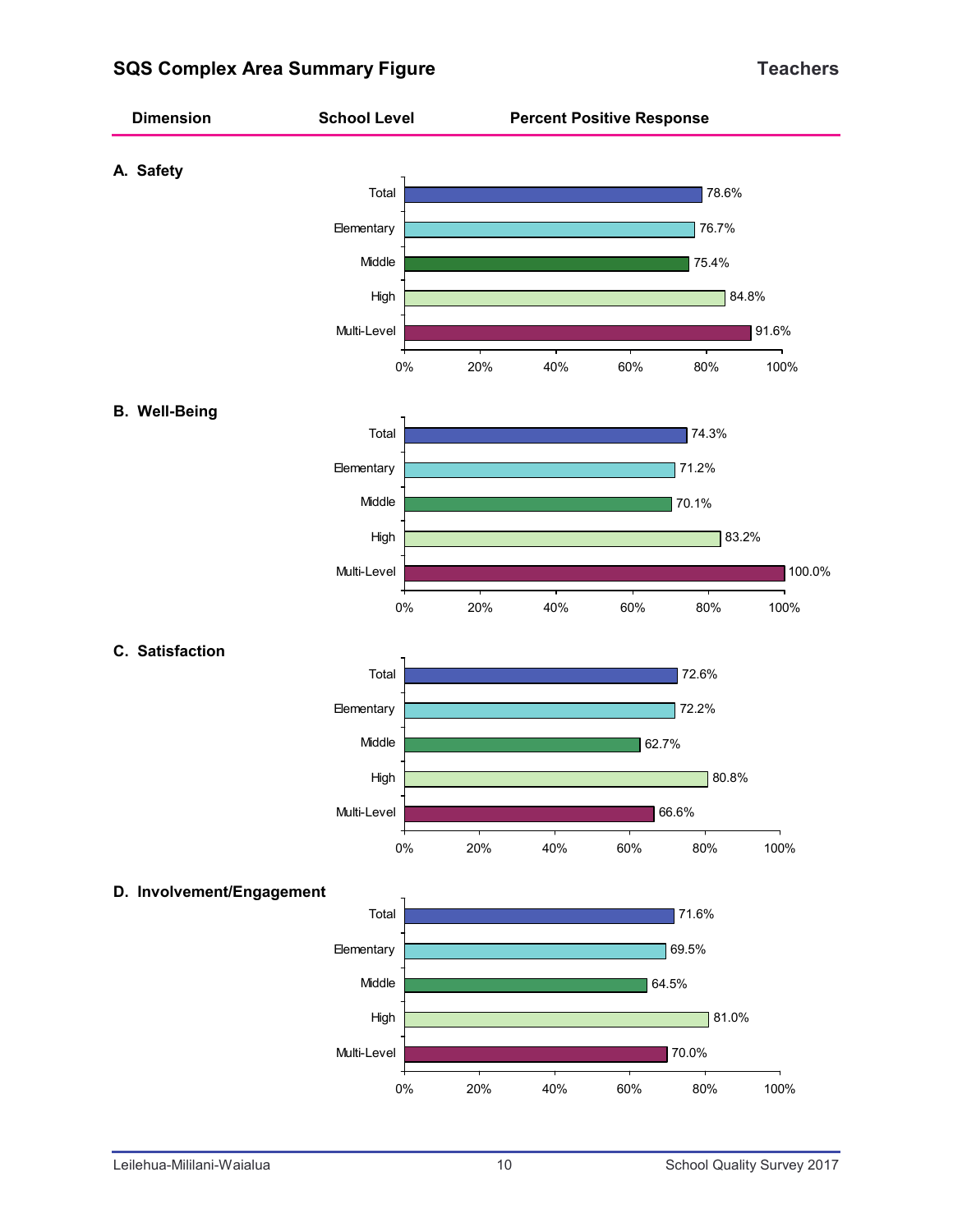## **Administrative Office Staff**

|    |                              |                    |                          |                             | Percent (%) Response        |                                                     |  |
|----|------------------------------|--------------------|--------------------------|-----------------------------|-----------------------------|-----------------------------------------------------|--|
|    | <b>Dimension</b>             | Group              | Average<br>$(7-1)$       | <b>Positive</b><br>( > 4.0) | <b>Neutral</b><br>$(= 4.0)$ | <b>Negative</b><br>(< 4.0)                          |  |
| А. | <b>Safety</b>                | <b>Total</b>       | 5.9                      | 84.9%                       | 10.5%                       | 4.4%                                                |  |
|    |                              | Elementary         | 6.0                      | 87.4%                       | 7.6%                        | 4.9%                                                |  |
|    |                              | <b>Middle</b>      | 5.5                      | 74.2%                       | 20.7%                       | 4.9%                                                |  |
|    |                              | High               | 5.7                      | 84%                         | 12.8%                       | 3%                                                  |  |
|    |                              | <b>Multi-Level</b> | $-$                      | $-$                         | $-$                         | $-$                                                 |  |
| В. | <b>Well-Being</b>            | <b>Total</b>       | 5.8                      | 83.7%                       | 10.8%                       | 5.4%                                                |  |
|    |                              | Elementary         | 6.0                      | 88%                         | 5.9%                        | 5.9%                                                |  |
|    |                              | <b>Middle</b>      | 5.4                      | 67.6%                       | 22%                         | 10.2%                                               |  |
|    |                              | High               | 5.6                      | 81%                         | 16.9%                       | 1.9%                                                |  |
|    |                              | <b>Multi-Level</b> | $\qquad \qquad -$        | $-\,-$                      | $-\,-$                      | $\hspace{0.05cm} -\hspace{0.05cm} -\hspace{0.05cm}$ |  |
| C. | <b>Satisfaction</b>          | <b>Total</b>       | 5.7                      | 82.4%                       | 13.6%                       | 3.9%                                                |  |
|    |                              | Elementary         | 5.9                      | 85.9%                       | 9.8%                        | 4.2%                                                |  |
|    |                              | <b>Middle</b>      | 5.3                      | 68.2%                       | 28.2%                       | 3.5%                                                |  |
|    |                              | High               | 5.5                      | 80.8%                       | 15.5%                       | 3.6%                                                |  |
|    |                              | <b>Multi-Level</b> | $\overline{\phantom{a}}$ | $\qquad \qquad -$           | $-$                         | $\overline{\phantom{m}}$                            |  |
| D. | Involvement/Engagement Total |                    | 5.7                      | 81.2%                       | 13.9%                       | 4.7%                                                |  |
|    |                              | Elementary         | 5.9                      | 85.1%                       | 9.8%                        | 5%                                                  |  |
|    |                              | <b>Middle</b>      | 5.3                      | 64.7%                       | 28.2%                       | 7%                                                  |  |
|    |                              | High               | 5.5                      | 79.8%                       | 17%                         | 3%                                                  |  |
|    |                              | <b>Multi-Level</b> | $\overline{\phantom{a}}$ | $-$                         | $\qquad \qquad -$           | $-\!$ $\!-$                                         |  |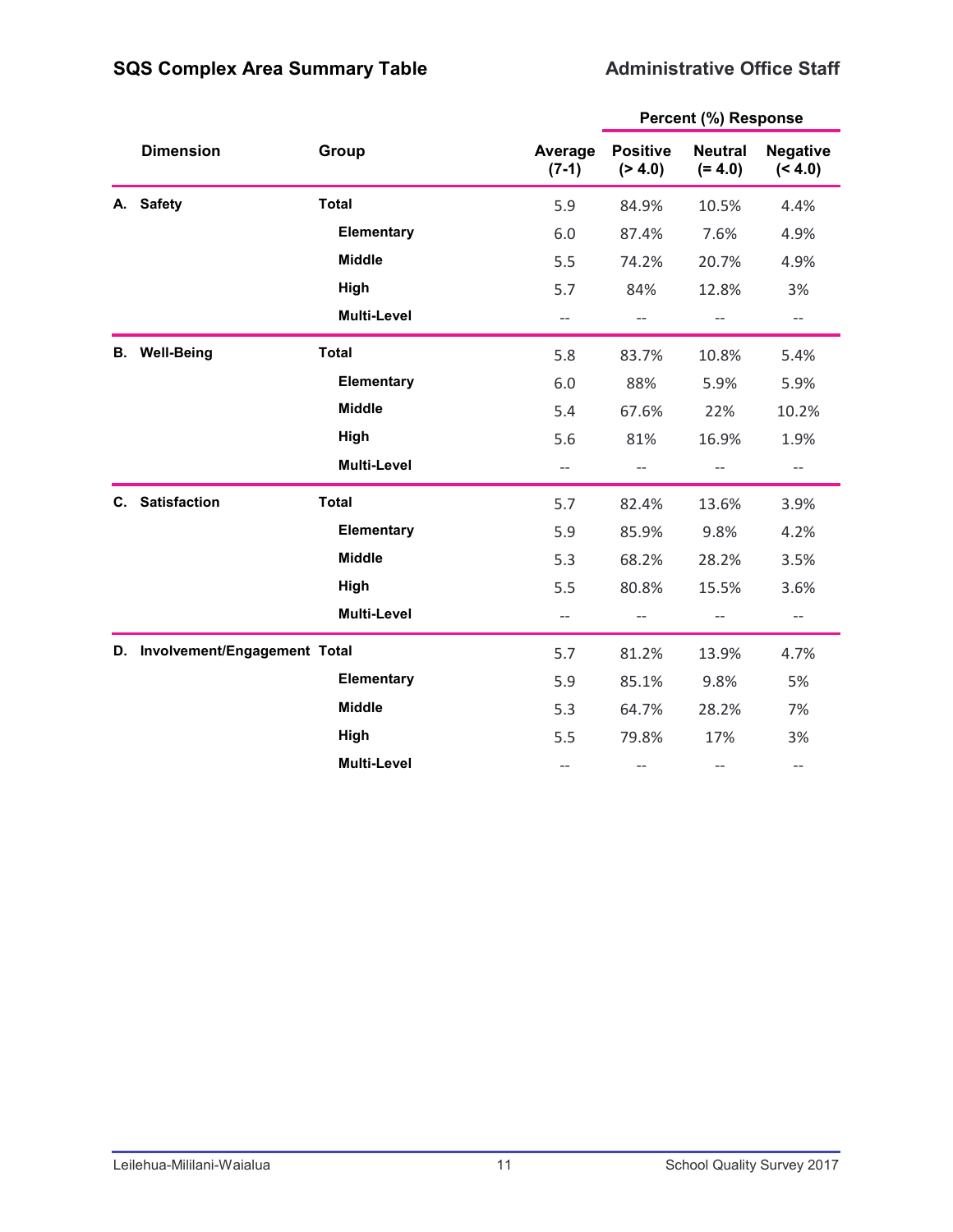## **SQS Complex Area Summary Figure Administrative Office Staff**

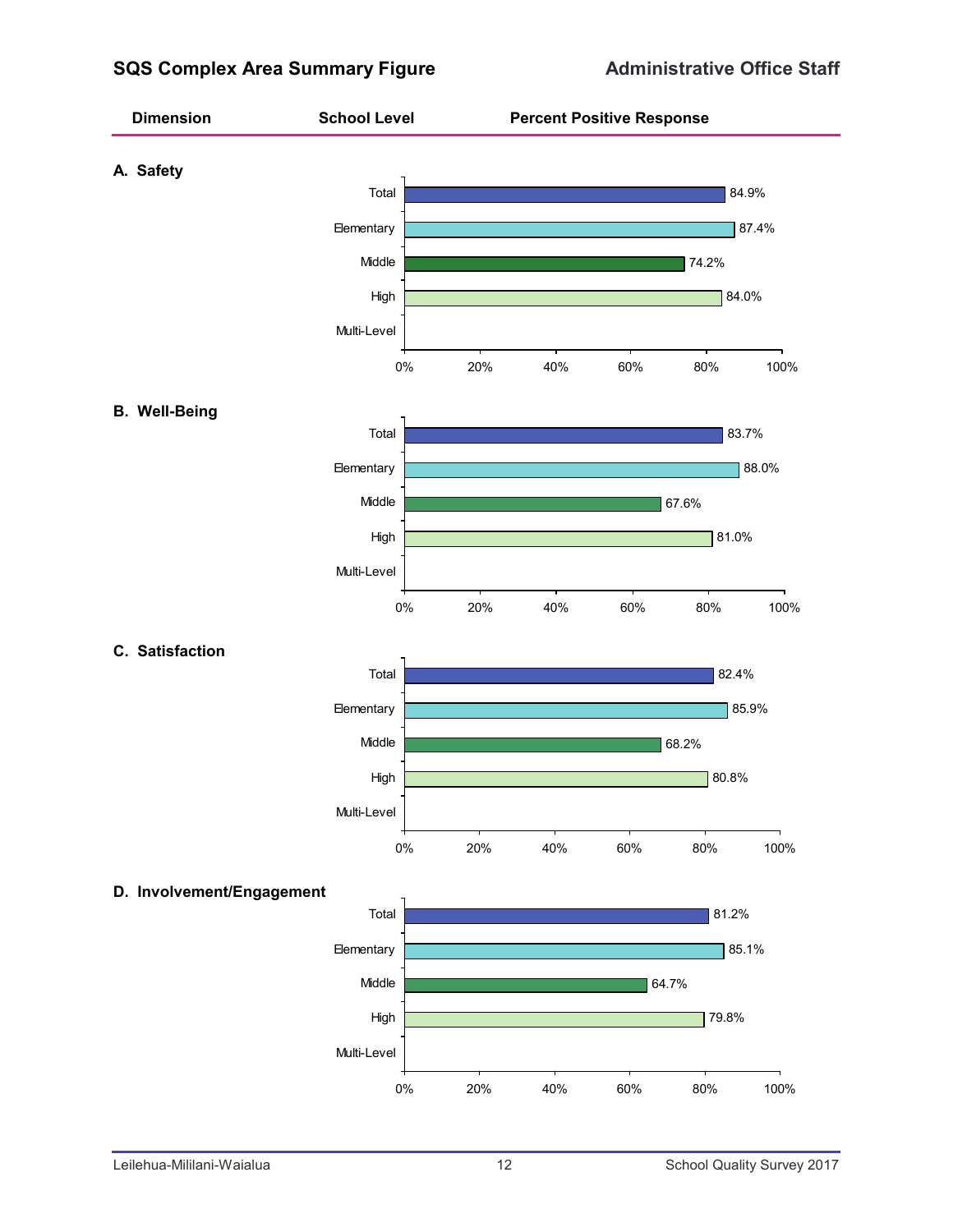## **Instructional Support Staff**

|    |                                 |                    |                    |                            | Percent (%) Response        |                            |  |
|----|---------------------------------|--------------------|--------------------|----------------------------|-----------------------------|----------------------------|--|
|    | <b>Dimension</b>                | Group              | Average<br>$(7-1)$ | <b>Positive</b><br>(> 4.0) | <b>Neutral</b><br>$(= 4.0)$ | <b>Negative</b><br>(< 4.0) |  |
| А. | <b>Safety</b>                   | <b>Total</b>       | 5.5                | 81.2%                      | 10.9%                       | 7.8%                       |  |
|    |                                 | Elementary         | 5.6                | 84.2%                      | 9.4%                        | 6.3%                       |  |
|    |                                 | <b>Middle</b>      | 4.8                | 64.1%                      | 20%                         | 15.8%                      |  |
|    |                                 | High               | 5.5                | 84.1%                      | 10.2%                       | 5.5%                       |  |
|    |                                 | Multi-Level        | 3.4                | 25%                        | 0%                          | 75%                        |  |
| В. | <b>Well-Being</b>               | <b>Total</b>       | 5.3                | 79.9%                      | 10.4%                       | 9.5%                       |  |
|    |                                 | Elementary         | 5.5                | 82.9%                      | 8.8%                        | 8.2%                       |  |
|    |                                 | <b>Middle</b>      | 4.6                | 61.6%                      | 14.2%                       | 24%                        |  |
|    |                                 | High               | 5.4                | 83.5%                      | 11.7%                       | 4.7%                       |  |
|    |                                 | <b>Multi-Level</b> | 3.5                | 25%                        | 12.5%                       | 62.5%                      |  |
| C. | <b>Satisfaction</b>             | <b>Total</b>       | 5.2                | 76.6%                      | 15.3%                       | 7.9%                       |  |
|    |                                 | Elementary         | 5.4                | 80.4%                      | 13.4%                       | 6.1%                       |  |
|    |                                 | <b>Middle</b>      | 4.6                | 53.3%                      | 26.9%                       | 19.6%                      |  |
|    |                                 | High               | 5.3                | 80.6%                      | 13.9%                       | 5.3%                       |  |
|    |                                 | <b>Multi-Level</b> | 3.8                | 30%                        | 20%                         | 50%                        |  |
|    | D. Involvement/Engagement Total |                    | 5.2                | 75.4%                      | 15.7%                       | 8.7%                       |  |
|    |                                 | Elementary         | 5.4                | 80.8%                      | 12.6%                       | 6.4%                       |  |
|    |                                 | <b>Middle</b>      | 4.4                | 51%                        | 25.2%                       | 23.7%                      |  |
|    |                                 | High               | 5.3                | 76.9%                      | 17.2%                       | 5.8%                       |  |
|    |                                 | <b>Multi-Level</b> | 3.7                | 30%                        | 20%                         | 50%                        |  |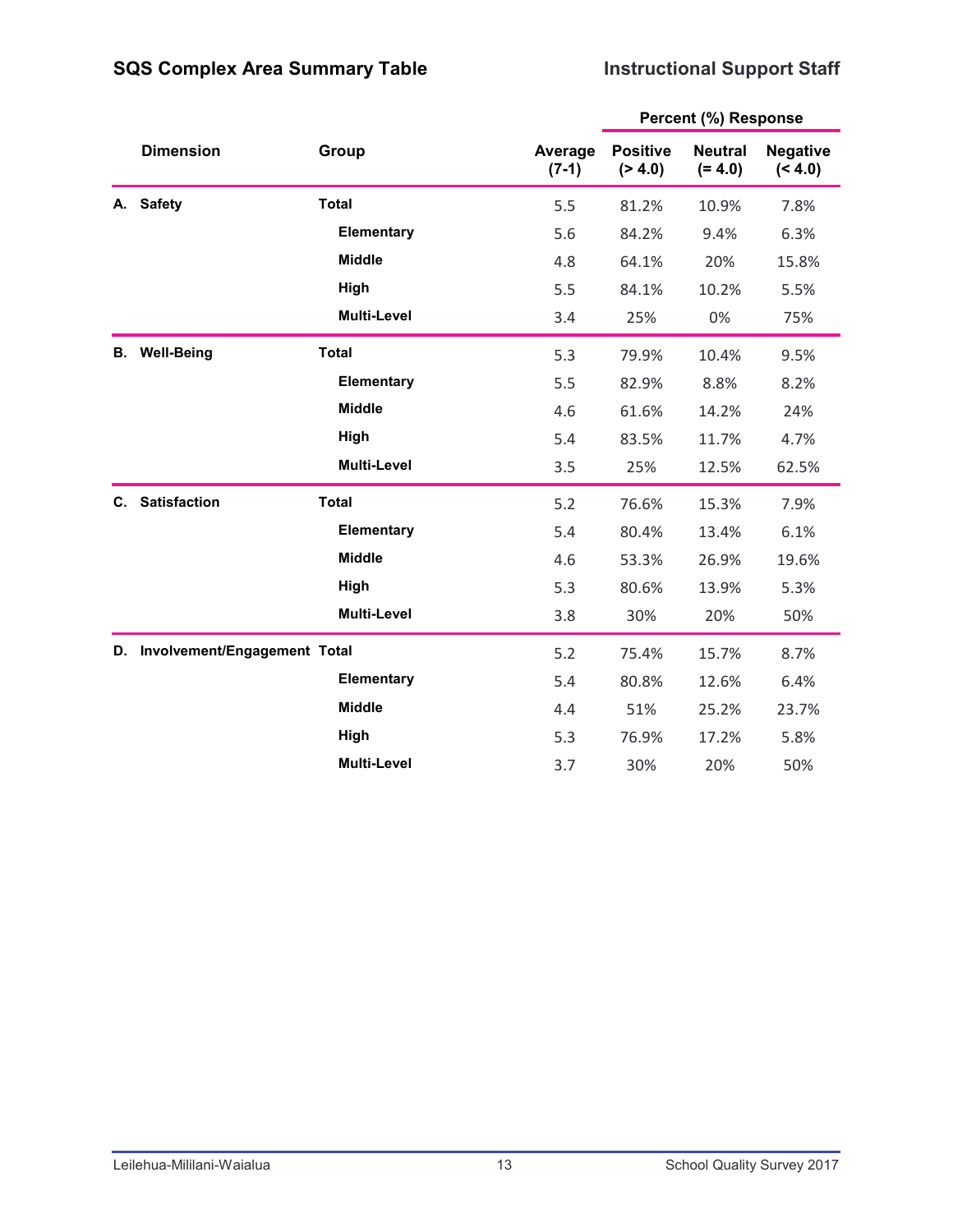## **SQS Complex Area Summary Figure Instructional Support Staff**

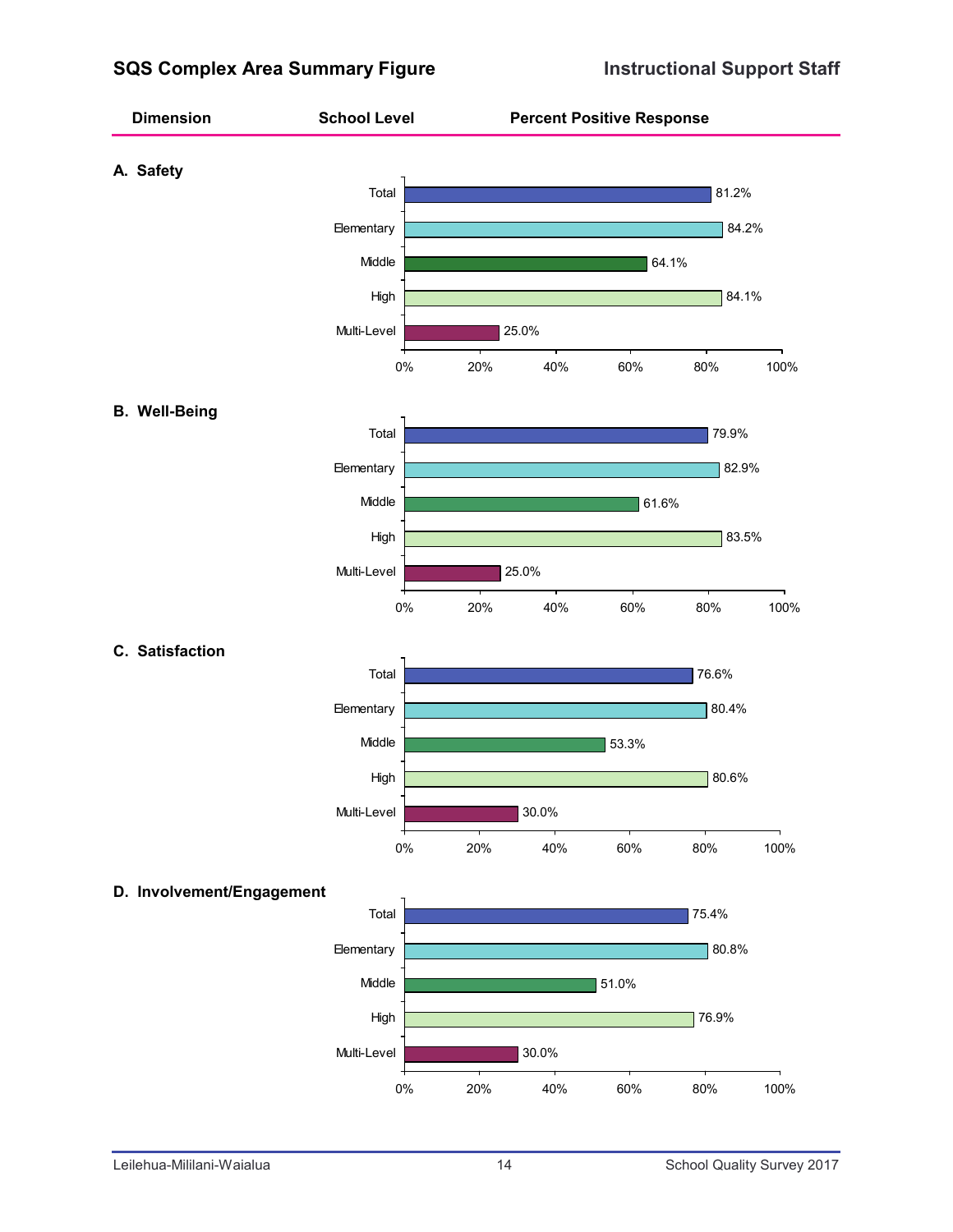## **Elementary**

|    |                                 |                 |                 |                    |                            | Percent (%) Response        |                            |
|----|---------------------------------|-----------------|-----------------|--------------------|----------------------------|-----------------------------|----------------------------|
|    | <b>Dimension</b>                | Group           |                 | Average<br>$(7-1)$ | <b>Positive</b><br>(> 4.0) | <b>Neutral</b><br>$(= 4.0)$ | <b>Negative</b><br>(< 4.0) |
| А. | <b>Safety</b>                   | <b>Students</b> | 4th, 5th grades | 5.6                | 78.8%                      | 13.2%                       | 7.8%                       |
|    |                                 | <b>Parents</b>  |                 | 5.9                | 91.7%                      | 5.1%                        | 3%                         |
|    |                                 | <b>Teachers</b> |                 | 5.2                | 76.7%                      | 8.1%                        | 15.1%                      |
| В. | <b>Well-Being</b>               | <b>Students</b> | 4th, 5th grades | 5.7                | 79.6%                      | 13%                         | 7.2%                       |
|    |                                 | <b>Parents</b>  |                 | 6.1                | 95.7%                      | 3.1%                        | 1%                         |
|    |                                 | <b>Teachers</b> |                 | 5.0                | 71.2%                      | 10.3%                       | 18.3%                      |
| C. | <b>Satisfaction</b>             | <b>Students</b> | 4th, 5th grades | 6.1                | 89.3%                      | 7.6%                        | 2.9%                       |
|    |                                 | <b>Parents</b>  |                 | 5.9                | 90%                        | 6.1%                        | 3.7%                       |
|    |                                 | <b>Teachers</b> |                 | 4.9                | 72.2%                      | 10.5%                       | 17.2%                      |
| D. | Involvement/Engagement Students |                 | 4th, 5th grades | 5.7                | 80.1%                      | 14.5%                       | 5.3%                       |
|    |                                 | <b>Parents</b>  |                 | 5.9                | 89.6%                      | 7.4%                        | 2.8%                       |
|    |                                 | <b>Teachers</b> |                 | 4.9                | 69.5%                      | 12.3%                       | 18.1%                      |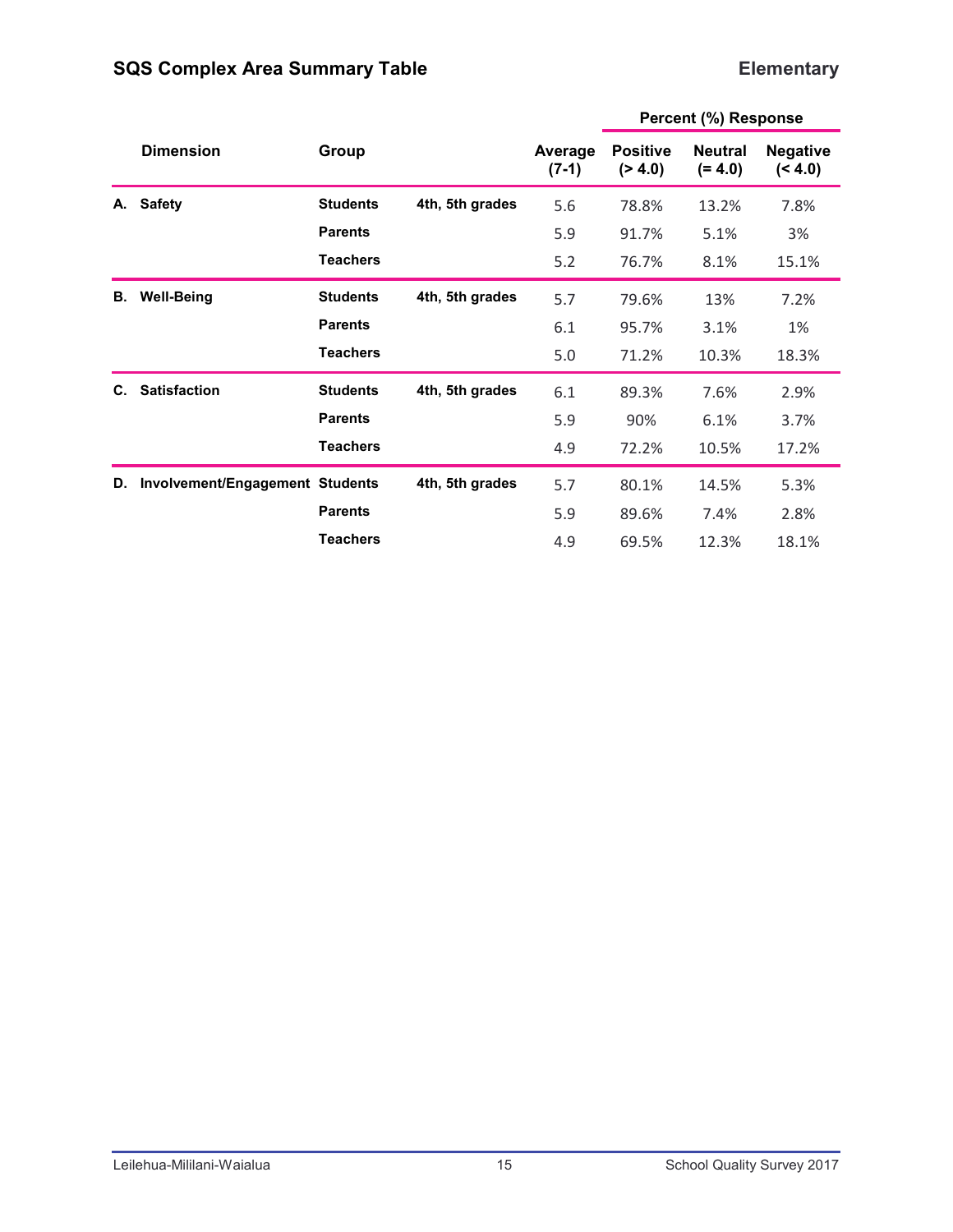## **SQS Complex Area Summary Figure Elementary**

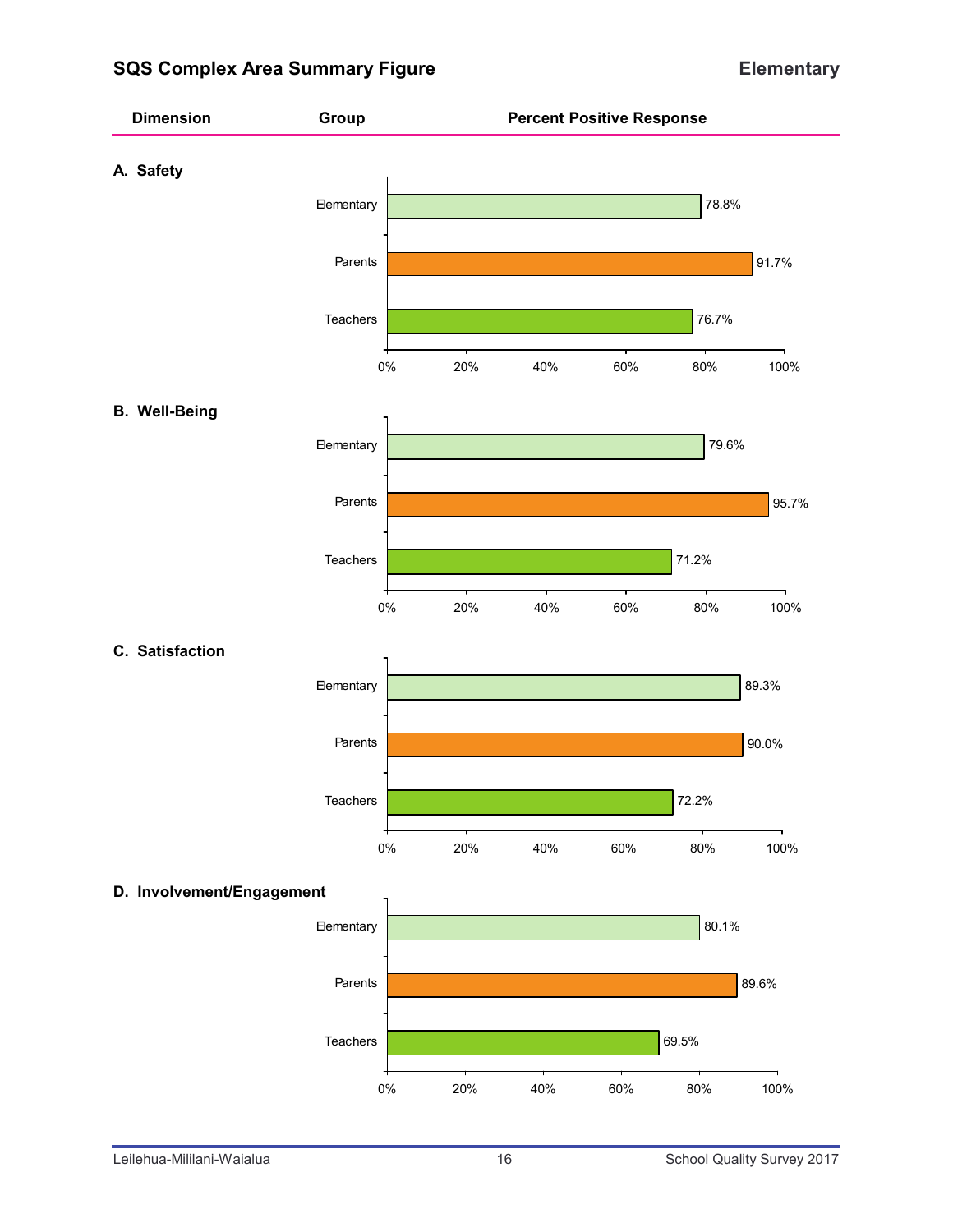## **Middle**

|    |                                 |                 |                 |                    |                            | Percent (%) Response        |                            |
|----|---------------------------------|-----------------|-----------------|--------------------|----------------------------|-----------------------------|----------------------------|
|    | <b>Dimension</b>                | Group           |                 | Average<br>$(7-1)$ | <b>Positive</b><br>(> 4.0) | <b>Neutral</b><br>$(= 4.0)$ | <b>Negative</b><br>(< 4.0) |
| А. | <b>Safety</b>                   | <b>Students</b> | 7th, 8th grades | 5.1                | 69.6%                      | 19.5%                       | 10.8%                      |
|    |                                 | <b>Parents</b>  |                 | 5.3                | 80.3%                      | 11.9%                       | 7.6%                       |
|    |                                 | <b>Teachers</b> |                 | 5.2                | 75.4%                      | 11.8%                       | 12.7%                      |
| В. | <b>Well-Being</b>               | <b>Students</b> | 7th, 8th grades | 5.1                | 68.4%                      | 18.1%                       | 13.3%                      |
|    |                                 | <b>Parents</b>  |                 | 5.7                | 90.2%                      | 7.4%                        | 2.3%                       |
|    |                                 | <b>Teachers</b> |                 | 5.0                | 70.1%                      | 13.8%                       | 16%                        |
| C. | <b>Satisfaction</b>             | <b>Students</b> | 7th, 8th grades | 5.2                | 72.8%                      | 18.5%                       | 8.6%                       |
|    |                                 | <b>Parents</b>  |                 | 5.2                | 77.4%                      | 13.1%                       | 9.4%                       |
|    |                                 | <b>Teachers</b> |                 | 4.6                | 62.7%                      | 15.9%                       | 21.2%                      |
| D. | Involvement/Engagement Students |                 | 7th, 8th grades | 4.7                | 56.5%                      | 26%                         | 17.4%                      |
|    |                                 | <b>Parents</b>  |                 | 5.2                | 74.8%                      | 17.1%                       | 7.9%                       |
|    |                                 | <b>Teachers</b> |                 | 4.7                | 64.5%                      | 17%                         | 18.4%                      |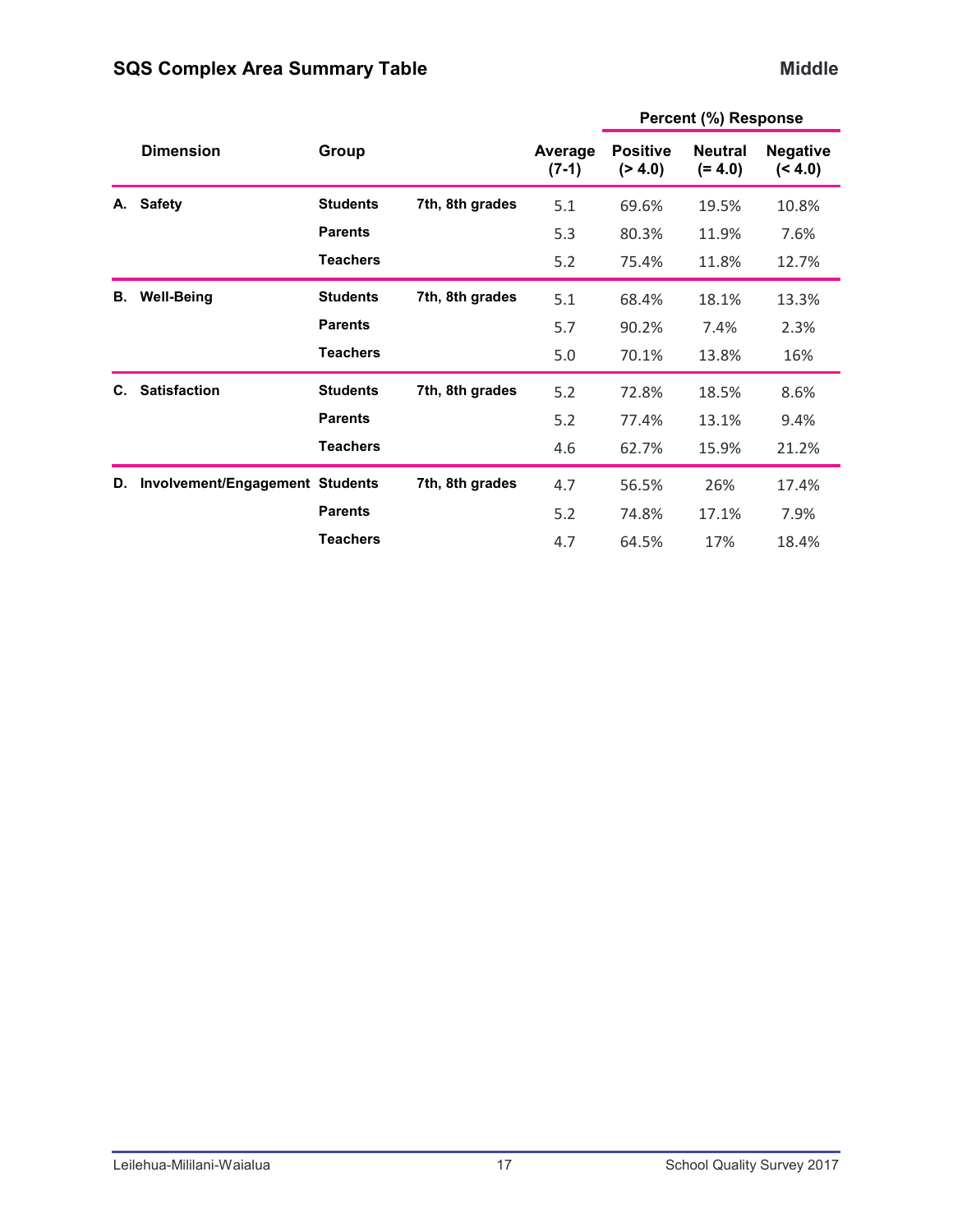## **SQS Complex Area Summary Figure Middle Middle Middle**

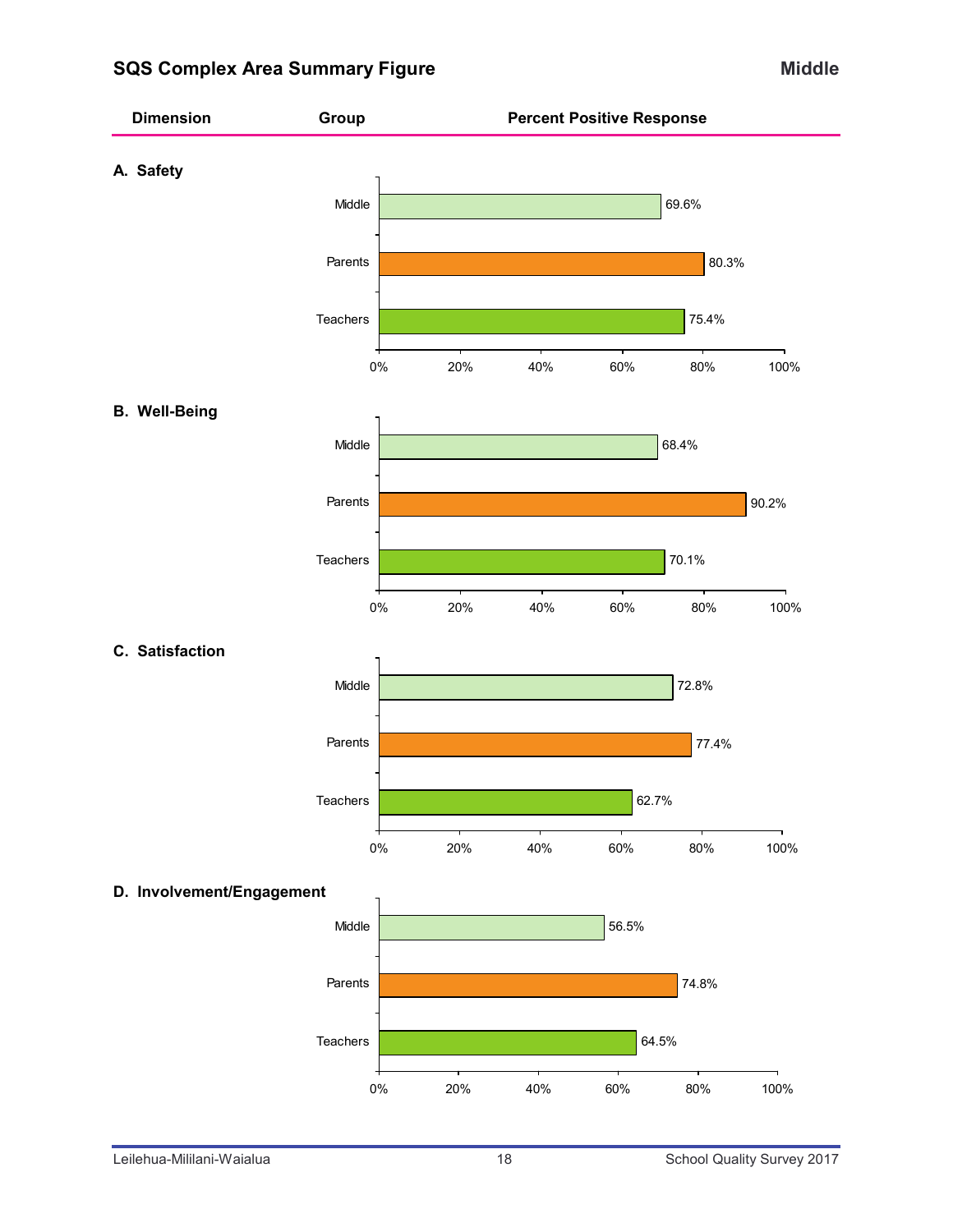#### **Average (7-1) Positive (> 4.0) Negative (< 4.0) Neutral (= 4.0) Dimension Group Percent (%) Response A. Safety Students 9th, 11th grades** 5.2 75.5% 17.9% 6.4% **Parents** 6.2% 5.3 78.8% 14.9% 6.2% **Teachers** 5.6 84.8% 8.5% 6.6% **B. Well-Being 6. Students 9th, 11th grades** 5.0 66.3% 19.6% 14% **Parents Example 12.7%** 5.6 87.4% 9.8% 2.7% **Teachers** 5.5 83.2% 8.7% 7.9% **C. Satisfaction 6.3% Students 9th, 11th grades** 5.2 75.1% 18.4% 6.3% **Parents 11.3%** 8.6% **Teachers** 5.3 80.8% 11.7% 7.4% **D.** Involvement/Engagement Students 9th, 11th grades  $4.8$  60.5% 27% 12.4% **Parents 17%** 8.4% **Teachers** 5.3 81% 11.1% 7.8%

#### **High**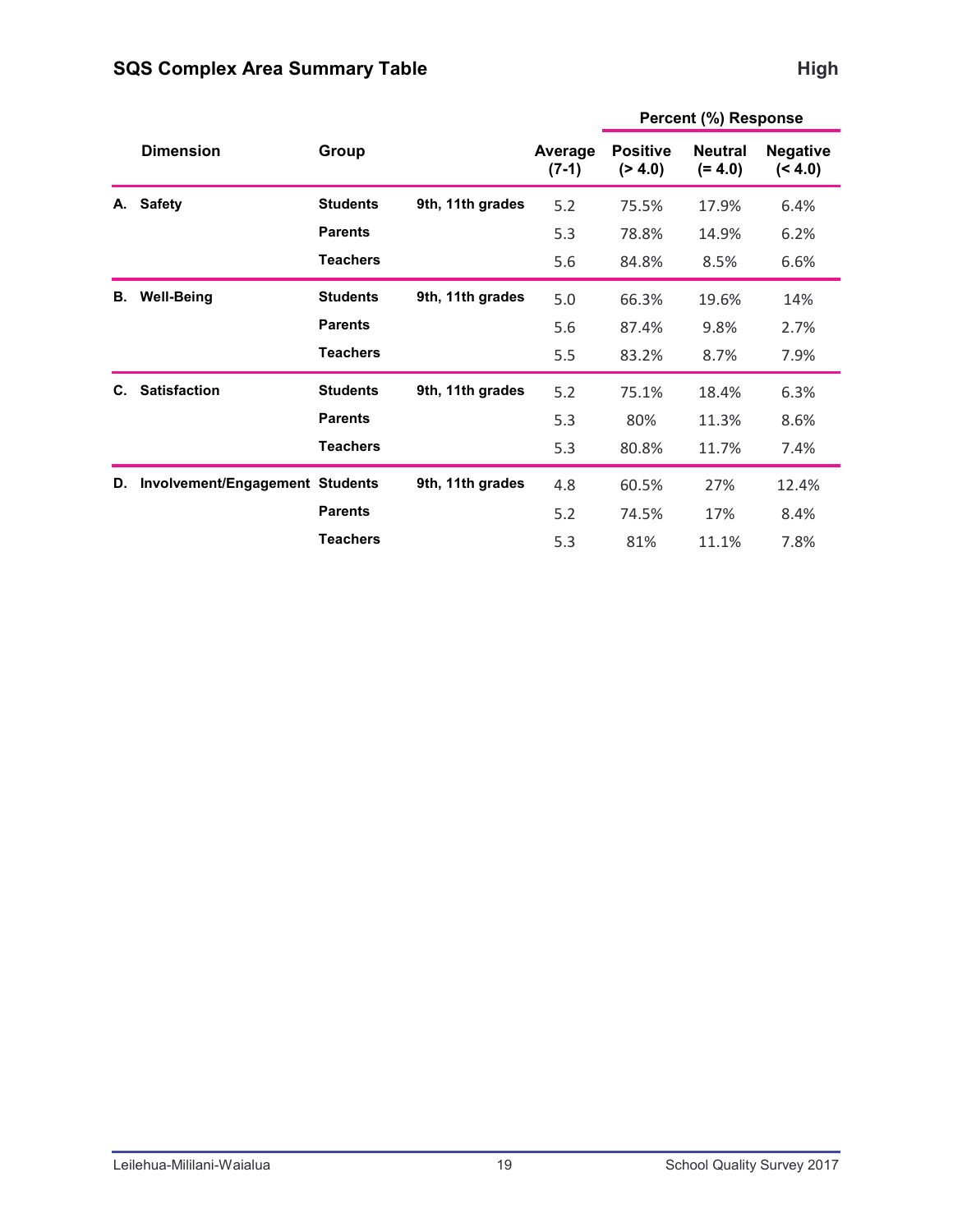## **SQS Complex Area Summary Figure High High**

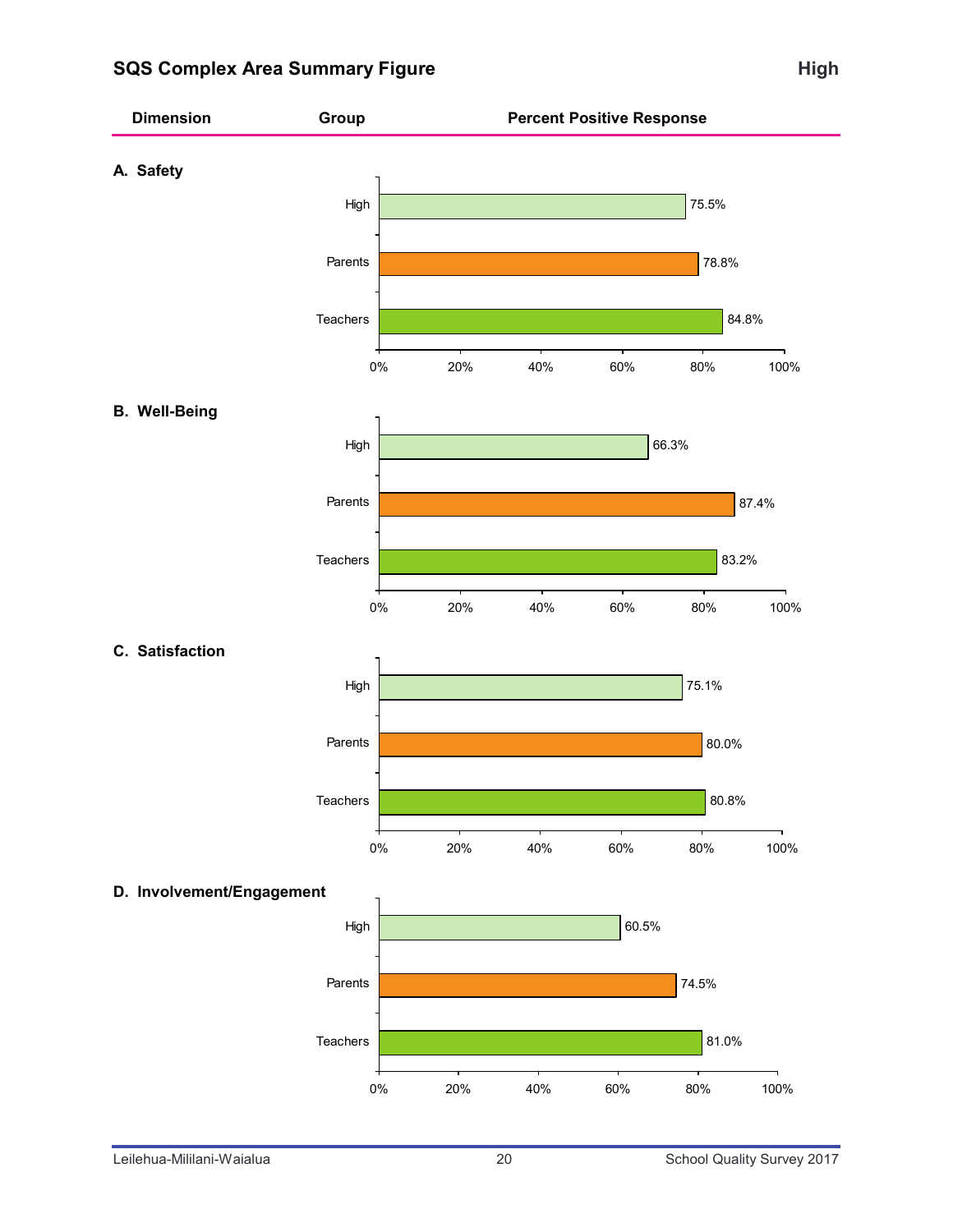#### **Multi-level**

|    | <b>Dimension</b>                | Group           |                  | Average<br>$(7-1)$       | <b>Positive</b><br>( > 4.0) | <b>Neutral</b><br>$(= 4.0)$ | <b>Negative</b><br>(< 4.0)         |
|----|---------------------------------|-----------------|------------------|--------------------------|-----------------------------|-----------------------------|------------------------------------|
| А. | <b>Safety</b>                   | <b>Students</b> | 4th, 5th grades  | $\overline{\phantom{m}}$ | $\qquad \qquad -$           | $-\,-$                      | $-\!$                              |
|    |                                 |                 | 7th, 8th grades  | 5.5                      | 78.3%                       | 15.9%                       | 5.6%                               |
|    |                                 |                 | 9th, 11th grades | 5.0                      | 72%                         | 16.5%                       | 11.4%                              |
|    |                                 | <b>Parents</b>  |                  | 5.2                      | 75.1%                       | 15.7%                       | 9.1%                               |
|    |                                 | <b>Teachers</b> |                  | 4.9                      | 91.6%                       | 8.3%                        | 0%                                 |
| В. | <b>Well-Being</b>               | <b>Students</b> | 4th, 5th grades  | $\overline{\phantom{a}}$ |                             |                             | $\overline{\phantom{m}}$           |
|    |                                 |                 | 7th, 8th grades  | 5.3                      | 73.6%                       | 16.4%                       | 9.8%                               |
|    |                                 |                 | 9th, 11th grades | 4.8                      | 62.1%                       | 20.1%                       | 17.6%                              |
|    |                                 | <b>Parents</b>  |                  | 5.7                      | 85%                         | 11.3%                       | 3.5%                               |
|    |                                 | <b>Teachers</b> |                  | 5.0                      | 100%                        | 0%                          | 0%                                 |
| C. | <b>Satisfaction</b>             | <b>Students</b> | 4th, 5th grades  | $\overline{\phantom{m}}$ |                             | $-$                         | $\hspace{0.05cm}--\hspace{0.05cm}$ |
|    |                                 |                 | 7th, 8th grades  | 5.5                      | 80.5%                       | 13.3%                       | 6%                                 |
|    |                                 |                 | 9th, 11th grades | 4.9                      | 65.8%                       | 20.2%                       | 13.9%                              |
|    |                                 | <b>Parents</b>  |                  | 4.9                      | 64.8%                       | 18.4%                       | 16.6%                              |
|    |                                 | <b>Teachers</b> |                  | 4.6                      | 66.6%                       | 33.3%                       | 0%                                 |
| D. | Involvement/Engagement Students |                 | 4th, 5th grades  | $-$                      | $-\,-$                      |                             | $-\!$                              |
|    |                                 |                 | 7th, 8th grades  | 5.2                      | 71%                         | 18.8%                       | 10%                                |
|    |                                 |                 | 9th, 11th grades | 4.8                      | 59.8%                       | 25.8%                       | 14.3%                              |
|    |                                 | <b>Parents</b>  |                  | 5.2                      | 71.3%                       | 20.4%                       | 8.1%                               |
|    |                                 | <b>Teachers</b> |                  | 4.7                      | 70%                         | 30%                         | 0%                                 |
|    |                                 |                 |                  |                          |                             |                             |                                    |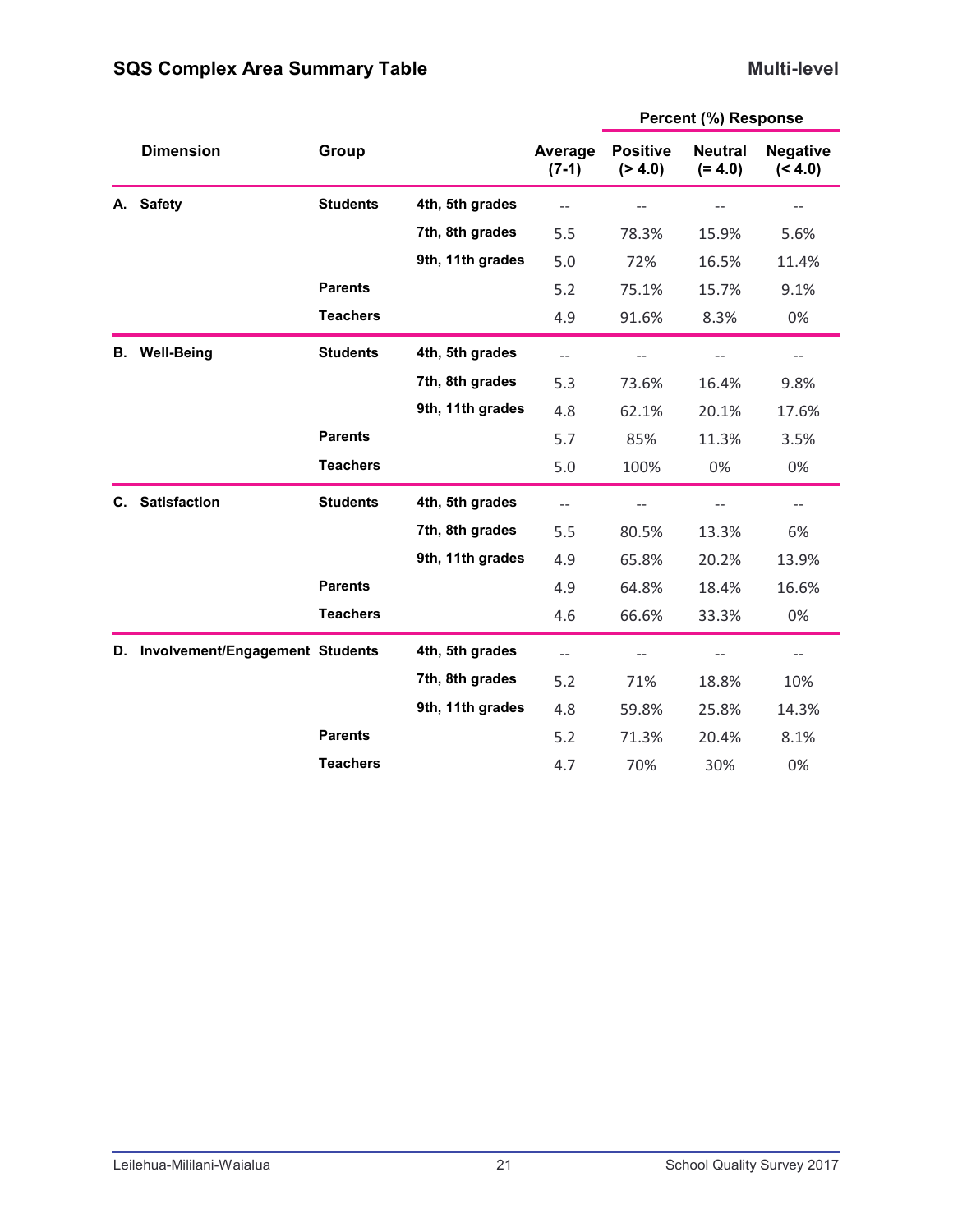## **SQS Complex Area Summary Figure Multi-level Multi-level**

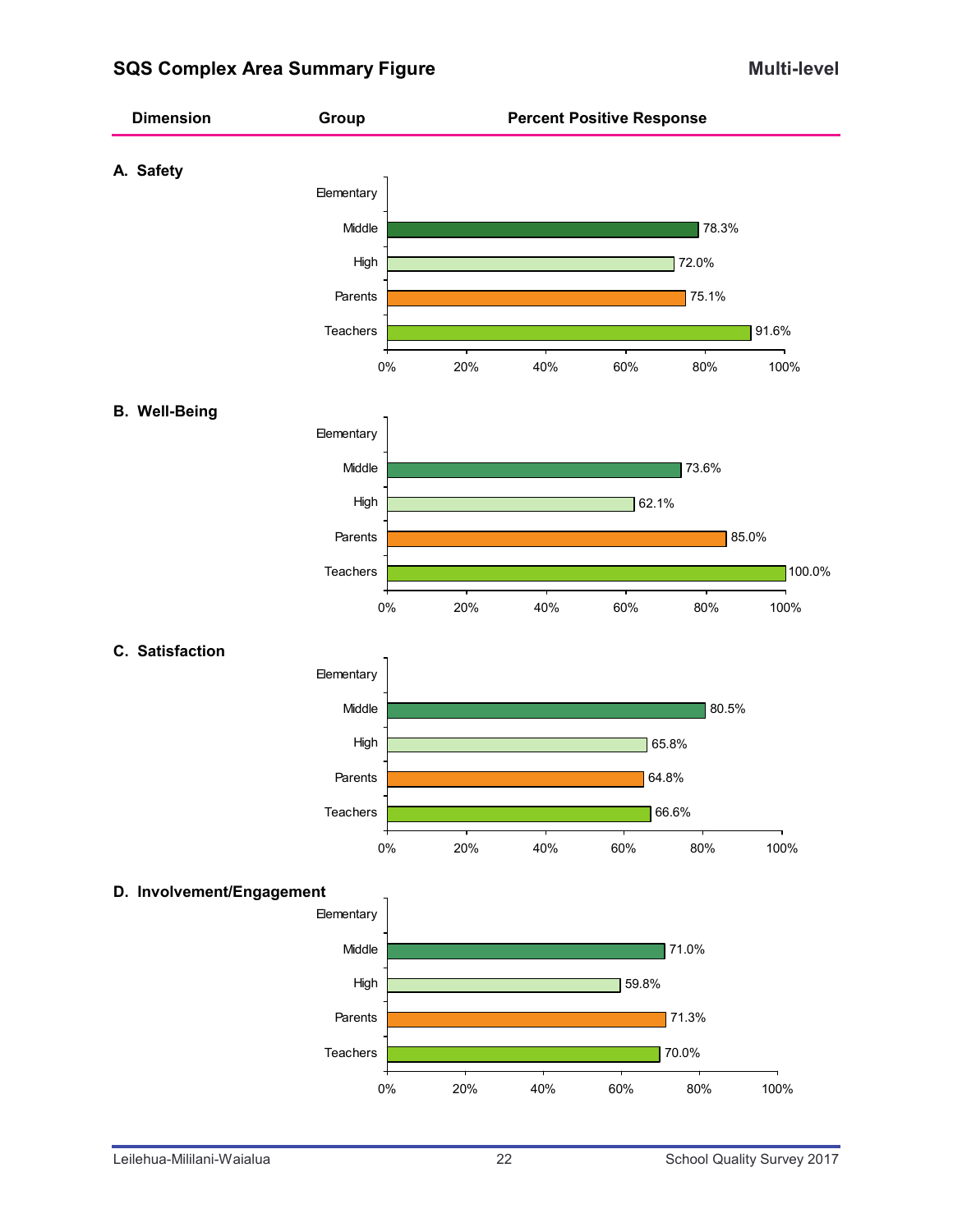## **Elementary School Student Survey**

|                |                  | Completely<br>Agree<br>(7)                                   | Strongly<br>Agree<br>(6) | Agree<br>(5) | Neutral<br>(4) | <b>Disagree</b><br>(3) | Strongly<br>Disagree<br>(2) | Completely<br><b>Disagree</b><br>(1) | N      | Average<br>Rating |
|----------------|------------------|--------------------------------------------------------------|--------------------------|--------------|----------------|------------------------|-----------------------------|--------------------------------------|--------|-------------------|
| 1 <sub>1</sub> |                  | I feel safe at school.                                       |                          |              |                |                        |                             |                                      |        |                   |
|                |                  | 1,071                                                        | 526                      | 393          | 235            | 38                     | 14                          | 24                                   | 2,301  |                   |
|                |                  | 46.5%                                                        | 22.9%                    | 17.1%        | 10.2%          | 1.7%                   | 0.6%                        | 1.0%                                 | 100%   | 6.0               |
| 2.             |                  | Students at my school who do not behave are disciplined.     |                          |              |                |                        |                             |                                      |        |                   |
|                |                  | 491                                                          | 370                      | 557          | 589            | 133                    | 58                          | 90                                   | 2,288  |                   |
|                |                  | 21.5%                                                        | 16.2%                    | 24.3%        | 25.7%          | 5.8%                   | 2.5%                        | 3.9%                                 | 100%   | 5.0               |
| 3.             |                  | I feel safe from the mean kids at my school.                 |                          |              |                |                        |                             |                                      |        |                   |
|                |                  | 606                                                          | 427                      | 406          | 404            | 199                    | 55                          | 189                                  | 2,286  |                   |
|                |                  | 26.5%                                                        | 18.7%                    | 17.8%        | 17.7%          | 8.7%                   | 2.4%                        | 8.3%                                 | 100%   | 5.0               |
| 4.             |                  | I feel the school buildings are safe for students.           |                          |              |                |                        |                             |                                      |        |                   |
|                |                  | 1.084                                                        | 508                      | 394          | 212            | 47                     | $\overline{7}$              | 30                                   | 2,282  |                   |
|                |                  | 47.5%                                                        | 22.3%                    | 17.3%        | 9.3%           | 2.1%                   | 0.3%                        | 1.3%                                 | 100%   | 6.0               |
| 5.             |                  | If I ever got sick at school, someone would take care of me. |                          |              |                |                        |                             |                                      |        |                   |
|                |                  | 1,088                                                        | 390                      | 388          | 267            | 91                     | 22                          | 38                                   | 2,284  |                   |
|                |                  | 47.6%                                                        | 17.1%                    | 17.0%        | 11.7%          | 4.0%                   | 1.0%                        | 1.7%                                 | 100%   | 5.8               |
| 6.             |                  | There are clear rules to ensure students' safety at school.  |                          |              |                |                        |                             |                                      |        |                   |
|                |                  | 1,298                                                        | 478                      | 344          | 114            | 20                     | 9                           | 11                                   | 2,274  |                   |
|                |                  | 57.1%                                                        | 21.0%                    | 15.1%        | 5.0%           | 0.9%                   | 0.4%                        | 0.5%                                 | 100%   | 6.3               |
|                | <b>Dimension</b> | 5,638                                                        | 2,699                    | 2,482        | 1,821          | 528                    | 165                         | 382                                  | 13,715 |                   |
|                | Totals:          | 41.1%                                                        | 19.7%                    | 18.1%        | 13.3%          | 3.8%                   | 1.2%                        | 2.8%                                 | 100%   | 5.7               |

#### **B. Well-Being**

|                |                  | Completely<br>Agree<br>(7)                                                    | Strongly<br>Agree<br>(6) | Agree<br>(5) | Neutral<br>(4) | <b>Disagree</b><br>(3) | Strongly<br><b>Disagree</b><br>(2) | Completely<br>Disagree<br>(1) | N      | Average<br>Rating |
|----------------|------------------|-------------------------------------------------------------------------------|--------------------------|--------------|----------------|------------------------|------------------------------------|-------------------------------|--------|-------------------|
| 7.             |                  | I have friends at school who care about me.                                   |                          |              |                |                        |                                    |                               |        |                   |
|                |                  | 1,318                                                                         | 416                      | 295          | 189            | 25                     | 13                                 | 28                            | 2,284  |                   |
|                |                  | 57.7%                                                                         | 18.2%                    | 12.9%        | 8.3%           | 1.1%                   | 0.6%                               | 1.2%                          | 100%   | 6.2               |
| 8.             |                  | My teachers give me help when I need it.                                      |                          |              |                |                        |                                    |                               |        |                   |
|                |                  | 1,322                                                                         | 462                      | 326          | 134            | 17                     | 13                                 | $\overline{7}$                | 2,281  |                   |
|                |                  | 58.0%                                                                         | 20.3%                    | 14.3%        | 5.9%           | 0.7%                   | 0.6%                               | 0.3%                          | 100%   | 6.3               |
| 9.             |                  | If I feel bad, I can get help from the school staff.                          |                          |              |                |                        |                                    |                               |        |                   |
|                |                  | 738                                                                           | 503                      | 402          | 404            | 119                    | 27                                 | 90                            | 2,283  |                   |
|                |                  | 32.3%                                                                         | 22.0%                    | 17.6%        | 17.7%          | 5.2%                   | 1.2%                               | 3.9%                          | 100%   | 5.4               |
|                |                  | 10. I usually get a good night's sleep before going to school in the morning. |                          |              |                |                        |                                    |                               |        |                   |
|                |                  | 629                                                                           | 462                      | 444          | 435            | 152                    | 48                                 | 102                           | 2,272  |                   |
|                |                  | 27.7%                                                                         | 20.3%                    | 19.5%        | 19.1%          | 6.7%                   | 2.1%                               | 4.5%                          | 100%   | 5.2               |
|                |                  | 11. I usually have something to eat before school starts in the morning.      |                          |              |                |                        |                                    |                               |        |                   |
|                |                  | 1,176                                                                         | 352                      | 311          | 266            | 80                     | 40                                 | 60                            | 2,285  |                   |
|                |                  | 51.5%                                                                         | 15.4%                    | 13.6%        | 11.6%          | 3.5%                   | 1.8%                               | 2.6%                          | 100%   | 5.8               |
|                |                  | 12. I am treated fairly at this school.                                       |                          |              |                |                        |                                    |                               |        |                   |
|                |                  | 791                                                                           | 517                      | 436          | 364            | 98                     | 26                                 | 48                            | 2,280  |                   |
|                |                  | 34.7%                                                                         | 22.7%                    | 19.1%        | 16.0%          | 4.3%                   | 1.1%                               | 2.1%                          | 100%   | 5.6               |
|                | <b>Dimension</b> | 5,974                                                                         | 2,712                    | 2,214        | 1,792          | 491                    | 167                                | 335                           | 13,685 |                   |
| <b>Totals:</b> |                  | 43.7%                                                                         | 19.8%                    | 16.2%        | 13.1%          | 3.6%                   | 1.2%                               | 2.4%                          | 100%   | 5.7               |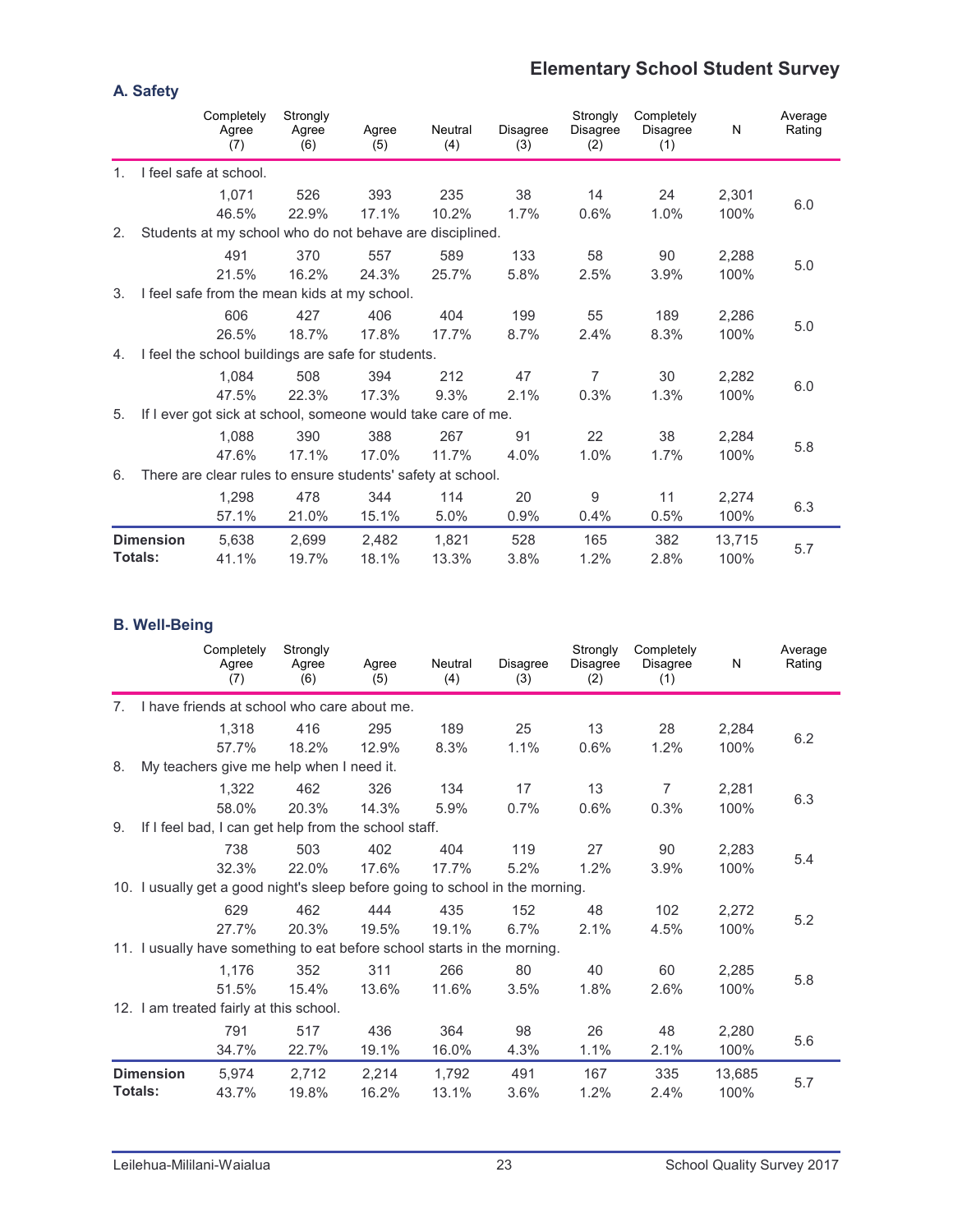## **Elementary School Student Survey**

| <b>C. Satisfaction</b>      |                                                         |                          |                |                |                        |                             |                                      |                |                   |
|-----------------------------|---------------------------------------------------------|--------------------------|----------------|----------------|------------------------|-----------------------------|--------------------------------------|----------------|-------------------|
|                             | Completely<br>Agree<br>(7)                              | Strongly<br>Agree<br>(6) | Agree<br>(5)   | Neutral<br>(4) | <b>Disagree</b><br>(3) | Strongly<br>Disagree<br>(2) | Completely<br><b>Disagree</b><br>(1) | N              | Average<br>Rating |
|                             | 13. My teachers really listen when I talk.              |                          |                |                |                        |                             |                                      |                |                   |
|                             | 1.182<br>51.9%                                          | 527<br>23.1%             | 354<br>15.5%   | 147<br>6.5%    | 41<br>1.8%             | $\overline{7}$<br>0.3%      | 20<br>0.9%                           | 2,278<br>100%  | 6.1               |
|                             | 14. My teachers want me to learn a lot.                 |                          |                |                |                        |                             |                                      |                |                   |
|                             | 1.815<br>79.7%                                          | 262<br>11.5%             | 145<br>6.4%    | 39<br>1.7%     | 6<br>0.3%              | 5<br>0.2%                   | $\overline{4}$<br>0.2%               | 2,276<br>100%  | 6.7               |
|                             | 15. I like what I am learning at school.                |                          |                |                |                        |                             |                                      |                |                   |
|                             | 865<br>38.0%                                            | 592<br>26.0%             | 390<br>17.1%   | 318<br>14.0%   | 59<br>2.6%             | 13<br>0.6%                  | 42<br>1.8%                           | 2,279<br>100%  | 5.7               |
|                             | 16. The school building has everything I need to learn. |                          |                |                |                        |                             |                                      |                |                   |
|                             | 898<br>39.6%                                            | 579<br>25.5%             | 434<br>19.1%   | 264<br>11.6%   | 63<br>2.8%             | 5<br>0.2%                   | 26<br>1.1%                           | 2,269<br>100%  | 5.8               |
|                             | 17. My teachers teach me new things in school.          |                          |                |                |                        |                             |                                      |                |                   |
|                             | 1.317<br>58.0%                                          | 505<br>22.2%             | 304<br>13.4%   | 115<br>5.1%    | 14<br>0.6%             | 6<br>0.3%                   | 10<br>0.4%                           | 2,271<br>100%  | 6.3               |
|                             | 18. My school is a good school.                         |                          |                |                |                        |                             |                                      |                |                   |
|                             | 1,361<br>59.7%                                          | 414<br>18.2%             | 253<br>11.1%   | 167<br>7.3%    | 44<br>1.9%             | 14<br>0.6%                  | 25<br>1.1%                           | 2,278<br>100%  | 6.2               |
| <b>Dimension</b><br>Totals: | 7,438<br>54.5%                                          | 2,879<br>21.1%           | 1.880<br>13.8% | 1,050<br>7.7%  | 227<br>1.7%            | 50<br>0.4%                  | 127<br>0.9%                          | 13,651<br>100% | 6.1               |

#### **D. Involvement/Engagement**

|                                                              | Completely<br>Agree<br>(7) | Strongly<br>Agree<br>(6) | Agree<br>(5) | Neutral<br>(4) | <b>Disagree</b><br>(3) | Strongly<br>Disagree<br>(2) | Completely<br><b>Disagree</b><br>(1) | N     | Average<br>Rating |
|--------------------------------------------------------------|----------------------------|--------------------------|--------------|----------------|------------------------|-----------------------------|--------------------------------------|-------|-------------------|
| 19. I like coming to school.                                 |                            |                          |              |                |                        |                             |                                      |       |                   |
|                                                              | 771                        | 487                      | 376          | 428            | 97                     | 30                          | 90                                   | 2,279 |                   |
|                                                              | 33.8%                      | 21.4%                    | 16.5%        | 18.8%          | 4.3%                   | 1.3%                        | 3.9%                                 | 100%  | 5.4               |
| 20. When there is a school event that I like, I participate. |                            |                          |              |                |                        |                             |                                      |       |                   |
|                                                              | 1.077                      | 433                      | 348          | 328            | 54                     | 14                          | 31                                   | 2,285 |                   |
|                                                              | 47.1%                      | 18.9%                    | 15.2%        | 14.4%          | 2.4%                   | 0.6%                        | 1.4%                                 | 100%  | 5.9               |
| 21. I enjoy talking to my teachers.                          |                            |                          |              |                |                        |                             |                                      |       |                   |
|                                                              | 957                        | 499                      | 418          | 310            | 57                     | 17                          | 35                                   | 2,293 |                   |
|                                                              | 41.7%                      | 21.8%                    | 18.2%        | 13.5%          | 2.5%                   | 0.7%                        | 1.5%                                 | 100%  | 5.8               |
| 22. I like the classes and programs at school.               |                            |                          |              |                |                        |                             |                                      |       |                   |
|                                                              | 1,079                      | 527                      | 364          | 261            | 25                     | 9                           | 29                                   | 2,294 |                   |
|                                                              | 47.0%                      | 23.0%                    | 15.9%        | 11.4%          | 1.1%                   | 0.4%                        | 1.3%                                 | 100%  | 6.0               |
| <b>Dimension</b>                                             | 3,884                      | 1,946                    | 1,506        | 1,327          | 233                    | 70                          | 185                                  | 9,151 |                   |
| <b>Totals:</b>                                               | 42.4%                      | 21.3%                    | 16.5%        | 14.5%          | 2.5%                   | 0.8%                        | 2.0%                                 | 100%  | 5.8               |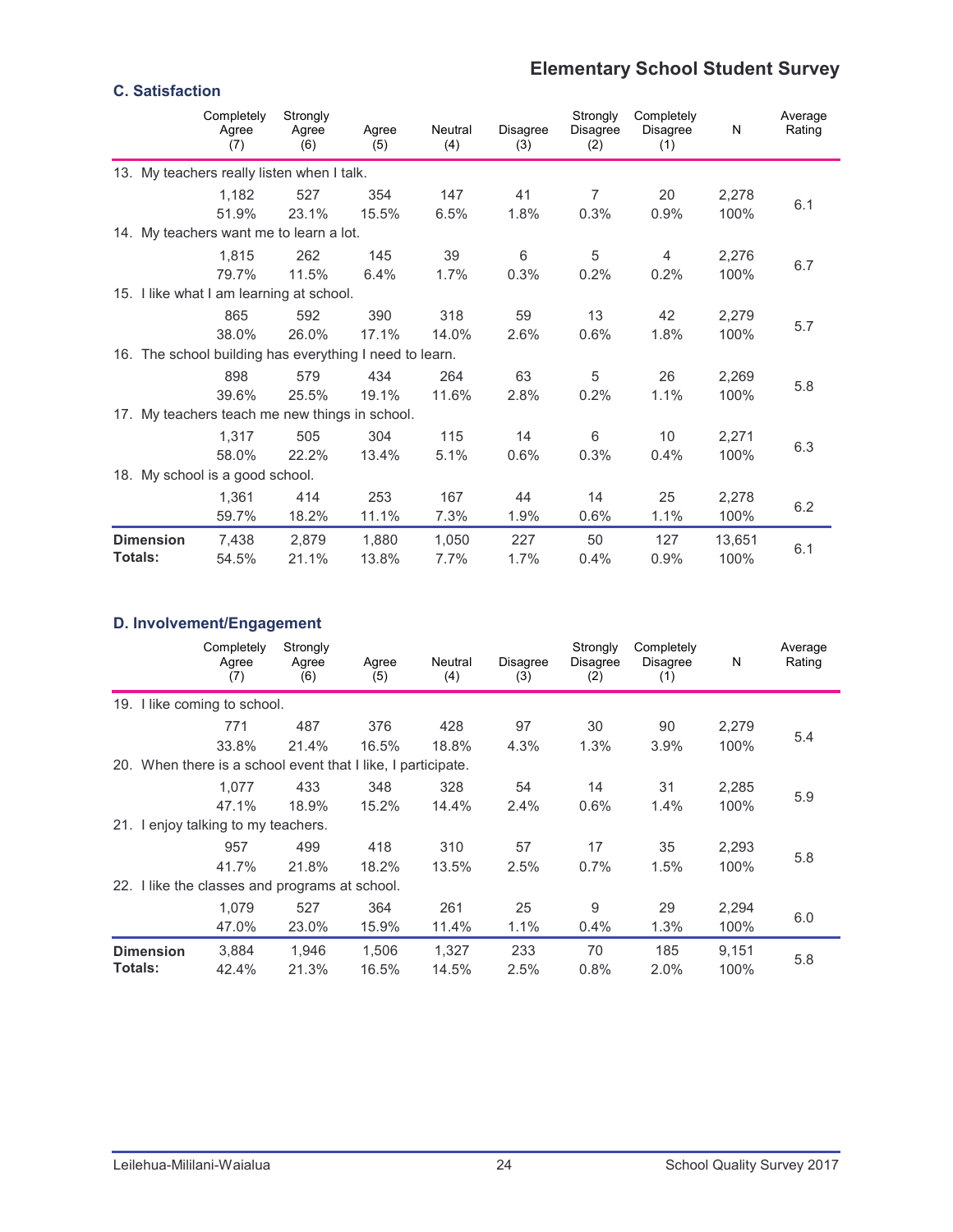## **Middle/Intermediate School Student Survey**

|                |                  | Completely<br>Agree<br>(7)                                       | Strongly<br>Agree<br>(6) | Agree<br>(5) | Neutral<br>(4) | Disagree<br>(3) | Strongly<br>Disagree<br>(2) | Completely<br><b>Disagree</b><br>(1) | N      | Average<br>Rating |
|----------------|------------------|------------------------------------------------------------------|--------------------------|--------------|----------------|-----------------|-----------------------------|--------------------------------------|--------|-------------------|
| 1 <sub>1</sub> |                  | I feel safe at school.                                           |                          |              |                |                 |                             |                                      |        |                   |
|                |                  | 566                                                              | 479                      | 548          | 391            | 89              | 25                          | 56                                   | 2,154  |                   |
|                |                  | 26.3%                                                            | 22.2%                    | 25.4%        | 18.2%          | 4.1%            | 1.2%                        | 2.6%                                 | 100%   | 5.3               |
| 2.             |                  | Students at my school who violate safety rules are disciplined.  |                          |              |                |                 |                             |                                      |        |                   |
|                |                  | 362                                                              | 368                      | 639          | 490            | 152             | 61                          | 68                                   | 2,140  |                   |
|                |                  | 16.9%                                                            | 17.2%                    | 29.9%        | 22.9%          | 7.1%            | 2.9%                        | 3.2%                                 | 100%   | 4.9               |
| 3.             |                  | I feel safe from the bullying behavior of students at my school. |                          |              |                |                 |                             |                                      |        |                   |
|                |                  | 400                                                              | 390                      | 490          | 501            | 214             | 64                          | 85                                   | 2,144  |                   |
|                |                  | 18.7%                                                            | 18.2%                    | 22.9%        | 23.4%          | 10.0%           | 3.0%                        | 4.0%                                 | 100%   | 4.9               |
| 4.             |                  | I feel the school grounds and facilities are safe for students.  |                          |              |                |                 |                             |                                      |        |                   |
|                |                  | 477                                                              | 492                      | 583          | 419            | 100             | 26                          | 39                                   | 2,136  |                   |
|                |                  | 22.3%                                                            | 23.0%                    | 27.3%        | 19.6%          | 4.7%            | 1.2%                        | 1.8%                                 | 100%   | 5.3               |
| 5.             |                  | If I ever got sick at school, someone would take care of me.     |                          |              |                |                 |                             |                                      |        |                   |
|                |                  | 596                                                              | 387                      | 531          | 390            | 133             | 35                          | 73                                   | 2,145  |                   |
|                |                  | 27.8%                                                            | 18.0%                    | 24.8%        | 18.2%          | 6.2%            | 1.6%                        | 3.4%                                 | 100%   | 5.2               |
| 6.             |                  | There are clear rules to ensure students' safety at school.      |                          |              |                |                 |                             |                                      |        |                   |
|                |                  | 639                                                              | 507                      | 581          | 283            | 78              | 16                          | 33                                   | 2,137  |                   |
|                |                  | 29.9%                                                            | 23.7%                    | 27.2%        | 13.2%          | 3.6%            | 0.7%                        | 1.5%                                 | 100%   | 5.5               |
|                | <b>Dimension</b> | 3,040                                                            | 2,623                    | 3,372        | 2,474          | 766             | 227                         | 354                                  | 12,856 |                   |
|                | Totals:          | 23.6%                                                            | 20.4%                    | 26.2%        | 19.2%          | 6.0%            | 1.8%                        | 2.8%                                 | 100%   | 5.2               |

#### **B. Well-Being**

|                |                  | Completely<br>Agree<br>(7)                                                    | Strongly<br>Agree<br>(6) | Agree<br>(5) | Neutral<br>(4) | <b>Disagree</b><br>(3) | Strongly<br><b>Disagree</b><br>(2) | Completely<br><b>Disagree</b><br>(1) | N      | Average<br>Rating |
|----------------|------------------|-------------------------------------------------------------------------------|--------------------------|--------------|----------------|------------------------|------------------------------------|--------------------------------------|--------|-------------------|
| 7 <sub>1</sub> |                  | I have friends at school who care about me.                                   |                          |              |                |                        |                                    |                                      |        |                   |
|                |                  | 1,084                                                                         | 413                      | 372          | 195            | 37                     | 10                                 | 33                                   | 2,144  |                   |
|                |                  | 50.6%                                                                         | 19.3%                    | 17.4%        | 9.1%           | 1.7%                   | 0.5%                               | 1.5%                                 | 100%   | 6.0               |
| 8.             |                  | My teachers give me help on classwork when I need it.                         |                          |              |                |                        |                                    |                                      |        |                   |
|                |                  | 746                                                                           | 531                      | 505          | 251            | 53                     | 13                                 | 38                                   | 2,137  |                   |
|                |                  | 34.9%                                                                         | 24.8%                    | 23.6%        | 11.7%          | 2.5%                   | 0.6%                               | 1.8%                                 | 100%   | 5.7               |
| 9.             |                  | If I feel bad, I can get help from the school staff.                          |                          |              |                |                        |                                    |                                      |        |                   |
|                |                  | 440                                                                           | 433                      | 544          | 483            | 129                    | 35                                 | 73                                   | 2,137  |                   |
|                |                  | 20.6%                                                                         | 20.3%                    | 25.5%        | 22.6%          | 6.0%                   | 1.6%                               | 3.4%                                 | 100%   | 5.1               |
|                |                  | 10. I usually get a good night's sleep before going to school in the morning. |                          |              |                |                        |                                    |                                      |        |                   |
|                |                  | 315                                                                           | 313                      | 464          | 534            | 246                    | 98                                 | 164                                  | 2,134  |                   |
|                |                  | 14.8%                                                                         | 14.7%                    | 21.7%        | 25.0%          | 11.5%                  | 4.6%                               | 7.7%                                 | 100%   | 4.5               |
|                |                  | 11. I usually eat breakfast before school.                                    |                          |              |                |                        |                                    |                                      |        |                   |
|                |                  | 628                                                                           | 254                      | 356          | 385            | 203                    | 85                                 | 224                                  | 2,135  |                   |
|                |                  | 29.4%                                                                         | 11.9%                    | 16.7%        | 18.0%          | 9.5%                   | 4.0%                               | 10.5%                                | 100%   | 4.8               |
|                |                  | 12. I am treated fairly at this school.                                       |                          |              |                |                        |                                    |                                      |        |                   |
|                |                  | 384                                                                           | 464                      | 581          | 470            | 133                    | 40                                 | 70                                   | 2,142  |                   |
|                |                  | 17.9%                                                                         | 21.7%                    | 27.1%        | 21.9%          | 6.2%                   | 1.9%                               | 3.3%                                 | 100%   | 5.0               |
|                | <b>Dimension</b> | 3,597                                                                         | 2,408                    | 2,822        | 2,318          | 801                    | 281                                | 602                                  | 12,829 |                   |
|                | <b>Totals:</b>   | 28.0%                                                                         | 18.8%                    | 22.0%        | 18.1%          | 6.2%                   | 2.2%                               | 4.7%                                 | 100%   | 5.2               |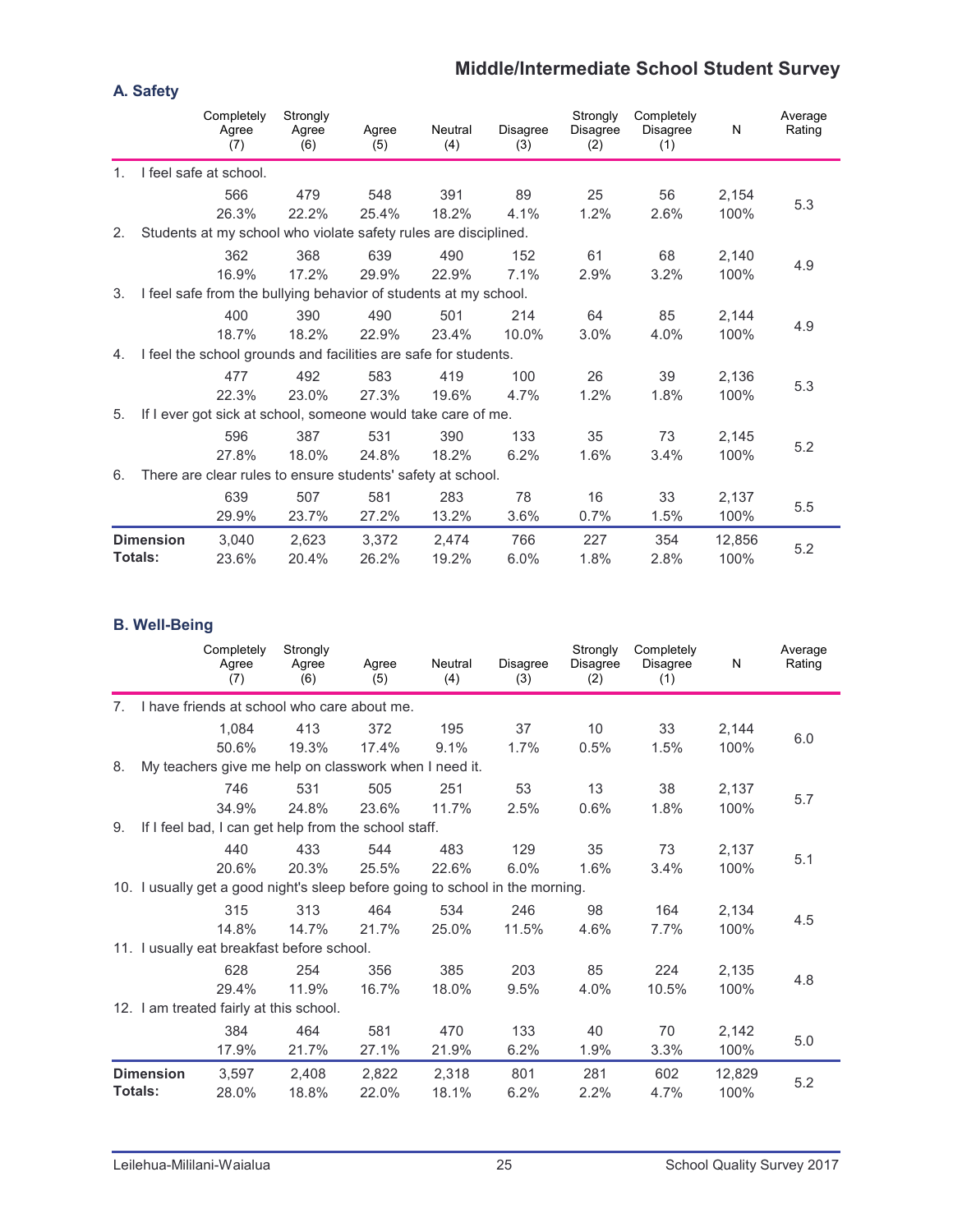## **Middle/Intermediate School Student Survey**

#### **C. Satisfaction**

|                  | Completely<br>Agree<br>(7)                                                             | Strongly<br>Agree<br>(6) | Agree<br>(5) | Neutral<br>(4) | <b>Disagree</b><br>(3) | Strongly<br><b>Disagree</b><br>(2) | Completely<br>Disagree<br>(1) | N      | Average<br>Rating |
|------------------|----------------------------------------------------------------------------------------|--------------------------|--------------|----------------|------------------------|------------------------------------|-------------------------------|--------|-------------------|
|                  | 13. I feel my classes are preparing me well for more schooling or for a job.           |                          |              |                |                        |                                    |                               |        |                   |
|                  | 473                                                                                    | 480                      | 538          | 442            | 110                    | 31                                 | 61                            | 2,135  | 5.2               |
|                  | 22.2%                                                                                  | 22.5%                    | 25.2%        | 20.7%          | 5.2%                   | 1.5%                               | 2.9%                          | 100%   |                   |
|                  | 14. I am satisfied with the education I am receiving at my school.                     |                          |              |                |                        |                                    |                               |        |                   |
|                  | 499                                                                                    | 469                      | 584          | 391            | 106                    | 40                                 | 54                            | 2,143  |                   |
|                  | 23.3%                                                                                  | 21.9%                    | 27.3%        | 18.2%          | 4.9%                   | 1.9%                               | 2.5%                          | 100%   | 5.2               |
|                  | 15. My school's facilities help me learn.                                              |                          |              |                |                        |                                    |                               |        |                   |
|                  | 499                                                                                    | 522                      | 635          | 363            | 63                     | 22                                 | 35                            | 2,139  |                   |
|                  | 23.3%                                                                                  | 24.4%                    | 29.7%        | 17.0%          | 2.9%                   | 1.0%                               | 1.6%                          | 100%   | 5.4               |
|                  | 16. I am satisfied with the quality of teaching most of my teachers provide at school. |                          |              |                |                        |                                    |                               |        |                   |
|                  | 486                                                                                    | 517                      | 616          | 363            | 94                     | 21                                 | 52                            | 2,149  |                   |
|                  | 22.6%                                                                                  | 24.1%                    | 28.7%        | 16.9%          | 4.4%                   | 1.0%                               | 2.4%                          | 100%   | 5.3               |
|                  | 17. Overall, this is a good school.                                                    |                          |              |                |                        |                                    |                               |        |                   |
|                  | 610                                                                                    | 433                      | 500          | 380            | 81                     | 43                                 | 89                            | 2,136  |                   |
|                  | 28.6%                                                                                  | 20.3%                    | 23.4%        | 17.8%          | 3.8%                   | 2.0%                               | 4.2%                          | 100%   | 5.3               |
| <b>Dimension</b> | 2,567                                                                                  | 2,421                    | 2,873        | 1.939          | 454                    | 157                                | 291                           | 10,702 | 5.3               |
| <b>Totals:</b>   | 24.0%                                                                                  | 22.6%                    | 26.8%        | 18.1%          | 4.2%                   | 1.5%                               | 2.7%                          | 100%   |                   |

## **D. Involvement/Engagement**

|                |                  | Completely<br>Agree<br>(7)                                                      | Strongly<br>Agree<br>(6) | Agree<br>(5) | Neutral<br>(4) | <b>Disagree</b><br>(3) | Strongly<br>Disagree<br>(2) | Completely<br>Disagree<br>(1) | N     | Average<br>Rating |
|----------------|------------------|---------------------------------------------------------------------------------|--------------------------|--------------|----------------|------------------------|-----------------------------|-------------------------------|-------|-------------------|
|                |                  | 18. If I have concerns, I feel comfortable speaking to school staff about them. |                          |              |                |                        |                             |                               |       |                   |
|                |                  | 332                                                                             | 341                      | 507          | 540            | 232                    | 76                          | 110                           | 2,138 |                   |
|                |                  | 15.5%                                                                           | 15.9%                    | 23.7%        | 25.3%          | 10.9%                  | 3.6%                        | 5.1%                          | 100%  | 4.7               |
|                |                  | 19. I like coming to school.                                                    |                          |              |                |                        |                             |                               |       |                   |
|                |                  | 338                                                                             | 318                      | 467          | 585            | 142                    | 61                          | 219                           | 2,130 |                   |
|                |                  | 15.9%                                                                           | 14.9%                    | 21.9%        | 27.5%          | 6.7%                   | 2.9%                        | 10.3%                         | 100%  | 4.6               |
|                |                  | 20. When there is a school event that I like, I participate.                    |                          |              |                |                        |                             |                               |       |                   |
|                |                  | 431                                                                             | 313                      | 501          | 540            | 178                    | 52                          | 124                           | 2,139 |                   |
|                |                  | 20.1%                                                                           | 14.6%                    | 23.4%        | 25.2%          | 8.3%                   | 2.4%                        | 5.8%                          | 100%  | 4.8               |
|                |                  | 21. I am interested in classes and programs provided at school.                 |                          |              |                |                        |                             |                               |       |                   |
|                |                  | 407                                                                             | 393                      | 588          | 515            | 118                    | 35                          | 95                            | 2,151 |                   |
|                |                  | 18.9%                                                                           | 18.3%                    | 27.3%        | 23.9%          | 5.5%                   | 1.6%                        | 4.4%                          | 100%  | 5.0               |
|                | <b>Dimension</b> | 1,508                                                                           | 1,365                    | 2,063        | 2,180          | 670                    | 224                         | 548                           | 8,558 | 4.8               |
| <b>Totals:</b> |                  | 17.6%                                                                           | 15.9%                    | 24.1%        | 25.5%          | 7.8%                   | 2.6%                        | 6.4%                          | 100%  |                   |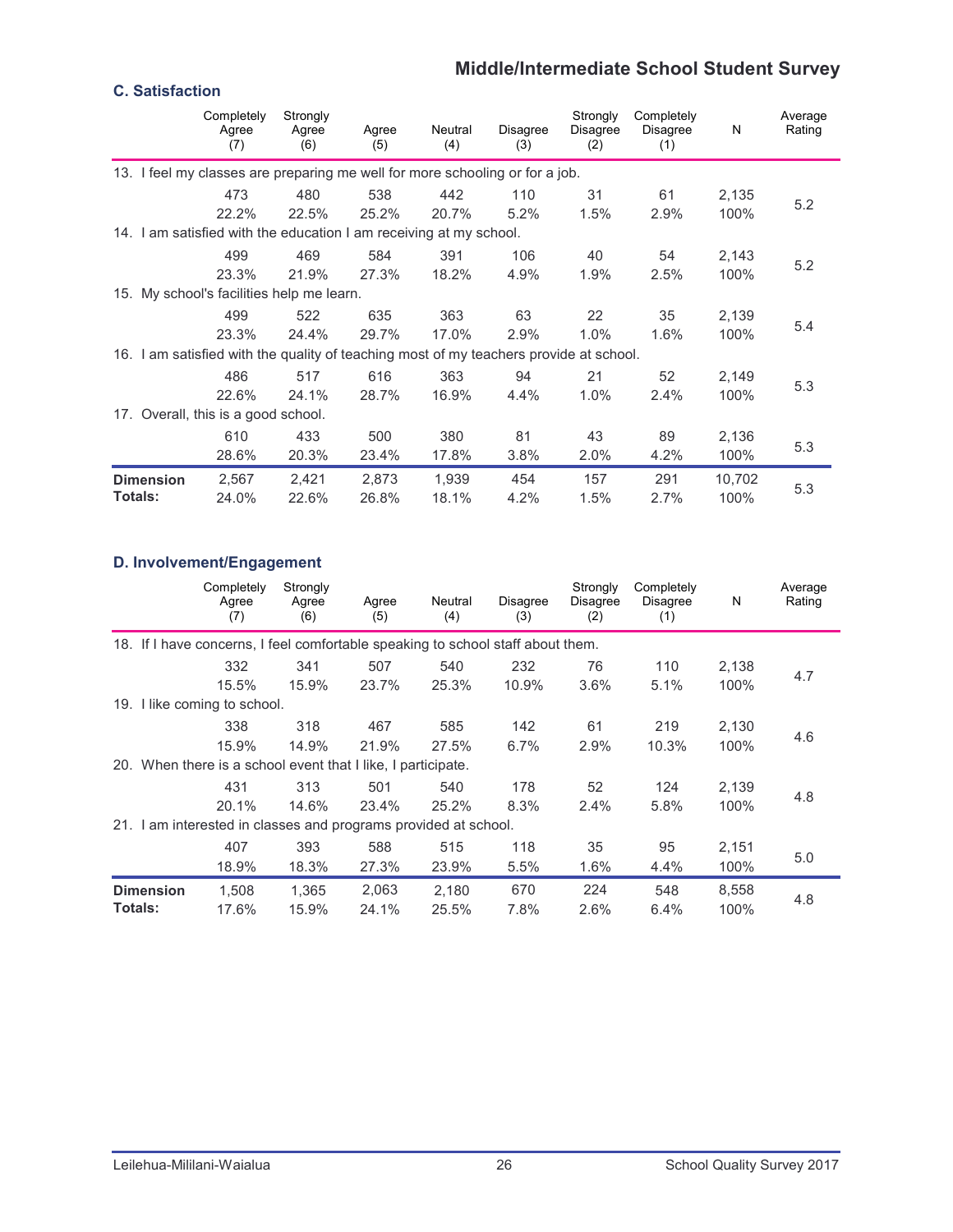## **High School Student Survey**

|                |                  | Completely<br>Agree<br>(7)                                       | Strongly<br>Agree<br>(6) | Agree<br>(5) | Neutral<br>(4) | <b>Disagree</b><br>(3) | Strongly<br>Disagree<br>(2) | Completely<br><b>Disagree</b><br>(1) | N     | Average<br>Rating |
|----------------|------------------|------------------------------------------------------------------|--------------------------|--------------|----------------|------------------------|-----------------------------|--------------------------------------|-------|-------------------|
| 1 <sub>1</sub> |                  | I feel safe at school.                                           |                          |              |                |                        |                             |                                      |       |                   |
|                |                  | 454                                                              | 413                      | 499          | 216            | 30                     | 12                          | 20                                   | 1,644 |                   |
|                |                  | 27.6%                                                            | 25.1%                    | 30.4%        | 13.1%          | 1.8%                   | 0.7%                        | 1.2%                                 | 100%  | 5.6               |
| 2.             |                  | Students at my school who violate safety rules are disciplined.  |                          |              |                |                        |                             |                                      |       |                   |
|                |                  | 211                                                              | 294                      | 534          | 414            | 118                    | 36                          | 33                                   | 1,640 |                   |
|                |                  | 12.9%                                                            | 17.9%                    | 32.6%        | 25.2%          | 7.2%                   | 2.2%                        | 2.0%                                 | 100%  | 4.9               |
| 3.             |                  | I feel safe from the bullying behavior of students at my school. |                          |              |                |                        |                             |                                      |       |                   |
|                |                  | 366                                                              | 338                      | 503          | 299            | 86                     | 20                          | 28                                   | 1,640 |                   |
|                |                  | 22.3%                                                            | 20.6%                    | 30.7%        | 18.2%          | 5.2%                   | 1.2%                        | 1.7%                                 | 100%  | 5.3               |
| 4.             |                  | I feel the school grounds and facilities are safe for students.  |                          |              |                |                        |                             |                                      |       |                   |
|                |                  | 339                                                              | 381                      | 584          | 253            | 43                     | 14                          | 18                                   | 1,632 |                   |
|                |                  | 20.8%                                                            | 23.3%                    | 35.8%        | 15.5%          | 2.6%                   | 0.9%                        | 1.1%                                 | 100%  | 5.4               |
| 5.             |                  | If I ever got sick at school, someone would take care of me.     |                          |              |                |                        |                             |                                      |       |                   |
|                |                  | 344                                                              | 302                      | 493          | 328            | 96                     | 27                          | 42                                   | 1,632 |                   |
|                |                  | 21.1%                                                            | 18.5%                    | 30.2%        | 20.1%          | 5.9%                   | 1.7%                        | 2.6%                                 | 100%  | 5.1               |
| 6.             |                  | There are clear rules to ensure students' safety at school.      |                          |              |                |                        |                             |                                      |       |                   |
|                |                  | 375                                                              | 359                      | 598          | 245            | 31                     | 6                           | 15                                   | 1,629 |                   |
|                |                  | 23.0%                                                            | 22.0%                    | 36.7%        | 15.0%          | 1.9%                   | 0.4%                        | 0.9%                                 | 100%  | 5.4               |
|                | <b>Dimension</b> | 2,089                                                            | 2.087                    | 3,211        | 1,755          | 404                    | 115                         | 156                                  | 9,817 |                   |
|                | Totals:          | 21.3%                                                            | 21.3%                    | 32.7%        | 17.9%          | 4.1%                   | 1.2%                        | 1.6%                                 | 100%  | 5.3               |

#### **B. Well-Being**

|                                  |                  | Completely<br>Agree<br>(7)                                                    | Strongly<br>Agree<br>(6) | Agree<br>(5) | Neutral<br>(4) | Disagree<br>(3) | Strongly<br>Disagree<br>(2) | Completely<br>Disagree<br>(1) | N     | Average<br>Rating |
|----------------------------------|------------------|-------------------------------------------------------------------------------|--------------------------|--------------|----------------|-----------------|-----------------------------|-------------------------------|-------|-------------------|
| $7_{\scriptscriptstyle{\ddots}}$ |                  | I have friends at school who care about me.                                   |                          |              |                |                 |                             |                               |       |                   |
|                                  |                  | 723                                                                           | 350                      | 336          | 160            | 20              | 19                          | 24                            | 1,632 |                   |
|                                  |                  | 44.3%                                                                         | 21.4%                    | 20.6%        | 9.8%           | 1.2%            | 1.2%                        | 1.5%                          | 100%  | 5.9               |
| 8.                               |                  | My teachers give me help on classwork when I need it.                         |                          |              |                |                 |                             |                               |       |                   |
|                                  |                  | 441                                                                           | 405                      | 482          | 227            | 46              | 5                           | 19                            | 1,625 |                   |
|                                  |                  | 27.1%                                                                         | 24.9%                    | 29.7%        | 14.0%          | 2.8%            | 0.3%                        | 1.2%                          | 100%  | 5.5               |
| 9.                               |                  | If I feel bad, I can get help from the school staff.                          |                          |              |                |                 |                             |                               |       |                   |
|                                  |                  | 306                                                                           | 272                      | 512          | 388            | 94              | 28                          | 33                            | 1,633 |                   |
|                                  |                  | 18.7%                                                                         | 16.7%                    | 31.4%        | 23.8%          | 5.8%            | 1.7%                        | 2.0%                          | 100%  | 5.1               |
|                                  |                  | 10. I usually get a good night's sleep before going to school in the morning. |                          |              |                |                 |                             |                               |       |                   |
|                                  |                  | 145                                                                           | 130                      | 329          | 504            | 249             | 123                         | 149                           | 1,629 |                   |
|                                  |                  | 8.9%                                                                          | 8.0%                     | 20.2%        | 30.9%          | 15.3%           | 7.6%                        | 9.1%                          | 100%  | 4.1               |
|                                  |                  | 11. I usually eat breakfast before school.                                    |                          |              |                |                 |                             |                               |       |                   |
|                                  |                  | 338                                                                           | 163                      | 333          | 319            | 220             | 75                          | 183                           | 1,631 |                   |
|                                  |                  | 20.7%                                                                         | 10.0%                    | 20.4%        | 19.6%          | 13.5%           | 4.6%                        | 11.2%                         | 100%  | 4.5               |
|                                  |                  | 12. I am treated fairly at this school.                                       |                          |              |                |                 |                             |                               |       |                   |
|                                  |                  | 295                                                                           | 351                      | 542          | 329            | 62              | 21                          | 30                            | 1,630 |                   |
|                                  |                  | 18.1%                                                                         | 21.5%                    | 33.3%        | 20.2%          | 3.8%            | 1.3%                        | 1.8%                          | 100%  | 5.2               |
|                                  | <b>Dimension</b> | 2,248                                                                         | 1,671                    | 2,534        | 1,927          | 691             | 271                         | 438                           | 9,780 |                   |
|                                  | Totals:          | 23.0%                                                                         | 17.1%                    | 25.9%        | 19.7%          | 7.1%            | 2.8%                        | 4.5%                          | 100%  | 5.0               |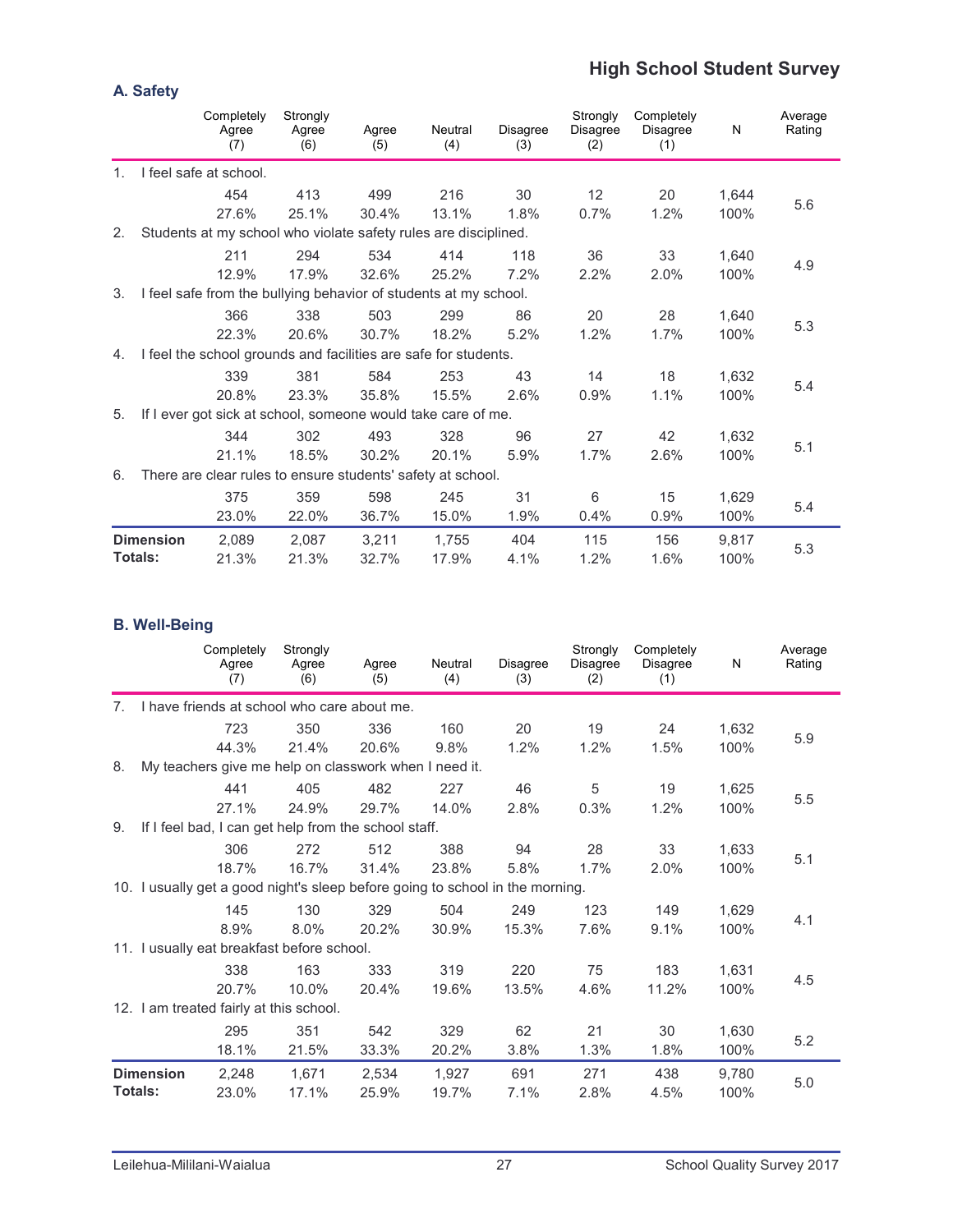## **High School Student Survey**

## **C. Satisfaction**

|                |                                                                                        | Completely<br>Agree<br>(7) | Strongly<br>Agree<br>(6) | Agree<br>(5) | Neutral<br>(4) | Disagree<br>(3) | Strongly<br><b>Disagree</b><br>(2) | Completely<br>Disagree<br>(1) | N     | Average<br>Rating |
|----------------|----------------------------------------------------------------------------------------|----------------------------|--------------------------|--------------|----------------|-----------------|------------------------------------|-------------------------------|-------|-------------------|
|                | 13. I feel my classes are preparing me well for more schooling or for a job.           |                            |                          |              |                |                 |                                    |                               |       |                   |
|                |                                                                                        | 263                        | 306                      | 519          | 350            | 99              | 40                                 | 45                            | 1,622 |                   |
|                |                                                                                        | 16.2%                      | 18.9%                    | 32.0%        | 21.6%          | 6.1%            | 2.5%                               | 2.8%                          | 100%  | 5.0               |
|                | 14. I am satisfied with the education I am receiving at my school.                     |                            |                          |              |                |                 |                                    |                               |       |                   |
|                |                                                                                        | 283                        | 363                      | 556          | 312            | 73              | 14                                 | 32                            | 1,633 |                   |
|                |                                                                                        | 17.3%                      | 22.2%                    | 34.0%        | 19.1%          | 4.5%            | 0.9%                               | 2.0%                          | 100%  | 5.2               |
|                | 15. My school's facilities help me learn.                                              |                            |                          |              |                |                 |                                    |                               |       |                   |
|                |                                                                                        | 287                        | 362                      | 604          | 296            | 46              | 9                                  | 22                            | 1,626 |                   |
|                |                                                                                        | 17.7%                      | 22.3%                    | 37.1%        | 18.2%          | 2.8%            | 0.6%                               | 1.4%                          | 100%  | 5.3               |
|                | 16. I am satisfied with the quality of teaching most of my teachers provide at school. |                            |                          |              |                |                 |                                    |                               |       |                   |
|                |                                                                                        | 253                        | 357                      | 574          | 325            | 78              | 13                                 | 27                            | 1,627 |                   |
|                |                                                                                        | 15.6%                      | 21.9%                    | 35.3%        | 20.0%          | 4.8%            | 0.8%                               | 1.7%                          | 100%  | 5.1               |
|                | 17. Overall, this is a good school.                                                    |                            |                          |              |                |                 |                                    |                               |       |                   |
|                |                                                                                        | 420                        | 407                      | 501          | 233            | 26              | 14                                 | 30                            | 1,631 |                   |
|                |                                                                                        | 25.8%                      | 25.0%                    | 30.7%        | 14.3%          | 1.6%            | 0.9%                               | 1.8%                          | 100%  | 5.5               |
|                | <b>Dimension</b>                                                                       | 1,506                      | 1,795                    | 2,754        | 1,516          | 322             | 90                                 | 156                           | 8,139 | 5.2               |
| <b>Totals:</b> |                                                                                        | 18.5%                      | 22.1%                    | 33.8%        | 18.6%          | 4.0%            | 1.1%                               | 1.9%                          | 100%  |                   |

## **D. Involvement/Engagement**

|                |                  | Completely<br>Agree<br>(7)                                                      | Strongly<br>Agree<br>(6) | Agree<br>(5)   | Neutral<br>(4) | <b>Disagree</b><br>(3) | Strongly<br>Disagree<br>(2) | Completely<br>Disagree<br>(1) | N             | Average<br>Rating |
|----------------|------------------|---------------------------------------------------------------------------------|--------------------------|----------------|----------------|------------------------|-----------------------------|-------------------------------|---------------|-------------------|
|                |                  | 18. If I have concerns, I feel comfortable speaking to school staff about them. |                          |                |                |                        |                             |                               |               |                   |
|                |                  | 245                                                                             | 237                      | 466            | 470            | 120                    | 36                          | 60                            | 1,634         |                   |
|                |                  | 15.0%                                                                           | 14.5%                    | 28.5%          | 28.8%          | 7.3%                   | 2.2%                        | 3.7%                          | 100%          | 4.8               |
|                |                  | 19. I like coming to school.                                                    |                          |                |                |                        |                             |                               |               |                   |
|                |                  | 191                                                                             | 200                      | 427            | 491            | 126                    | 63                          | 132                           | 1,630         |                   |
|                |                  | 11.7%                                                                           | 12.3%                    | 26.2%          | 30.1%          | 7.7%                   | 3.9%                        | 8.1%                          | 100%          | 4.5               |
|                |                  | 20. When there is a school event that I like, I participate.                    |                          |                |                |                        |                             |                               |               |                   |
|                |                  | 267                                                                             | 269                      | 463            | 445            | 103                    | 26                          | 62                            | 1,635         |                   |
|                |                  | 16.3%                                                                           | 16.5%                    | 28.3%          | 27.2%          | 6.3%                   | 1.6%                        | 3.8%                          | 100%          | 4.9               |
| 21.            |                  | I am interested in classes and programs provided at school.                     |                          |                |                |                        |                             |                               |               |                   |
|                |                  | 312                                                                             | 317                      | 559            | 356            | 44                     | 15                          | 38                            | 1,641         |                   |
|                |                  | 19.0%                                                                           | 19.3%                    | 34.1%          | 21.7%          | 2.7%                   | 0.9%                        | 2.3%                          | 100%          | 5.2               |
| <b>Totals:</b> | <b>Dimension</b> | 1,015<br>15.5%                                                                  | 1,023<br>15.6%           | 1,915<br>29.3% | 1,762<br>26.9% | 393<br>6.0%            | 140<br>2.1%                 | 292<br>4.5%                   | 6,540<br>100% | 4.8               |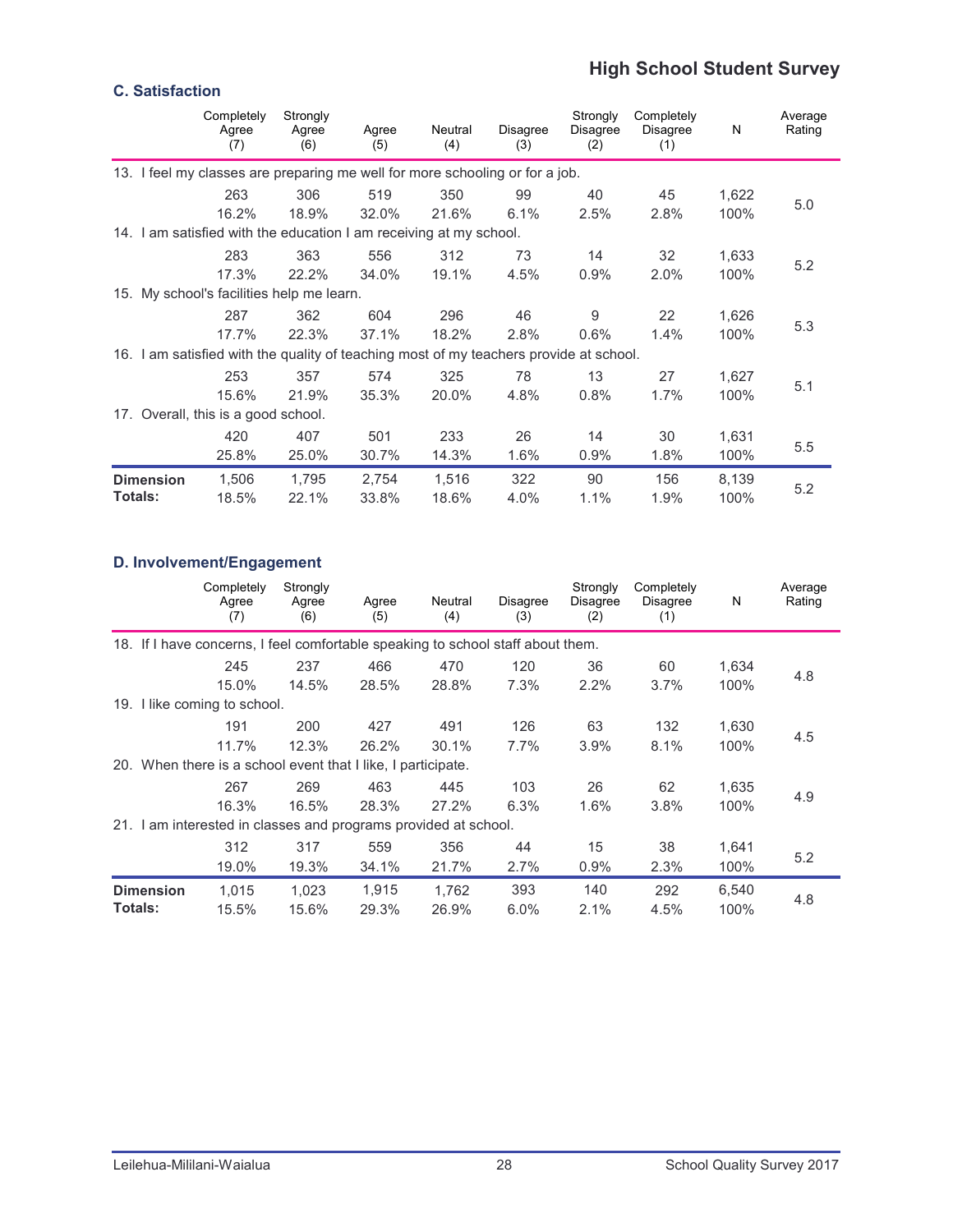## **Parent Survey**

|    |                  | Completely<br>Agree<br>(7)                                                | Strongly<br>Agree<br>(6) | Agree<br>(5) | Neutral<br>(4) | <b>Disagree</b><br>(3) | Strongly<br>Disagree<br>(2) | Completely<br><b>Disagree</b><br>(1) | N      | Average<br>Rating |
|----|------------------|---------------------------------------------------------------------------|--------------------------|--------------|----------------|------------------------|-----------------------------|--------------------------------------|--------|-------------------|
| 1. |                  | My child is safe at school.                                               |                          |              |                |                        |                             |                                      |        |                   |
|    |                  | 663                                                                       | 560                      | 517          | 101            | 39                     | $\overline{4}$              | 5                                    | 1,889  |                   |
|    |                  | 35.1%                                                                     | 29.6%                    | 27.4%        | 5.3%           | 2.1%                   | 0.2%                        | 0.3%                                 | 100%   | 5.9               |
| 2. |                  | My child is safe from harassment, intimidation, and threats at school.    |                          |              |                |                        |                             |                                      |        |                   |
|    |                  | 481                                                                       | 464                      | 560          | 219            | 120                    | 24                          | 15                                   | 1,883  |                   |
|    |                  | 25.5%                                                                     | 24.6%                    | 29.7%        | 11.6%          | 6.4%                   | 1.3%                        | 0.8%                                 | 100%   | 5.4               |
| 3. |                  | My child has a caring adult to ensure my child's safety at school.        |                          |              |                |                        |                             |                                      |        |                   |
|    |                  | 684                                                                       | 499                      | 535          | 130            | 24                     | 5                           | $\overline{4}$                       | 1,881  |                   |
|    |                  | 36.4%                                                                     | 26.5%                    | 28.4%        | 6.9%           | 1.3%                   | 0.3%                        | 0.2%                                 | 100%   | 5.9               |
| 4. |                  | The school grounds and facilities are safe for my child.                  |                          |              |                |                        |                             |                                      |        |                   |
|    |                  | 602                                                                       | 544                      | 565          | 115            | 52                     | 9                           | 5                                    | 1,892  |                   |
|    |                  | 31.8%                                                                     | 28.8%                    | 29.9%        | 6.1%           | 2.7%                   | 0.5%                        | 0.3%                                 | 100%   | 5.8               |
| 5. |                  | Threats, intimidation, harassment, or hazing are rare in this school.     |                          |              |                |                        |                             |                                      |        |                   |
|    |                  | 470                                                                       | 425                      | 496          | 276            | 126                    | 41                          | 34                                   | 1,868  |                   |
|    |                  | 25.2%                                                                     | 22.8%                    | 26.6%        | 14.8%          | 6.7%                   | 2.2%                        | 1.8%                                 | 100%   | 5.3               |
| 6. |                  | My child's school has clear rules to maintain students' safety at school. |                          |              |                |                        |                             |                                      |        |                   |
|    |                  | 700                                                                       | 505                      | 543          | 104            | 24                     | 7                           | 5                                    | 1,888  |                   |
|    |                  | 37.1%                                                                     | 26.7%                    | 28.8%        | 5.5%           | 1.3%                   | 0.4%                        | 0.3%                                 | 100%   | 5.9               |
|    | <b>Dimension</b> | 3,600                                                                     | 2,997                    | 3,216        | 945            | 385                    | 90                          | 68                                   | 11,301 |                   |
|    | Totals:          | 31.9%                                                                     | 26.5%                    | 28.5%        | 8.4%           | 3.4%                   | 0.8%                        | 0.6%                                 | 100%   | 5.7               |

#### **B. Well-Being**

|                |                  | Completely<br>Agree<br>(7)                                                | Strongly<br>Agree<br>(6) | Agree<br>(5) | Neutral<br>(4) | <b>Disagree</b><br>(3) | Strongly<br><b>Disagree</b><br>(2) | Completely<br><b>Disagree</b><br>(1) | N      | Average<br>Rating |
|----------------|------------------|---------------------------------------------------------------------------|--------------------------|--------------|----------------|------------------------|------------------------------------|--------------------------------------|--------|-------------------|
| 7 <sub>1</sub> |                  | My child has friends in school who care about my child.                   |                          |              |                |                        |                                    |                                      |        |                   |
|                |                  | 737                                                                       | 566                      | 490          | 88             | 15                     | 1                                  | $\pmb{0}$                            | 1,897  |                   |
|                |                  | 38.9%                                                                     | 29.8%                    | 25.8%        | 4.6%           | 0.8%                   | 0.1%                               | $0.0\%$                              | 100%   | 6.0               |
| 8.             |                  | My child's teachers provide help on classwork when my child needs it.     |                          |              |                |                        |                                    |                                      |        |                   |
|                |                  | 746                                                                       | 519                      | 455          | 117            | 34                     | 7                                  | $\boldsymbol{9}$                     | 1,887  |                   |
|                |                  | 39.5%                                                                     | 27.5%                    | 24.1%        | 6.2%           | 1.8%                   | 0.4%                               | 0.5%                                 | 100%   | 5.9               |
| 9.             |                  | If my child ever got sick at school, someone would take care of my child. |                          |              |                |                        |                                    |                                      |        |                   |
|                |                  | 758                                                                       | 480                      | 539          | 86             | 16                     | 3                                  | 3                                    | 1,885  |                   |
|                |                  | 40.2%                                                                     | 25.5%                    | 28.6%        | 4.6%           | 0.8%                   | 0.2%                               | 0.2%                                 | 100%   | 6.0               |
|                |                  | 10. My child is well-rested for school.                                   |                          |              |                |                        |                                    |                                      |        |                   |
|                |                  | 726                                                                       | 587                      | 456          | 98             | 17                     | 1                                  | 5                                    | 1,890  |                   |
|                |                  | 38.4%                                                                     | 31.1%                    | 24.1%        | 5.2%           | 0.9%                   | 0.1%                               | 0.3%                                 | 100%   | 6.0               |
|                |                  | 11. My child is fed before school.                                        |                          |              |                |                        |                                    |                                      |        |                   |
|                |                  | 1,122                                                                     | 401                      | 313          | 45             | 8                      | $\mathbf 0$                        | 1                                    | 1,890  |                   |
|                |                  | 59.4%                                                                     | 21.2%                    | 16.6%        | 2.4%           | 0.4%                   | 0.0%                               | 0.1%                                 | 100%   | 6.4               |
|                |                  | 12. Students are treated fairly at school.                                |                          |              |                |                        |                                    |                                      |        |                   |
|                |                  | 601                                                                       | 479                      | 561          | 166            | 44                     | 15                                 | 11                                   | 1,877  |                   |
|                |                  | 32.0%                                                                     | 25.5%                    | 29.9%        | 8.8%           | 2.3%                   | 0.8%                               | 0.6%                                 | 100%   | 5.7               |
|                | <b>Dimension</b> | 4,690                                                                     | 3,032                    | 2,814        | 600            | 134                    | 27                                 | 29                                   | 11,326 |                   |
|                | <b>Totals:</b>   | 41.4%                                                                     | 26.8%                    | 24.8%        | 5.3%           | 1.2%                   | 0.2%                               | 0.3%                                 | 100%   | 6.0               |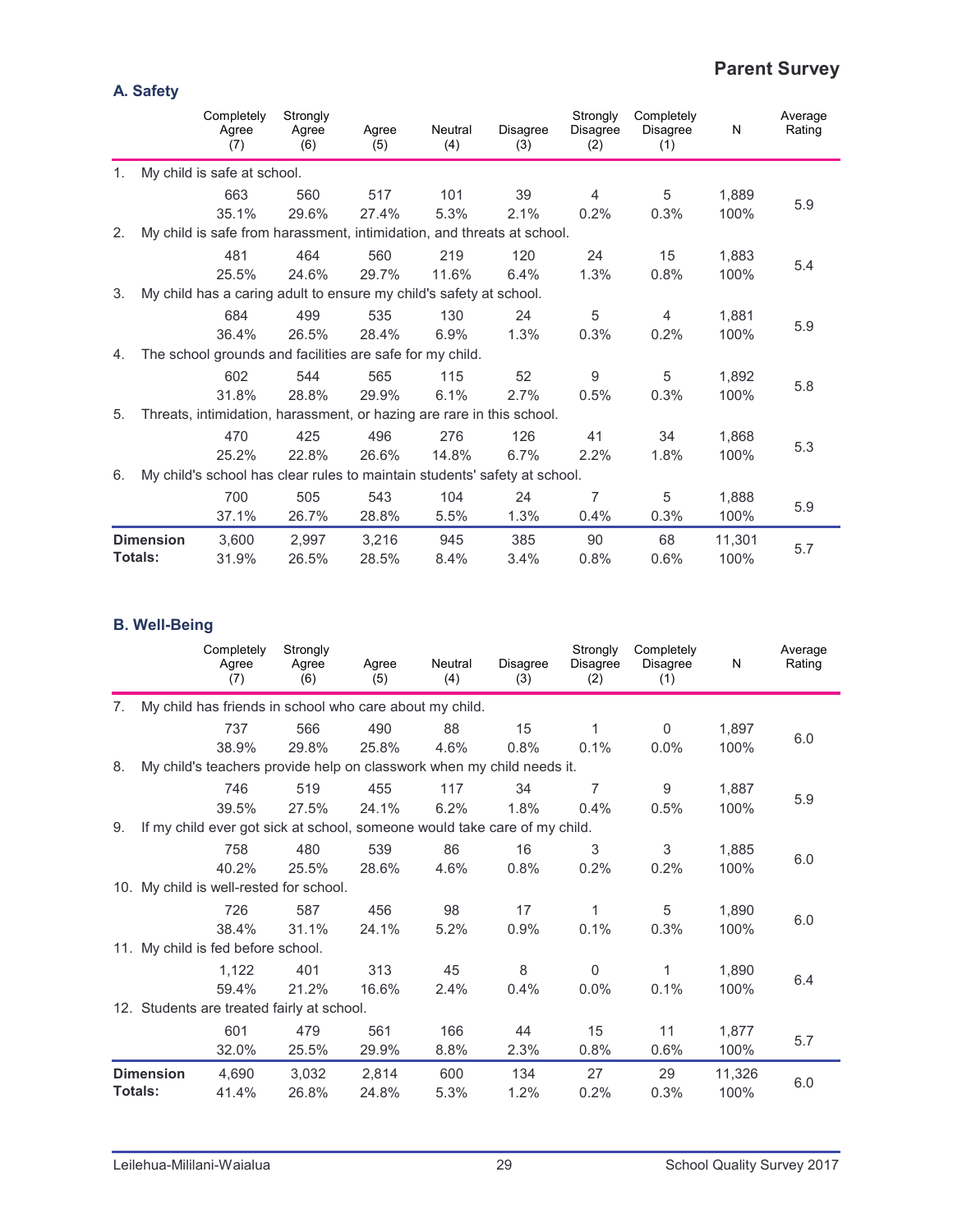## **Parent Survey**

#### **C. Satisfaction**

|                                                                                                                       | Completely<br>Agree<br>(7) | Strongly<br>Agree<br>(6) | Agree<br>(5) | Neutral<br>(4) | Disagree<br>(3) | Strongly<br><b>Disagree</b><br>(2) | Completely<br><b>Disagree</b><br>(1) | N     | Average<br>Rating |
|-----------------------------------------------------------------------------------------------------------------------|----------------------------|--------------------------|--------------|----------------|-----------------|------------------------------------|--------------------------------------|-------|-------------------|
| 13. I am satisfied with the education my child is receiving at school.                                                |                            |                          |              |                |                 |                                    |                                      |       |                   |
|                                                                                                                       | 624                        | 497                      | 501          | 159            | 64              | 27                                 | 18                                   | 1,890 |                   |
|                                                                                                                       | 33.0%                      | 26.3%                    | 26.5%        | 8.4%           | 3.4%            | 1.4%                               | 1.0%                                 | 100%  | 5.7               |
| 14.* I am satisfied with the quality of resources provided to teachers and students for learning.                     |                            |                          |              |                |                 |                                    |                                      |       |                   |
|                                                                                                                       | 562                        | 479                      | 519          | 188            | 90              | 22                                 | 26                                   | 1,886 |                   |
|                                                                                                                       | 29.8%                      | 25.4%                    | 27.5%        | $10.0\%$       | 4.8%            | 1.2%                               | 1.4%                                 | 100%  | 5.6               |
| 15. I am satisfied with the printed materials, e-mail/online, phone/text, or in-person meetings used by the school to | communicate with me.       |                          |              |                |                 |                                    |                                      |       |                   |
|                                                                                                                       | 659                        | 522                      | 464          | 135            | 68              | 23                                 | 23                                   | 1.894 |                   |
|                                                                                                                       | 34.8%                      | 27.6%                    | 24.5%        | 7.1%           | 3.6%            | 1.2%                               | 1.2%                                 | 100%  | 5.7               |
| 16. My child's teachers seek ways to improve my child's academic progress.                                            |                            |                          |              |                |                 |                                    |                                      |       |                   |
|                                                                                                                       | 620                        | 471                      | 486          | 197            | 70              | 21                                 | 21                                   | 1,886 |                   |
|                                                                                                                       | 32.9%                      | 25.0%                    | 25.8%        | 10.4%          | 3.7%            | 1.1%                               | 1.1%                                 | 100%  | 5.7               |
| <b>Dimension</b>                                                                                                      | 2,465                      | 1,969                    | 1.970        | 679            | 292             | 93                                 | 88                                   | 7,556 | 5.7               |
| <b>Totals:</b>                                                                                                        | 32.6%                      | 26.1%                    | 26.1%        | $9.0\%$        | 3.9%            | 1.2%                               | 1.2%                                 | 100%  |                   |

#### **D. Involvement/Engagement**

|                  | Completely<br>Agree<br>(7)                                                          | Strongly<br>Agree<br>(6) | Agree<br>(5) | Neutral<br>(4) | Disagree<br>(3) | Strongly<br>Disagree<br>(2) | Completely<br>Disagree<br>(1)                                                                           | N      | Average<br>Rating |
|------------------|-------------------------------------------------------------------------------------|--------------------------|--------------|----------------|-----------------|-----------------------------|---------------------------------------------------------------------------------------------------------|--------|-------------------|
|                  | 17. Teachers are available to discuss my child's work or behavior.                  |                          |              |                |                 |                             |                                                                                                         |        |                   |
|                  | 704                                                                                 | 483                      | 482          | 158            | 35              | 12                          | 13                                                                                                      | 1,887  |                   |
|                  | 37.3%                                                                               | 25.6%                    | 25.5%        | 8.4%           | 1.9%            | 0.6%                        | 0.7%                                                                                                    | 100%   | 5.8               |
|                  | 18. If I have concerns, I am taken seriously by school administrators.              |                          |              |                |                 |                             |                                                                                                         |        |                   |
|                  | 631                                                                                 | 452                      | 443          | 246            | 43              | 17                          | 26                                                                                                      | 1,858  |                   |
|                  | 34.0%                                                                               | 24.3%                    | 23.8%        | 13.2%          | 2.3%            | 0.9%                        | 1.4%                                                                                                    | 100%   | 5.7               |
|                  | 19. The school staff makes me feel welcome at the school.                           |                          |              |                |                 |                             |                                                                                                         |        |                   |
|                  | 690                                                                                 | 474                      | 488          | 164            | 46              | 13                          | 16                                                                                                      | 1,891  |                   |
|                  | 36.5%                                                                               | 25.1%                    | 25.8%        | 8.7%           | 2.4%            | 0.7%                        | 0.8%                                                                                                    | 100%   | 5.8               |
|                  |                                                                                     |                          |              |                |                 |                             | 20. The school gives me opportunities to participate in important decisions about my child's education. |        |                   |
|                  | 601                                                                                 | 454                      | 502          | 208            | 62              | 20                          | 20                                                                                                      | 1,867  |                   |
|                  | 32.2%                                                                               | 24.3%                    | 26.9%        | 11.1%          | 3.3%            | 1.1%                        | 1.1%                                                                                                    | 100%   | 5.6               |
|                  | 21. Most of my child's teachers work with me to improve my child's learning         |                          |              |                |                 |                             |                                                                                                         |        |                   |
|                  | 625                                                                                 | 453                      | 478          | 227            | 60              | 9                           | 22                                                                                                      | 1,874  |                   |
|                  | 33.4%                                                                               | 24.2%                    | 25.5%        | 12.1%          | 3.2%            | 0.5%                        | 1.2%                                                                                                    | 100%   | 5.7               |
|                  | 22. The school has encouraged me to participate in classroom and school activities. |                          |              |                |                 |                             |                                                                                                         |        |                   |
|                  | 592                                                                                 | 390                      | 465          | 284            | 92              | 16                          | 36                                                                                                      | 1,875  |                   |
|                  | 31.6%                                                                               | 20.8%                    | 24.8%        | 15.1%          | 4.9%            | 0.9%                        | 1.9%                                                                                                    | 100%   | 5.5               |
| <b>Dimension</b> | 3,843                                                                               | 2,706                    | 2,858        | 1,287          | 338             | 87                          | 133                                                                                                     | 11,252 |                   |
| <b>Totals:</b>   | 34.2%                                                                               | 24.0%                    | 25.4%        | 11.4%          | 3.0%            | 0.8%                        | 1.2%                                                                                                    | 100%   | 5.7               |

\* Unlike the prior two years' SQS reports, the reference to the "Hawaii Department of Education" (DOE) was *removed from this question.*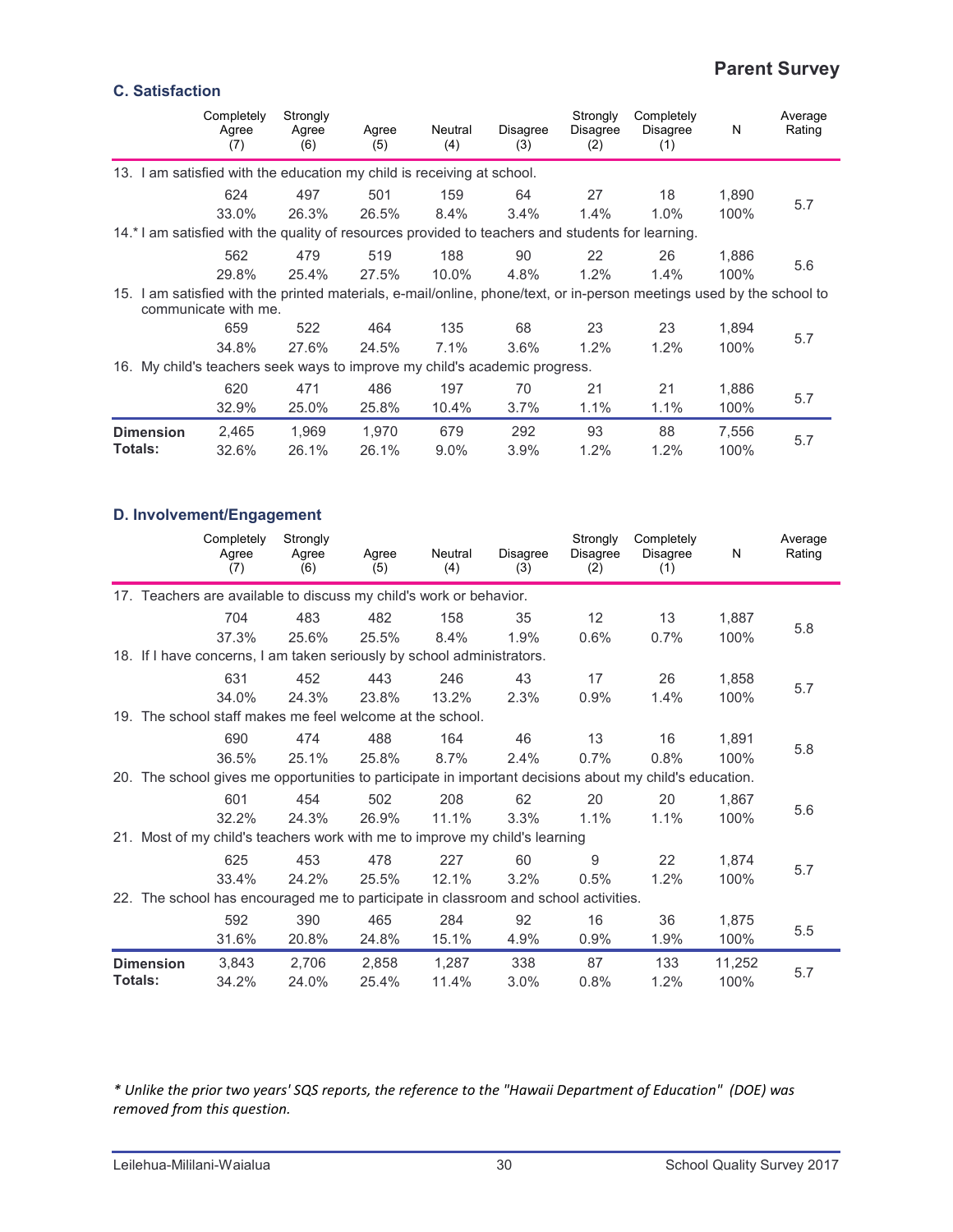## **Teacher Survey**

|                |                  | Completely<br>Agree<br>(7)                                        | Strongly<br>Agree<br>(6) | Agree<br>(5) | Neutral<br>(4) | <b>Disagree</b><br>(3) | Strongly<br>Disagree<br>(2) | Completely<br><b>Disagree</b><br>(1) | N     | Average<br>Rating |
|----------------|------------------|-------------------------------------------------------------------|--------------------------|--------------|----------------|------------------------|-----------------------------|--------------------------------------|-------|-------------------|
| 1 <sub>1</sub> |                  | I feel safe at school.                                            |                          |              |                |                        |                             |                                      |       |                   |
|                |                  | 326                                                               | 262                      | 187          | 42             | 19                     | 13                          | 35                                   | 884   |                   |
|                |                  | 36.9%                                                             | 29.6%                    | 21.2%        | 4.8%           | 2.1%                   | 1.5%                        | 4.0%                                 | 100%  | 5.7               |
| 2.             |                  | The school effectively handles staff discipline problems.         |                          |              |                |                        |                             |                                      |       |                   |
|                |                  | 140                                                               | 183                      | 242          | 152            | 81                     | 30                          | 57                                   | 885   |                   |
|                |                  | 15.8%                                                             | 20.7%                    | 27.3%        | 17.2%          | 9.2%                   | 3.4%                        | 6.4%                                 | 100%  | 4.8               |
| 3.             |                  | I feel safe from harassment, intimidation, and threats at school. |                          |              |                |                        |                             |                                      |       |                   |
|                |                  | 273                                                               | 228                      | 191          | 58             | 62                     | 29                          | 43                                   | 884   |                   |
|                |                  | 30.9%                                                             | 25.8%                    | 21.6%        | 6.6%           | 7.0%                   | 3.3%                        | 4.9%                                 | 100%  | 5.4               |
| 4.             |                  | I feel the grounds and facilities at school are safe for staff.   |                          |              |                |                        |                             |                                      |       |                   |
|                |                  | 296                                                               | 270                      | 188          | 52             | 30                     | 13                          | 31                                   | 880   |                   |
|                |                  | 33.6%                                                             | 30.7%                    | 21.4%        | 5.9%           | 3.4%                   | 1.5%                        | 3.5%                                 | 100%  | 5.7               |
| 5.             |                  | The established safety policies at school make me feel safe.      |                          |              |                |                        |                             |                                      |       |                   |
|                |                  | 216                                                               | 265                      | 238          | 81             | 32                     | 11                          | 38                                   | 881   |                   |
|                |                  | 24.5%                                                             | 30.1%                    | 27.0%        | 9.2%           | 3.6%                   | 1.2%                        | 4.3%                                 | 100%  | 5.4               |
| 6.             |                  | My school has clear rules for staff behavior.                     |                          |              |                |                        |                             |                                      |       |                   |
|                |                  | 197                                                               | 207                      | 259          | 91             | 60                     | 20                          | 49                                   | 883   |                   |
|                |                  | 22.3%                                                             | 23.4%                    | 29.3%        | 10.3%          | 6.8%                   | 2.3%                        | 5.5%                                 | 100%  | 5.2               |
|                | <b>Dimension</b> | 1,448                                                             | 1,415                    | 1,305        | 476            | 284                    | 116                         | 253                                  | 5,297 |                   |
|                | Totals:          | 27.3%                                                             | 26.7%                    | 24.6%        | 9.0%           | 5.4%                   | 2.2%                        | 4.8%                                 | 100%  | 5.4               |

#### **B. Well-Being**

|         |                  | Completely<br>Agree<br>(7)                                                       | Strongly<br>Agree<br>(6) | Agree<br>(5) | Neutral<br>(4) | Disagree<br>(3) | Strongly<br>Disagree<br>(2) | Completely<br><b>Disagree</b><br>(1) | N     | Average<br>Rating |
|---------|------------------|----------------------------------------------------------------------------------|--------------------------|--------------|----------------|-----------------|-----------------------------|--------------------------------------|-------|-------------------|
| 7.      |                  | I have colleagues at school who care about me.                                   |                          |              |                |                 |                             |                                      |       |                   |
|         |                  | 359                                                                              | 256                      | 182          | 38             | 8               | 9                           | 30                                   | 882   |                   |
|         |                  | 40.7%                                                                            | 29.0%                    | 20.6%        | 4.3%           | 0.9%            | 1.0%                        | 3.4%                                 | 100%  | 5.9               |
| 8.      |                  | My leadership provides me with effective advice when I have problems on the job. |                          |              |                |                 |                             |                                      |       |                   |
|         |                  | 191                                                                              | 202                      | 236          | 104            | 63              | 28                          | 56                                   | 880   |                   |
|         |                  | 21.7%                                                                            | 23.0%                    | 26.8%        | 11.8%          | 7.2%            | 3.2%                        | 6.4%                                 | 100%  | 5.1               |
| 9.      |                  | My school provides me with the support I need to do my job well.                 |                          |              |                |                 |                             |                                      |       |                   |
|         |                  | 168                                                                              | 224                      | 257          | 98             | 55              | 38                          | 44                                   | 884   |                   |
|         |                  | 19.0%                                                                            | 25.3%                    | 29.1%        | 11.1%          | 6.2%            | 4.3%                        | 5.0%                                 | 100%  | 5.1               |
|         |                  | 10. I feel staff are treated fairly at school.                                   |                          |              |                |                 |                             |                                      |       |                   |
|         |                  | 147                                                                              | 172                      | 230          | 134            | 92              | 38                          | 71                                   | 884   |                   |
|         |                  | 16.6%                                                                            | 19.5%                    | 26.0%        | 15.2%          | 10.4%           | 4.3%                        | 8.0%                                 | 100%  | 4.7               |
|         | <b>Dimension</b> | 865                                                                              | 854                      | 905          | 374            | 218             | 113                         | 201                                  | 3,530 |                   |
| Totals: |                  | 24.5%                                                                            | 24.2%                    | 25.6%        | 10.6%          | 6.2%            | 3.2%                        | 5.7%                                 | 100%  | 5.2               |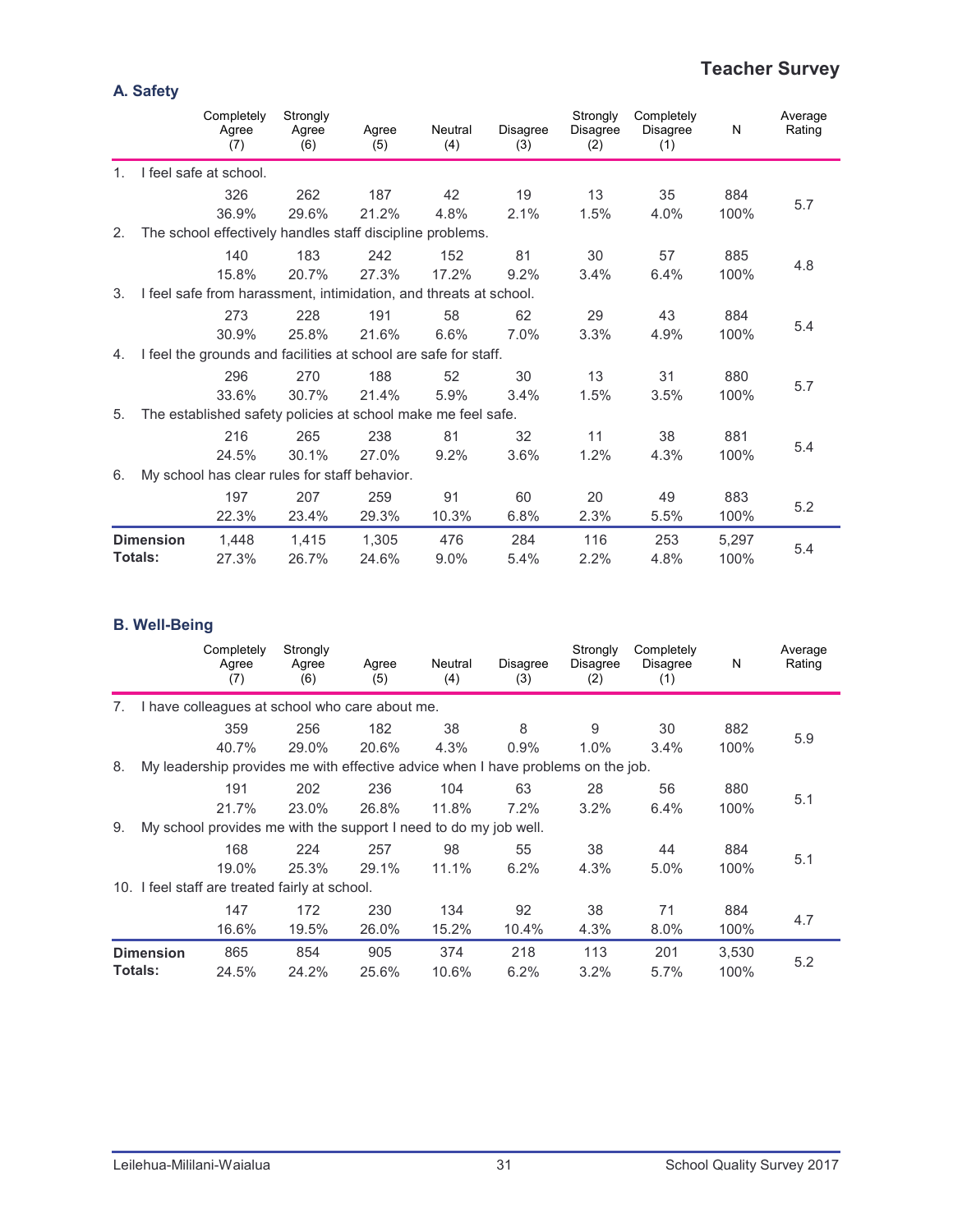#### **Teacher Survey**

#### **C. Satisfaction**

|                  | Completely<br>Agree<br>(7)                                                                                   | Strongly<br>Agree<br>(6) | Agree<br>(5) | Neutral<br>(4) | Disagree<br>(3) | Strongly<br>Disagree<br>(2) | Completely<br>Disagree<br>(1) | N     | Average<br>Rating |
|------------------|--------------------------------------------------------------------------------------------------------------|--------------------------|--------------|----------------|-----------------|-----------------------------|-------------------------------|-------|-------------------|
|                  | 11. I enjoy working at my school.                                                                            |                          |              |                |                 |                             |                               |       |                   |
|                  | 256                                                                                                          | 232                      | 245          | 78             | 20              | 10 <sup>°</sup>             | 41                            | 882   |                   |
|                  | 29.0%                                                                                                        | 26.3%                    | 27.8%        | 8.8%           | 2.3%            | 1.1%                        | 4.6%                          | 100%  | 5.5               |
|                  | 12. I am satisfied with the quality of resources the school* provides to teachers and students for learning. |                          |              |                |                 |                             |                               |       |                   |
|                  | 121                                                                                                          | 220                      | 318          | 86             | 69              | 24                          | 40                            | 878   |                   |
|                  | 13.8%                                                                                                        | 25.1%                    | 36.2%        | 9.8%           | 7.9%            | 2.7%                        | 4.6%                          | 100%  | 5.0               |
|                  | 13. I am satisfied with the professional development opportunities the school* provides for me.              |                          |              |                |                 |                             |                               |       |                   |
|                  | 135                                                                                                          | 179                      | 296          | 127            | 63              | 29                          | 50                            | 879   |                   |
|                  | 15.4%                                                                                                        | 20.4%                    | 33.7%        | 14.4%          | 7.2%            | 3.3%                        | 5.7%                          | 100%  | 4.9               |
|                  | 14. I am satisfied with the respect and value my school gives to my role.                                    |                          |              |                |                 |                             |                               |       |                   |
|                  | 159                                                                                                          | 192                      | 276          | 101            | 69              | 32                          | 51                            | 880   |                   |
|                  | 18.1%                                                                                                        | 21.8%                    | 31.4%        | 11.5%          | 7.8%            | 3.6%                        | 5.8%                          | 100%  | 5.0               |
|                  | 15. I am satisfied with the opportunities I have to contribute to policy decisions that affect my school.    |                          |              |                |                 |                             |                               |       |                   |
|                  | 130                                                                                                          | 150                      | 282          | 135            | 79              | 36                          | 63                            | 875   |                   |
|                  | 14.9%                                                                                                        | 17.1%                    | 32.2%        | 15.4%          | $9.0\%$         | 4.1%                        | 7.2%                          | 100%  | 4.7               |
| <b>Dimension</b> | 801                                                                                                          | 973                      | 1,417        | 527            | 300             | 131                         | 245                           | 4,394 |                   |
| <b>Totals:</b>   | 18.2%                                                                                                        | 22.1%                    | 32.2%        | 12.0%          | 6.8%            | 3.0%                        | 5.6%                          | 100%  | 5.0               |

#### **D. Involvement/Engagement**

|                             | Completely<br>Agree<br>(7)                                                                                                                                        | Strongly<br>Agree<br>(6) | Agree<br>(5)   | Neutral<br>(4) | Disagree<br>(3) | Strongly<br>Disagree<br>(2) | Completely<br>Disagree<br>(1) | N             | Average<br>Rating |
|-----------------------------|-------------------------------------------------------------------------------------------------------------------------------------------------------------------|--------------------------|----------------|----------------|-----------------|-----------------------------|-------------------------------|---------------|-------------------|
|                             | 16. If I have concerns, my leadership responds in a timely manner.                                                                                                |                          |                |                |                 |                             |                               |               |                   |
|                             | 149                                                                                                                                                               | 183                      | 272            | 130            | 61              | 27                          | 58                            | 880           | 4.9               |
|                             | 16.9%                                                                                                                                                             | 20.8%                    | 30.9%          | 14.8%          | 6.9%            | 3.1%                        | 6.6%                          | 100%          |                   |
|                             | 17. I am proud of the events, meetings, or programs my school provides.                                                                                           |                          |                |                |                 |                             |                               |               |                   |
|                             | 186                                                                                                                                                               | 228                      | 304            | 93             | 24              | 10                          | 35                            | 880           |                   |
|                             | 21.1%                                                                                                                                                             | 25.9%                    | 34.5%          | 10.6%          | 2.7%            | 1.1%                        | 4.0%                          | 100%          | 5.3               |
|                             | 18. For teachers/staff, I feel comfortable speaking to my school administrator; for principals, I feel comfortable<br>speaking to my Complex Area Superintendent. |                          |                |                |                 |                             |                               |               |                   |
|                             | 212                                                                                                                                                               | 170                      | 228            | 99             | 65              | 36                          | 72                            | 882           | 5.0               |
|                             | 24.0%                                                                                                                                                             | 19.3%                    | 25.9%          | 11.2%          | 7.4%            | 4.1%                        | 8.2%                          | 100%          |                   |
|                             | 19. I can offer my opinions freely on ways to make improvements at my school.                                                                                     |                          |                |                |                 |                             |                               |               |                   |
|                             | 145                                                                                                                                                               | 169                      | 265            | 121            | 84              | 30                          | 69                            | 883           |                   |
|                             | 16.4%                                                                                                                                                             | 19.1%                    | 30.0%          | 13.7%          | 9.5%            | 3.4%                        | 7.8%                          | 100%          | 4.8               |
|                             | 20. I feel I am an integral, vital part of the educational community in which I work.                                                                             |                          |                |                |                 |                             |                               |               |                   |
|                             | 145                                                                                                                                                               | 211                      | 291            | 130            | 43              | 25                          | 39                            | 884           |                   |
|                             | 16.4%                                                                                                                                                             | 23.9%                    | 32.9%          | 14.7%          | 4.9%            | 2.8%                        | 4.4%                          | 100%          | 5.1               |
| <b>Dimension</b><br>Totals: | 837<br>19.0%                                                                                                                                                      | 961<br>21.8%             | 1,360<br>30.8% | 573<br>13.0%   | 277<br>6.3%     | 128<br>2.9%                 | 273<br>6.2%                   | 4,409<br>100% | 5.0               |

\* Unlike the prior two years' SQS reports, this question has been changed to refer to the resources and professional development opportunities provided at the school-level, not system-wide by the Hawaii Department *of Education (DOE).*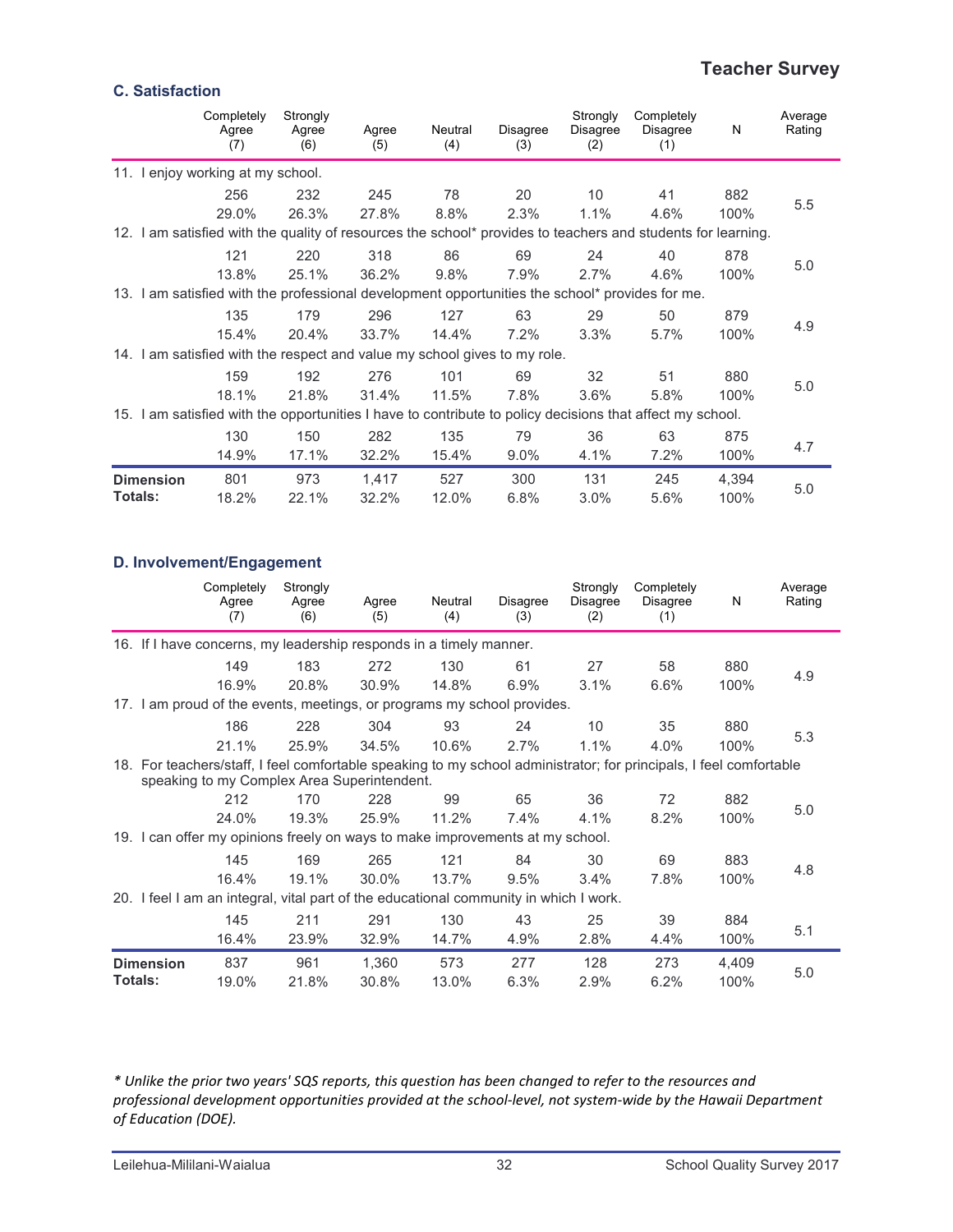## **Administrative and Office Staff Survey**

|                |                  | Completely<br>Agree<br>(7)                                        | Strongly<br>Agree<br>(6) | Agree<br>(5) | Neutral<br>(4) | <b>Disagree</b><br>(3) | Strongly<br>Disagree<br>(2) | Completely<br><b>Disagree</b><br>(1) | N    | Average<br>Rating |
|----------------|------------------|-------------------------------------------------------------------|--------------------------|--------------|----------------|------------------------|-----------------------------|--------------------------------------|------|-------------------|
| 1 <sub>1</sub> |                  | I feel safe at school.                                            |                          |              |                |                        |                             |                                      |      |                   |
|                |                  | 74                                                                | 38                       | 14           | 14             | 1                      | 1                           | 1                                    | 143  |                   |
|                |                  | 51.7%                                                             | 26.6%                    | 9.8%         | 9.8%           | $0.7\%$                | 0.7%                        | 0.7%                                 | 100% | 6.1               |
| 2.             |                  | The school effectively handles staff discipline problems.         |                          |              |                |                        |                             |                                      |      |                   |
|                |                  | 52                                                                | 33                       | 27           | 22             | 2                      | 2                           | $\overline{4}$                       | 142  |                   |
|                |                  | 36.6%                                                             | 23.2%                    | 19.0%        | 15.5%          | 1.4%                   | 1.4%                        | 2.8%                                 | 100% | 5.6               |
| 3.             |                  | I feel safe from harassment, intimidation, and threats at school. |                          |              |                |                        |                             |                                      |      |                   |
|                |                  | 67                                                                | 33                       | 22           | 10             | 6                      | $\overline{2}$              | 3                                    | 143  |                   |
|                |                  | 46.9%                                                             | 23.1%                    | 15.4%        | $7.0\%$        | 4.2%                   | 1.4%                        | 2.1%                                 | 100% | 5.9               |
| 4.             |                  | I feel the grounds and facilities at school are safe for staff.   |                          |              |                |                        |                             |                                      |      |                   |
|                |                  | 69                                                                | 38                       | 20           | 12             | 2                      | $\Omega$                    | $\Omega$                             | 141  |                   |
|                |                  | 48.9%                                                             | 27.0%                    | 14.2%        | 8.5%           | 1.4%                   | 0.0%                        | $0.0\%$                              | 100% | 6.1               |
| 5.             |                  | The established safety policies at school make me feel safe.      |                          |              |                |                        |                             |                                      |      |                   |
|                |                  | 67                                                                | 34                       | 18           | 16             | 5                      | 1                           | 0                                    | 141  |                   |
|                |                  | 47.5%                                                             | 24.1%                    | 12.8%        | 11.3%          | 3.5%                   | 0.7%                        | $0.0\%$                              | 100% | 6.0               |
| 6.             |                  | My school has clear rules for staff behavior.                     |                          |              |                |                        |                             |                                      |      |                   |
|                |                  | 56                                                                | 28                       | 35           | 16             | 3                      | 1                           | 4                                    | 143  |                   |
|                |                  | 39.2%                                                             | 19.6%                    | 24.5%        | 11.2%          | 2.1%                   | 0.7%                        | 2.8%                                 | 100% | 5.7               |
|                | <b>Dimension</b> | 385                                                               | 204                      | 136          | 90             | 19                     | 7                           | $12 \overline{ }$                    | 853  |                   |
|                | Totals:          | 45.1%                                                             | 23.9%                    | 15.9%        | 10.6%          | 2.2%                   | 0.8%                        | 1.4%                                 | 100% | 5.9               |

#### **B. Well-Being**

|    |                                    | Completely<br>Agree<br>(7)                                                       | Strongly<br>Agree<br>(6) | Agree<br>(5) | Neutral<br>(4) | <b>Disagree</b><br>(3) | Strongly<br>Disagree<br>(2) | Completely<br><b>Disagree</b><br>(1) | N           | Average<br>Rating |
|----|------------------------------------|----------------------------------------------------------------------------------|--------------------------|--------------|----------------|------------------------|-----------------------------|--------------------------------------|-------------|-------------------|
| 7. |                                    | I have colleagues at school who care about me.                                   |                          |              |                |                        |                             |                                      |             |                   |
|    |                                    | 73                                                                               | 38                       | 22           | 10             | $\Omega$               | $\mathbf{0}$                | 0                                    | 143         |                   |
|    |                                    | 51.0%                                                                            | 26.6%                    | 15.4%        | $7.0\%$        | $0.0\%$                | $0.0\%$                     | $0.0\%$                              | 100%        | 6.2               |
| 8. |                                    | My leadership provides me with effective advice when I have problems on the job. |                          |              |                |                        |                             |                                      |             |                   |
|    |                                    | 61                                                                               | 35                       | 21           | 15             | 4                      | 3                           | 3                                    | 142         |                   |
|    |                                    | $43.0\%$                                                                         | 24.6%                    | 14.8%        | 10.6%          | 2.8%                   | 2.1%                        | 2.1%                                 | 100%        | 5.8               |
| 9. |                                    | My school provides me with the support I need to do my job well.                 |                          |              |                |                        |                             |                                      |             |                   |
|    |                                    | 58                                                                               | 38                       | 22           | 18             | 4                      | 2                           | 1                                    | 143         |                   |
|    |                                    | 40.6%                                                                            | 26.6%                    | 15.4%        | 12.6%          | 2.8%                   | 1.4%                        | 0.7%                                 | 100%        | 5.8               |
|    |                                    | 10. I feel staff are treated fairly at school.                                   |                          |              |                |                        |                             |                                      |             |                   |
|    |                                    | 56                                                                               | 37                       | 18           | 19             | 8                      | 2                           | 4                                    | 144         |                   |
|    |                                    | 38.9%                                                                            | 25.7%                    | 12.5%        | 13.2%          | 5.6%                   | 1.4%                        | 2.8%                                 | 100%        | 5.6               |
|    | <b>Dimension</b><br><b>Totals:</b> | 248<br>43.4%                                                                     | 148<br>25.9%             | 83<br>14.5%  | 62<br>10.8%    | 16<br>2.8%             | 7<br>1.2%                   | 8<br>1.4%                            | 572<br>100% | 5.9               |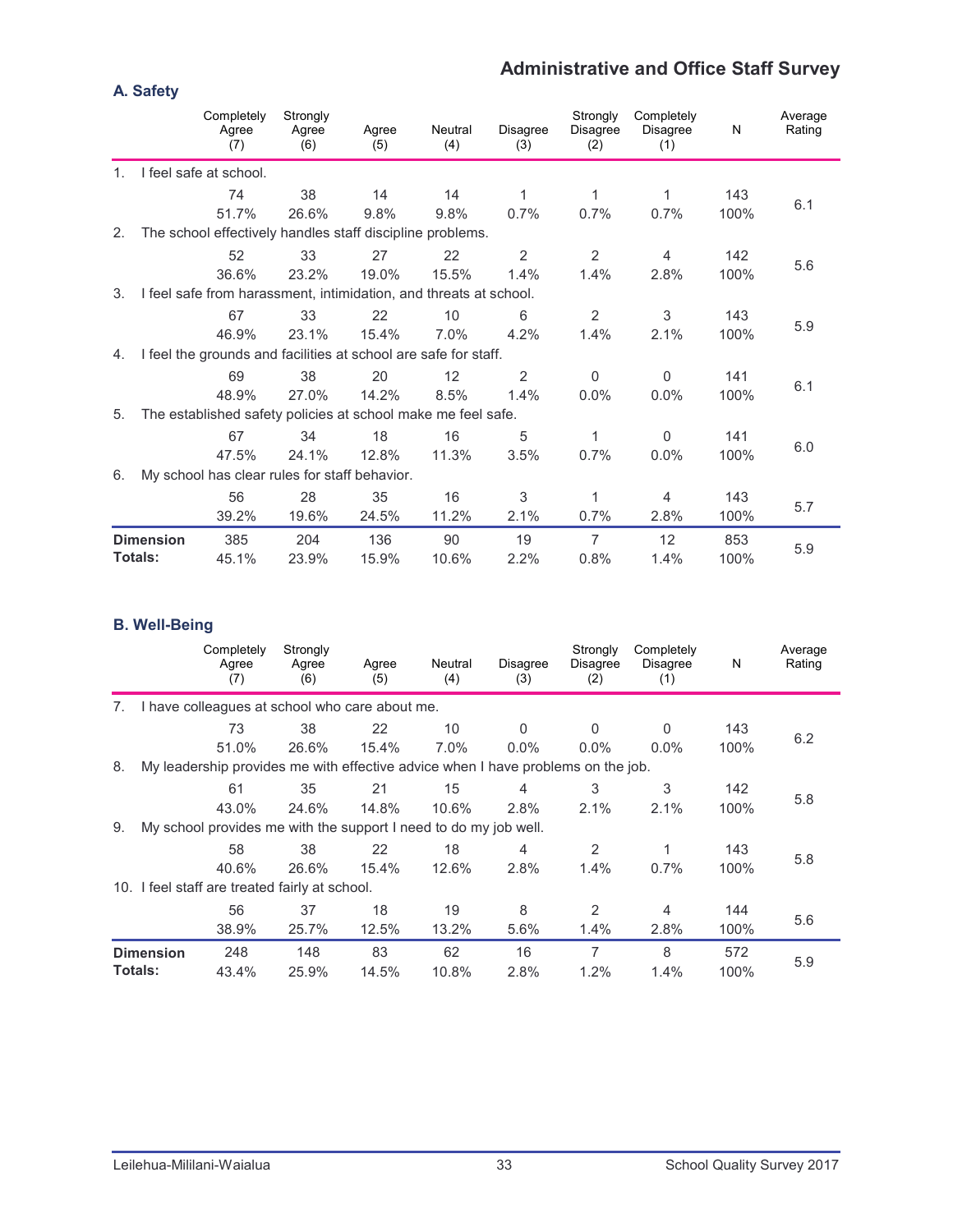## **Administrative and Office Staff Survey**

#### **C. Satisfaction**

|                  | Completely<br>Agree<br>(7)                                                                                   | Strongly<br>Agree<br>(6) | Agree<br>(5) | Neutral<br>(4)  | Disagree<br>(3) | Strongly<br><b>Disagree</b><br>(2) | Completely<br>Disagree<br>(1) | N    | Average<br>Rating |
|------------------|--------------------------------------------------------------------------------------------------------------|--------------------------|--------------|-----------------|-----------------|------------------------------------|-------------------------------|------|-------------------|
|                  | 11. I enjoy working at my school.                                                                            |                          |              |                 |                 |                                    |                               |      |                   |
|                  | 73                                                                                                           | 35                       | 22           | 12 <sup>2</sup> | 1               | $\Omega$                           | $\Omega$                      | 143  |                   |
|                  | 51.0%                                                                                                        | 24.5%                    | 15.4%        | 8.4%            | 0.7%            | $0.0\%$                            | $0.0\%$                       | 100% | 6.2               |
|                  | 12. I am satisfied with the quality of resources the school* provides to teachers and students for learning. |                          |              |                 |                 |                                    |                               |      |                   |
|                  | 47                                                                                                           | 35                       | 34           | 24              | 2               | $\mathbf{0}$                       | $\Omega$                      | 142  |                   |
|                  | 33.1%                                                                                                        | 24.6%                    | 23.9%        | 16.9%           | 1.4%            | $0.0\%$                            | $0.0\%$                       | 100% | 5.7               |
|                  | 13. I am satisfied with the professional development opportunities the school* provides for me.              |                          |              |                 |                 |                                    |                               |      |                   |
|                  | 40                                                                                                           | 27                       | 40           | 24              | 5               |                                    | <sup>0</sup>                  | 137  |                   |
|                  | 29.2%                                                                                                        | 19.7%                    | 29.2%        | 17.5%           | $3.6\%$         | $0.7\%$                            | $0.0\%$                       | 100% | 5.5               |
|                  | 14. I am satisfied with the respect and value my school gives to my role.                                    |                          |              |                 |                 |                                    |                               |      |                   |
|                  | 60                                                                                                           | 32                       | 27           | 16              | 4               | 1                                  | 3                             | 143  |                   |
|                  | 42.0%                                                                                                        | 22.4%                    | 18.9%        | 11.2%           | 2.8%            | 0.7%                               | 2.1%                          | 100% | 5.8               |
|                  | 15. I am satisfied with the opportunities I have to contribute to policy decisions that affect my school.    |                          |              |                 |                 |                                    |                               |      |                   |
|                  | 51                                                                                                           | 29                       | 29           | 20              | 6               | 3                                  | 2                             | 140  |                   |
|                  | 36.4%                                                                                                        | 20.7%                    | 20.7%        | 14.3%           | 4.3%            | 2.1%                               | 1.4%                          | 100% | 5.6               |
| <b>Dimension</b> | 271                                                                                                          | 158                      | 152          | 96              | 18              | 5                                  | 5                             | 705  |                   |
| <b>Totals:</b>   | 38.4%                                                                                                        | 22.4%                    | 21.6%        | 13.6%           | 2.6%            | 0.7%                               | 0.7%                          | 100% | 5.8               |

#### **D. Involvement/Engagement**

|         |                  | Completely<br>Agree<br>(7)                                                            | Strongly<br>Agree<br>(6) | Agree<br>(5) | Neutral<br>(4) | Disagree<br>(3) | Strongly<br>Disagree<br>(2) | Completely<br><b>Disagree</b><br>(1)                                                                               | N           | Average<br>Rating |
|---------|------------------|---------------------------------------------------------------------------------------|--------------------------|--------------|----------------|-----------------|-----------------------------|--------------------------------------------------------------------------------------------------------------------|-------------|-------------------|
|         |                  | 16. If I have concerns, my leadership responds in a timely manner.                    |                          |              |                |                 |                             |                                                                                                                    |             |                   |
|         |                  | 55                                                                                    | 33                       | 22           | 22             | 4               | 3                           | 3                                                                                                                  | 142         | 5.6               |
|         |                  | 38.7%                                                                                 | 23.2%                    | 15.5%        | 15.5%          | 2.8%            | 2.1%                        | 2.1%                                                                                                               | 100%        |                   |
|         |                  | 17. I am proud of the events, meetings, or programs my school provides.               |                          |              |                |                 |                             |                                                                                                                    |             |                   |
|         |                  | 67                                                                                    | 34                       | 22           | 18             | 2               | $\Omega$                    | $\mathbf{0}$                                                                                                       | 143         |                   |
|         |                  | 46.9%                                                                                 | 23.8%                    | 15.4%        | 12.6%          | 1.4%            | $0.0\%$                     | $0.0\%$                                                                                                            | 100%        | 6.0               |
|         |                  | speaking to my Complex Area Superintendent.                                           |                          |              |                |                 |                             | 18. For teachers/staff, I feel comfortable speaking to my school administrator; for principals, I feel comfortable |             |                   |
|         |                  | 64                                                                                    | 27                       | 21           | 21             | 1               | 4                           | 5                                                                                                                  | 143         | 5.7               |
|         |                  | 44.8%                                                                                 | 18.9%                    | 14.7%        | 14.7%          | $0.7\%$         | 2.8%                        | 3.5%                                                                                                               | 100%        |                   |
|         |                  | 19. I can offer my opinions freely on ways to make improvements at my school.         |                          |              |                |                 |                             |                                                                                                                    |             |                   |
|         |                  | 59                                                                                    | 30                       | 25           | 22             | 3               | 3                           | 2                                                                                                                  | 144         |                   |
|         |                  | 41.0%                                                                                 | 20.8%                    | 17.4%        | 15.3%          | 2.1%            | 2.1%                        | 1.4%                                                                                                               | 100%        | 5.7               |
|         |                  | 20. I feel I am an integral, vital part of the educational community in which I work. |                          |              |                |                 |                             |                                                                                                                    |             |                   |
|         |                  | 61                                                                                    | 28                       | 34           | 17             | 1               | 3                           | $\mathbf{0}$                                                                                                       | 144         |                   |
|         |                  | 42.4%                                                                                 | 19.4%                    | 23.6%        | 11.8%          | 0.7%            | 2.1%                        | $0.0\%$                                                                                                            | 100%        | 5.8               |
| Totals: | <b>Dimension</b> | 306<br>42.7%                                                                          | 152<br>21.2%             | 124<br>17.3% | 100<br>14.0%   | 11<br>1.5%      | 13<br>1.8%                  | 10<br>1.4%                                                                                                         | 716<br>100% | 5.8               |

\* Unlike the prior two years' SQS reports, this question has been changed to refer to the resources and professional development opportunities provided at the school-level, not system-wide by the Hawaii Department *of Education (DOE).*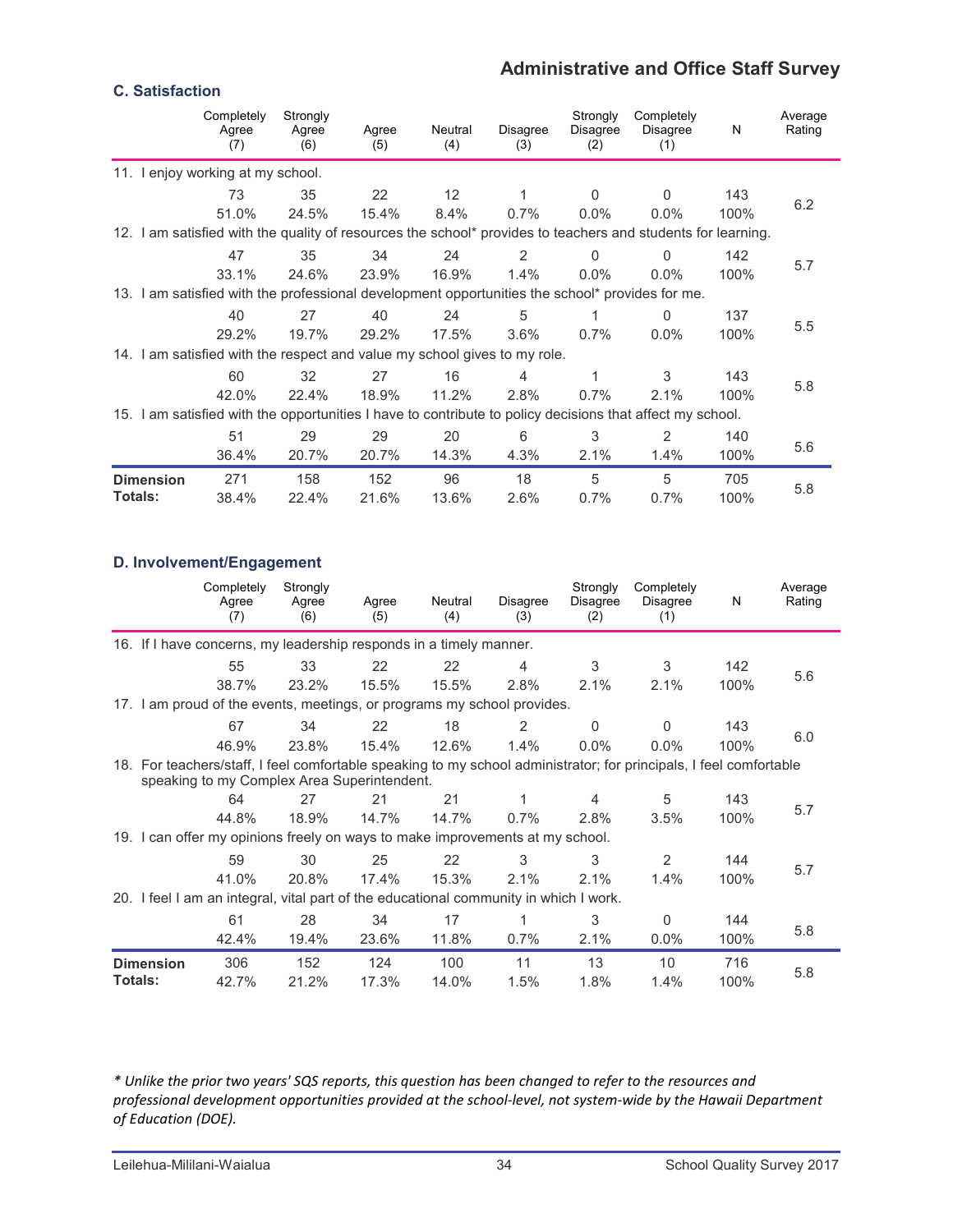## **Instructional Support Staff Survey**

|                |                  | Completely<br>Agree<br>(7)                                        | Strongly<br>Agree<br>(6) | Agree<br>(5) | Neutral<br>(4) | Disagree<br>(3) | Strongly<br><b>Disagree</b><br>(2) | Completely<br>Disagree<br>(1) | N     | Average<br>Rating |
|----------------|------------------|-------------------------------------------------------------------|--------------------------|--------------|----------------|-----------------|------------------------------------|-------------------------------|-------|-------------------|
| $\mathbf{1}$ . |                  | I feel safe at school.                                            |                          |              |                |                 |                                    |                               |       |                   |
|                |                  | 116                                                               | 83                       | 65           | 20             | $\overline{7}$  | 6                                  | 1                             | 298   |                   |
|                |                  | 38.9%                                                             | 27.9%                    | 21.8%        | 6.7%           | 2.3%            | 2.0%                               | 0.3%                          | 100%  | 5.9               |
| 2.             |                  | The school effectively handles staff discipline problems.         |                          |              |                |                 |                                    |                               |       |                   |
|                |                  | 40                                                                | 77                       | 78           | 59             | 32              | 8                                  | 2                             | 296   |                   |
|                |                  | 13.5%                                                             | 26.0%                    | 26.4%        | 19.9%          | 10.8%           | 2.7%                               | 0.7%                          | 100%  | 5.0               |
| 3.             |                  | I feel safe from harassment, intimidation, and threats at school. |                          |              |                |                 |                                    |                               |       |                   |
|                |                  | 88                                                                | 72                       | 81           | 33             | 17              | 5                                  | 2                             | 298   |                   |
|                |                  | 29.5%                                                             | 24.2%                    | 27.2%        | 11.1%          | 5.7%            | 1.7%                               | 0.7%                          | 100%  | 5.5               |
| 4.             |                  | I feel the grounds and facilities at school are safe for staff.   |                          |              |                |                 |                                    |                               |       |                   |
|                |                  | 94                                                                | 81                       | 86           | 21             | 10              | $\overline{2}$                     | 1                             | 295   |                   |
|                |                  | 31.9%                                                             | 27.5%                    | 29.2%        | 7.1%           | 3.4%            | 0.7%                               | 0.3%                          | 100%  | 5.7               |
| 5.             |                  | The established safety policies at school make me feel safe.      |                          |              |                |                 |                                    |                               |       |                   |
|                |                  | 79                                                                | 79                       | 91           | 30             | 11              | 6                                  | 2                             | 298   |                   |
|                |                  | 26.5%                                                             | 26.5%                    | 30.5%        | 10.1%          | 3.7%            | 2.0%                               | 0.7%                          | 100%  | 5.5               |
| 6.             |                  | My school has clear rules for staff behavior.                     |                          |              |                |                 |                                    |                               |       |                   |
|                |                  | 64                                                                | 70                       | 103          | 33             | 18              | $\overline{4}$                     | 5                             | 297   |                   |
|                |                  | 21.5%                                                             | 23.6%                    | 34.7%        | 11.1%          | 6.1%            | 1.3%                               | 1.7%                          | 100%  | 5.3               |
|                | <b>Dimension</b> | 481                                                               | 462                      | 504          | 196            | 95              | 31                                 | 13                            | 1,782 |                   |
|                | Totals:          | 27.0%                                                             | 25.9%                    | 28.3%        | 11.0%          | 5.3%            | 1.7%                               | 0.7%                          | 100%  | 5.5               |

#### **B. Well-Being**

|    |                             | Completely<br>Agree<br>(7)                                                       | Strongly<br>Agree<br>(6) | Agree<br>(5) | Neutral<br>(4) | <b>Disagree</b><br>(3) | Strongly<br>Disagree<br>(2) | Completely<br><b>Disagree</b><br>(1) | N             | Average<br>Rating |
|----|-----------------------------|----------------------------------------------------------------------------------|--------------------------|--------------|----------------|------------------------|-----------------------------|--------------------------------------|---------------|-------------------|
| 7. |                             | I have colleagues at school who care about me.                                   |                          |              |                |                        |                             |                                      |               |                   |
|    |                             | 109                                                                              | 95                       | 71           | 15             | $\overline{2}$         |                             | 2                                    | 295           |                   |
|    |                             | 36.9%                                                                            | 32.2%                    | 24.1%        | 5.1%           | $0.7\%$                | 0.3%                        | 0.7%                                 | 100%          | 6.0               |
| 8. |                             | My leadership provides me with effective advice when I have problems on the job. |                          |              |                |                        |                             |                                      |               |                   |
|    |                             | 61                                                                               | 80                       | 91           | 33             | 13                     | 9                           | 5                                    | 292           |                   |
|    |                             | 20.9%                                                                            | 27.4%                    | 31.2%        | 11.3%          | 4.5%                   | 3.1%                        | 1.7%                                 | 100%          | 5.3               |
| 9. |                             | My school provides me with the support I need to do my job well.                 |                          |              |                |                        |                             |                                      |               |                   |
|    |                             | 54                                                                               | 90                       | 92           | 33             | 16                     | 8                           | 3                                    | 296           |                   |
|    |                             | 18.2%                                                                            | 30.4%                    | 31.1%        | 11.1%          | 5.4%                   | 2.7%                        | 1.0%                                 | 100%          | 5.3               |
|    |                             | 10. I feel staff are treated fairly at school.                                   |                          |              |                |                        |                             |                                      |               |                   |
|    |                             | 46                                                                               | 73                       | 80           | 42             | 24                     | 20                          | 10                                   | 295           |                   |
|    |                             | 15.6%                                                                            | 24.7%                    | 27.1%        | 14.2%          | 8.1%                   | 6.8%                        | 3.4%                                 | 100%          | 4.9               |
|    | <b>Dimension</b><br>Totals: | 270<br>22.9%                                                                     | 338<br>28.7%             | 334<br>28.4% | 123<br>10.4%   | 55<br>4.7%             | 38<br>3.2%                  | 20<br>1.7%                           | 1,178<br>100% | 5.4               |